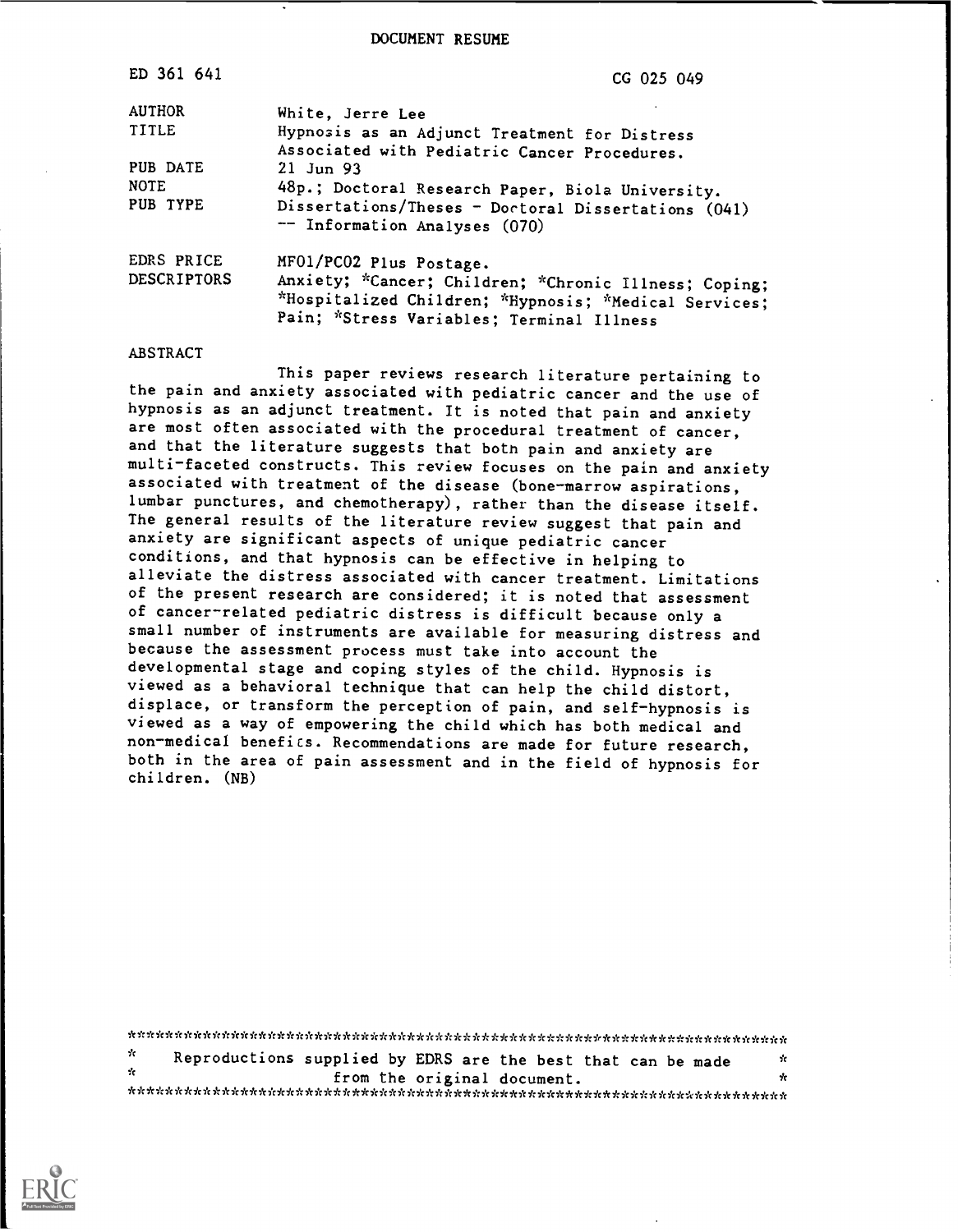# HYPNOSIS AS AN ADJUNCT TREATMENT FOR DISTRESS ASSOCIATED WITH PEDIATRIC CANCER PROCEDURES

 $\mathcal{O}$ 

Jerre Lee White

APPROVED: First Reader Date Date  $\frac{\sqrt{21/95}}{1}$ 

Second Reader

Date  $\frac{1}{2}$  /2 / 93

### APPROVED:

' 7 : 11 / 1 x  $Déan$  $\langle \rangle$ 

 $\frac{1}{2}\frac{7}{2}$ Date

U.S. DEPARTMENT OF EDUCATION.<br>\* of Educational Research and Improvement. EDUCATIONAL RESOURCES INFORMATION

This dc i ment has been reproduced as<br>receive till im the person or organization<br>originating ii

l.' Minor changes have been made to improve.<br>Treproduction quality

Points of view or opinions stated in thir document do not necessarily represent official OE RI position or policy

'PERMISSION TO REPRODUCE THIS MATERIAL HAS BEEN GRANTED BY

White

TO THE EDUCATIONAL RESOURCES INFORMATION CENTER (ERICI

25049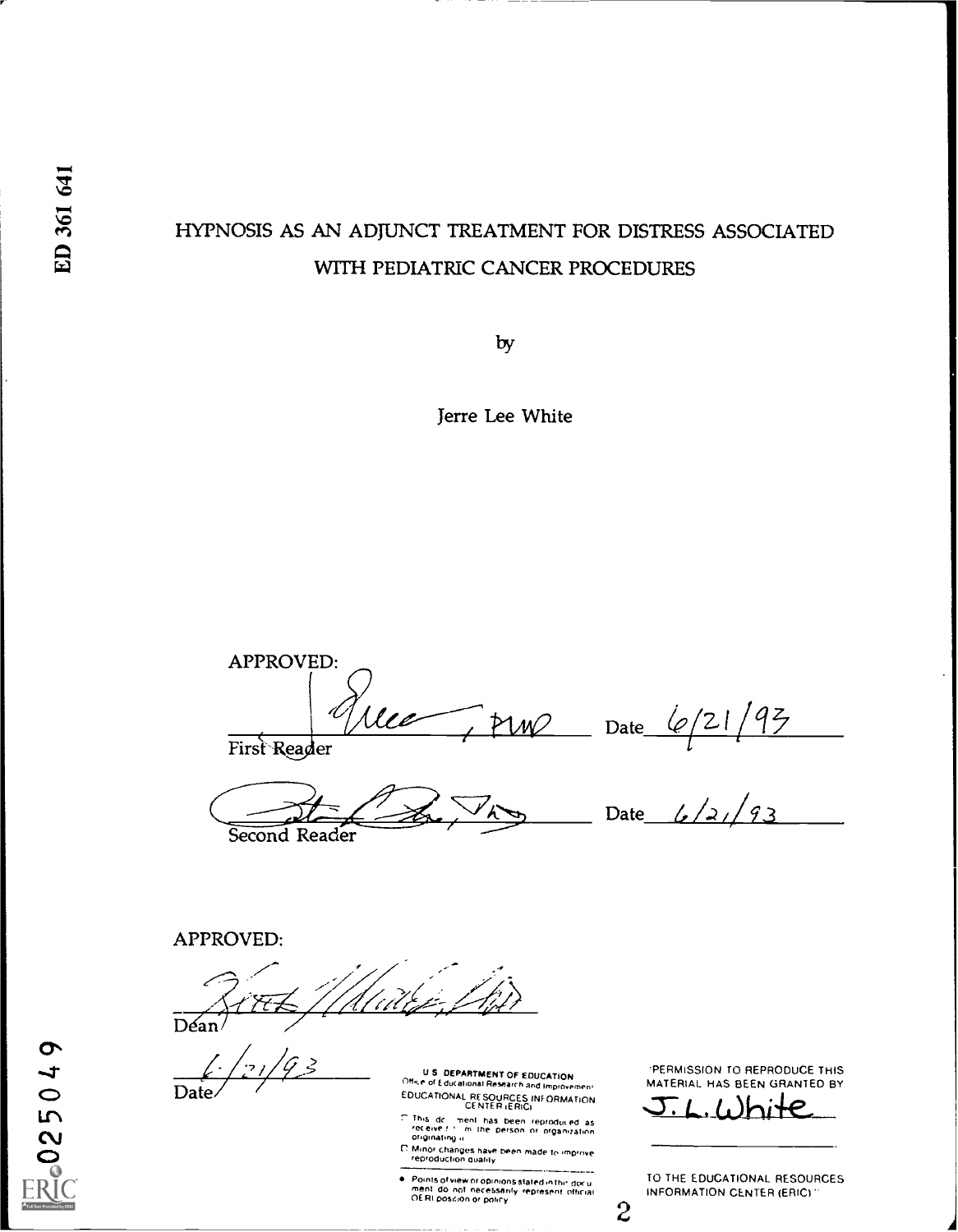# HYPNOSIS AS AN ADJUNCT TREATMENT FOR DISTRESS ASSOCIATED WITH PEDIATRIC CANCER PROCEDURES

A Doctoral Research Paper

Presented to

the Faculty of Rosemead School of Psychology

Biola University

In Partial Fulfillment

of the Requirements for the Degree

Doctor of Psychology

by

Jerre Lee White

May, 1994

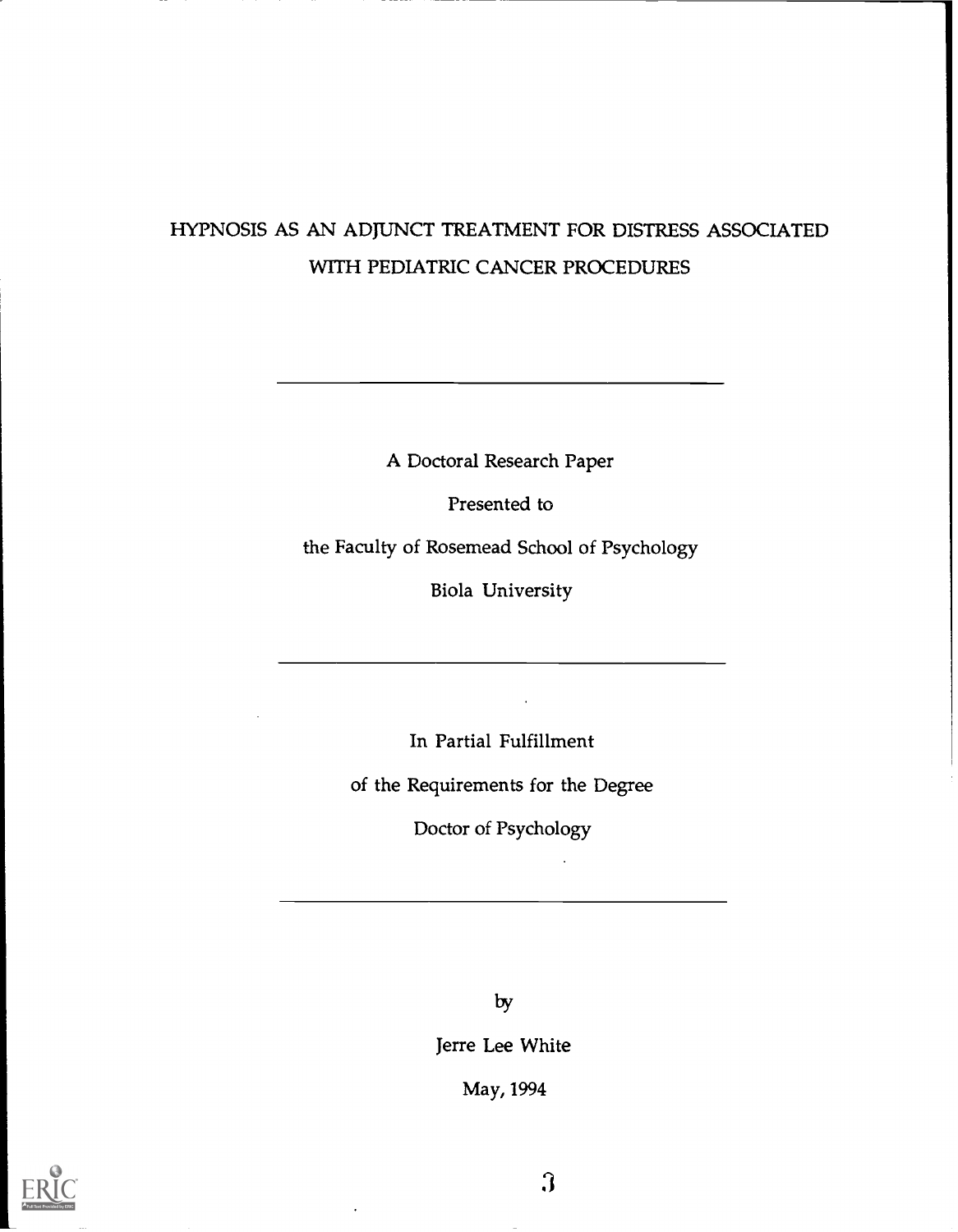Copyright © 1994 by Jerre Lee White

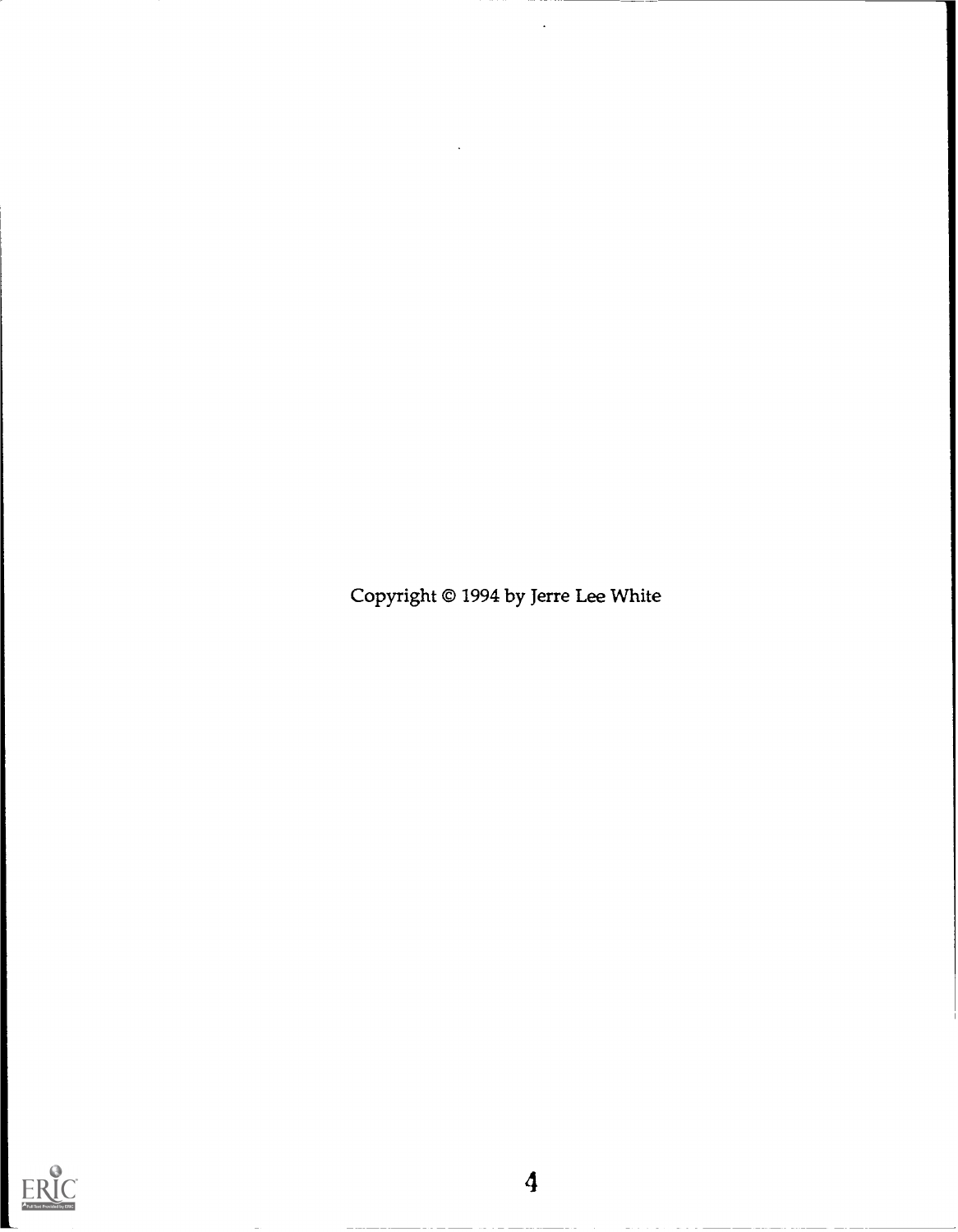#### ABSTRACT

# HYPNOSIS AS AN ADJUNCT TREATMENT FOR DISTRESS ASSOCIATED WITH PEDIATRIC CANCER PROCEDURES

 $\mathcal{D}$ y

Jerre Lee White

Research literature pertaining to the pain and anxiety associated with pediatric cancer and the use of hypnosis as an adjunct treatment is reviewed. Pain and anxiety are most often associated with procedural treatment of cancer, and the literature suggests that both are multi-faceted constructs. Hypnosis appears to be an effective adjunct treatment in reducing the distress which is experienced by the majority of children with cancer. Limitations of present research are considered, and recommendations for future research are proposed.

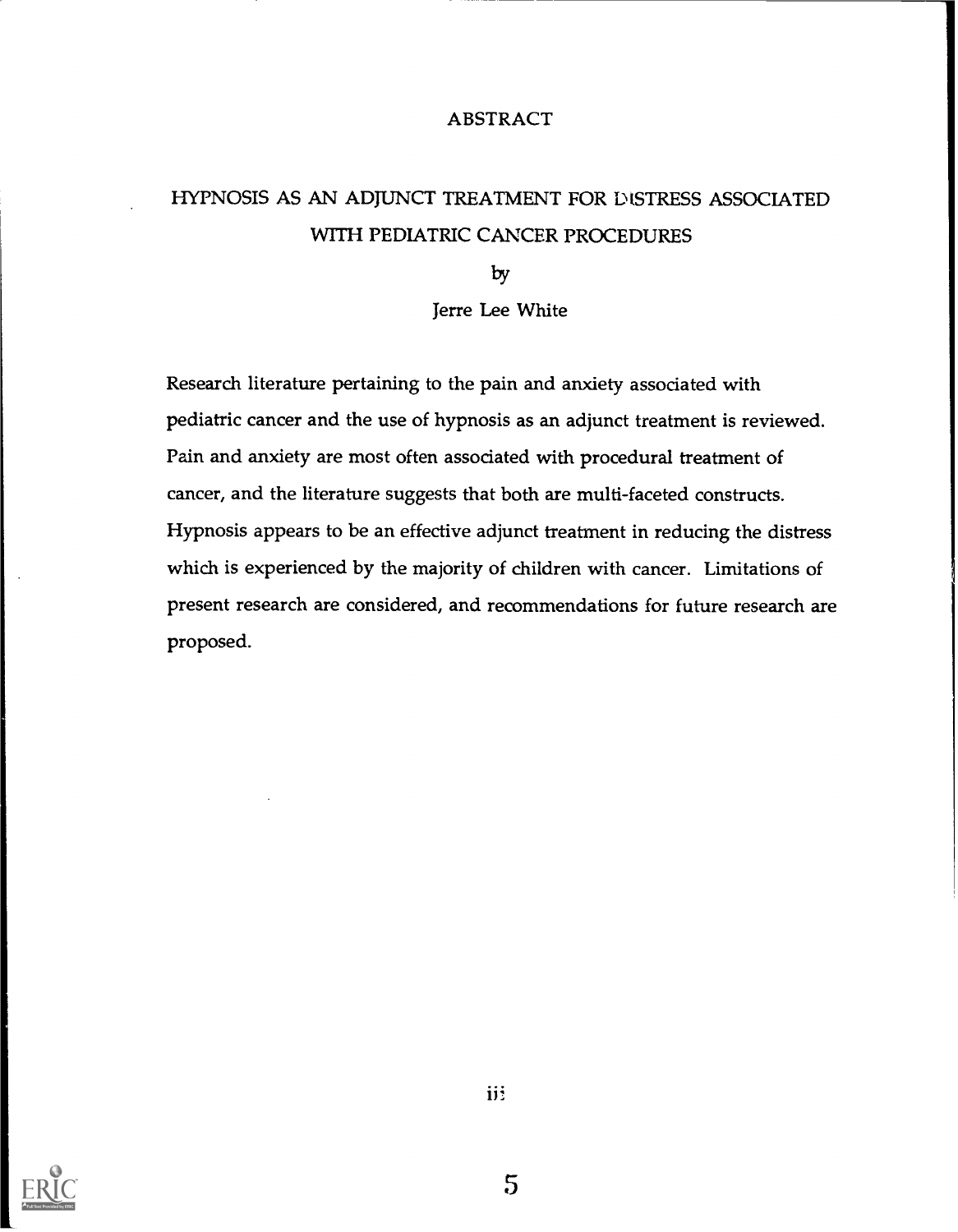## TABLE OF CONTENTS

 $\bar{z}$ 

|                                               | <b>PAGE</b> |
|-----------------------------------------------|-------------|
|                                               |             |
| DOCTORAL RESEARCH PAPER                       |             |
|                                               |             |
|                                               |             |
|                                               |             |
|                                               |             |
|                                               |             |
|                                               |             |
|                                               |             |
|                                               |             |
|                                               |             |
|                                               |             |
| Incidence and Etiology of Pain and Anxiety 17 |             |
|                                               |             |
|                                               |             |
|                                               |             |
|                                               |             |
|                                               |             |
|                                               |             |
|                                               |             |



 $\hat{b}$ 

 $\ddot{\phantom{a}}$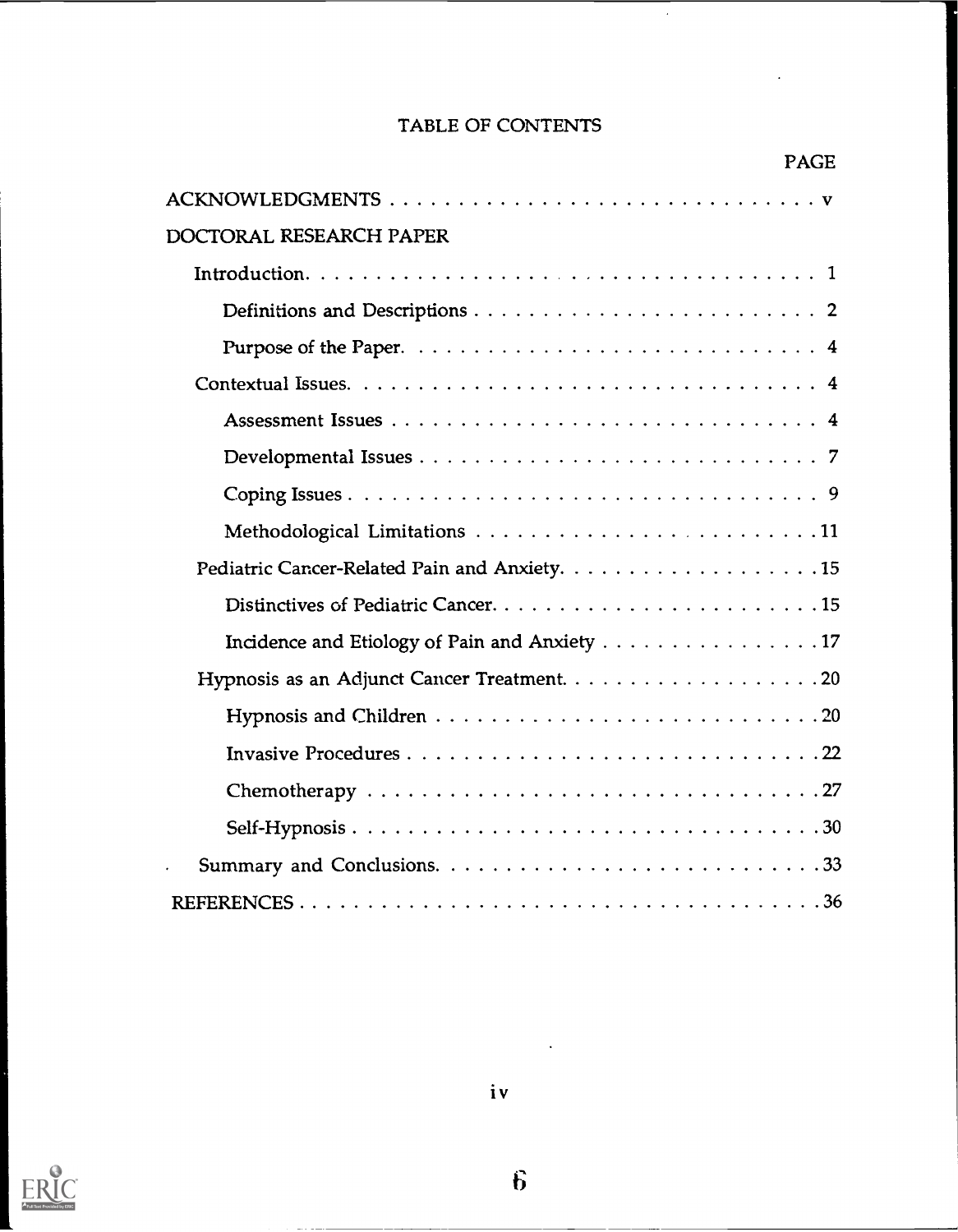#### ACKNOWLEDGMENTS

The degree I receive at the end of my journey through Rosemead is not mine alone. I could not have done it by myself. I share it with both family and friends who have made the journey with me for, without their help, all of this would only have been an unfulfilled dream.

I thank you:

Sean and Ryan for encouraging me in your wonderful, unique ways. You always let me know you believed in me. I know that having a student for a mom was not easy, but you hung in there with me. I am very proud of both of you and of your accomplishments.

Dad and Mom, Forrest, Jan, Aimee, and Emilee for being the best cheering section I could ever have. You never doubted that I could actually do all this, helping whenever possible. What an encouragement you were during this journey, as you have been throughout my life.

Pat Pike and Jonathan Quek for your professional and personal contributions, not only to this paper, but also to my development as a psychologist. No one in this profession exhibits more competence, respect, and care than either of you do on a daily basis.

Jim Linden for introducing me to clinical psychology, hypnosis included. You are the model for the kind of clinician I hope to someday become, and I am grateful for your continuing and loving help in my reaching that goal.

Cathy Brown, Elizabeth Berendt, and Tracy Wilkerson for taking time for friendship from your own busy graduate school schedules. You were always there when I needed encouragement, help, understanding, or, perhaps more important, when I needed fun and laughter.



 $\mathbf{v}$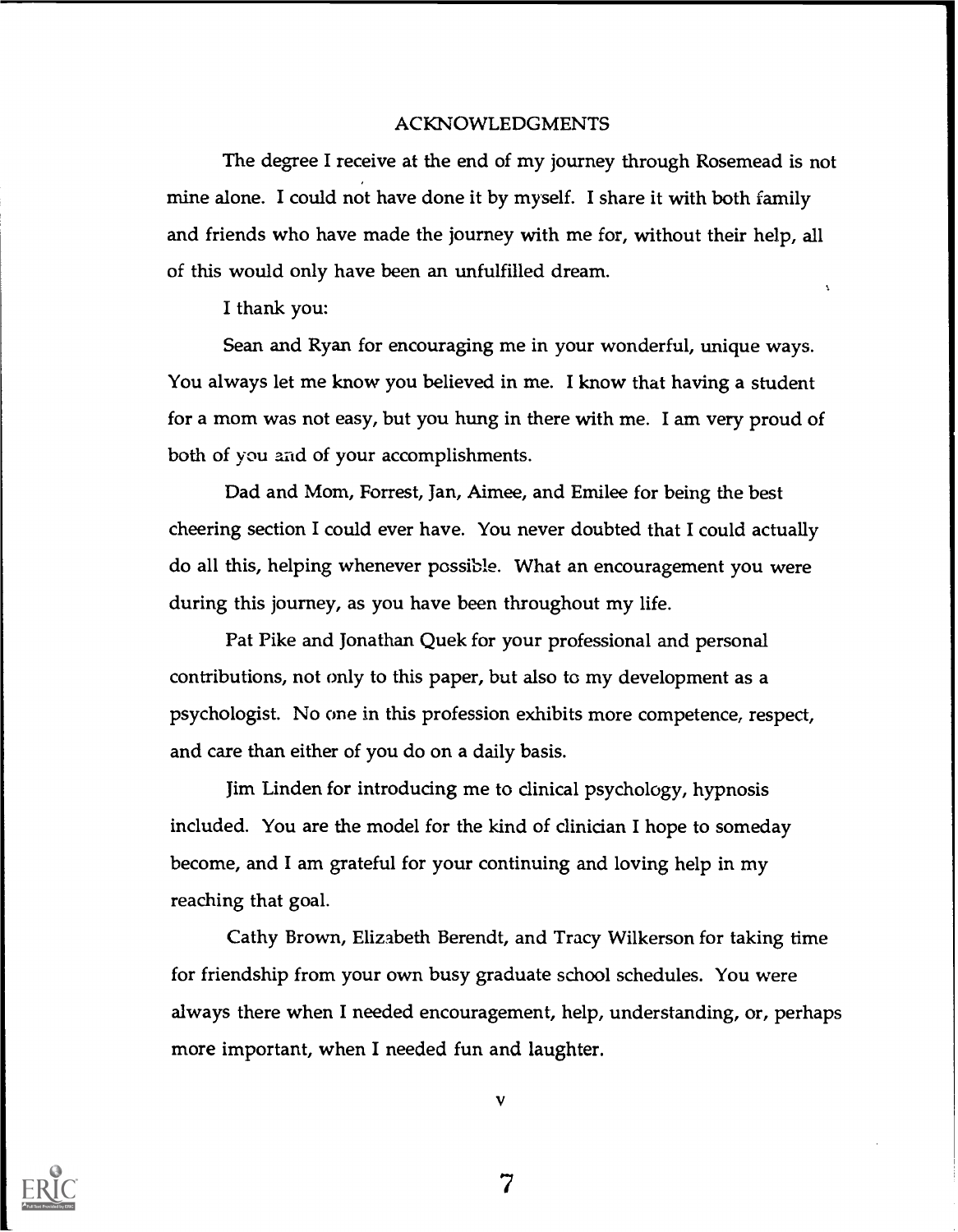And most of all, Jack for taking each step of this journey with me: sometimes in fiont, in order to "clear the road" and make things easier for me; sometimes in back, humbly letting others see me and my achievements; and sometimes, most of the time, right beside me, sharing each day's activity whether it be a joy or disappointment, a momentous project or easy task. Your continual belief in my ability, overt pride in my accomplishments, and unending patience with the long and tedious process told me on a daily basis that I was loved. Even with all of the other help I received, without you this would have been impossible. Thank you. I love you.

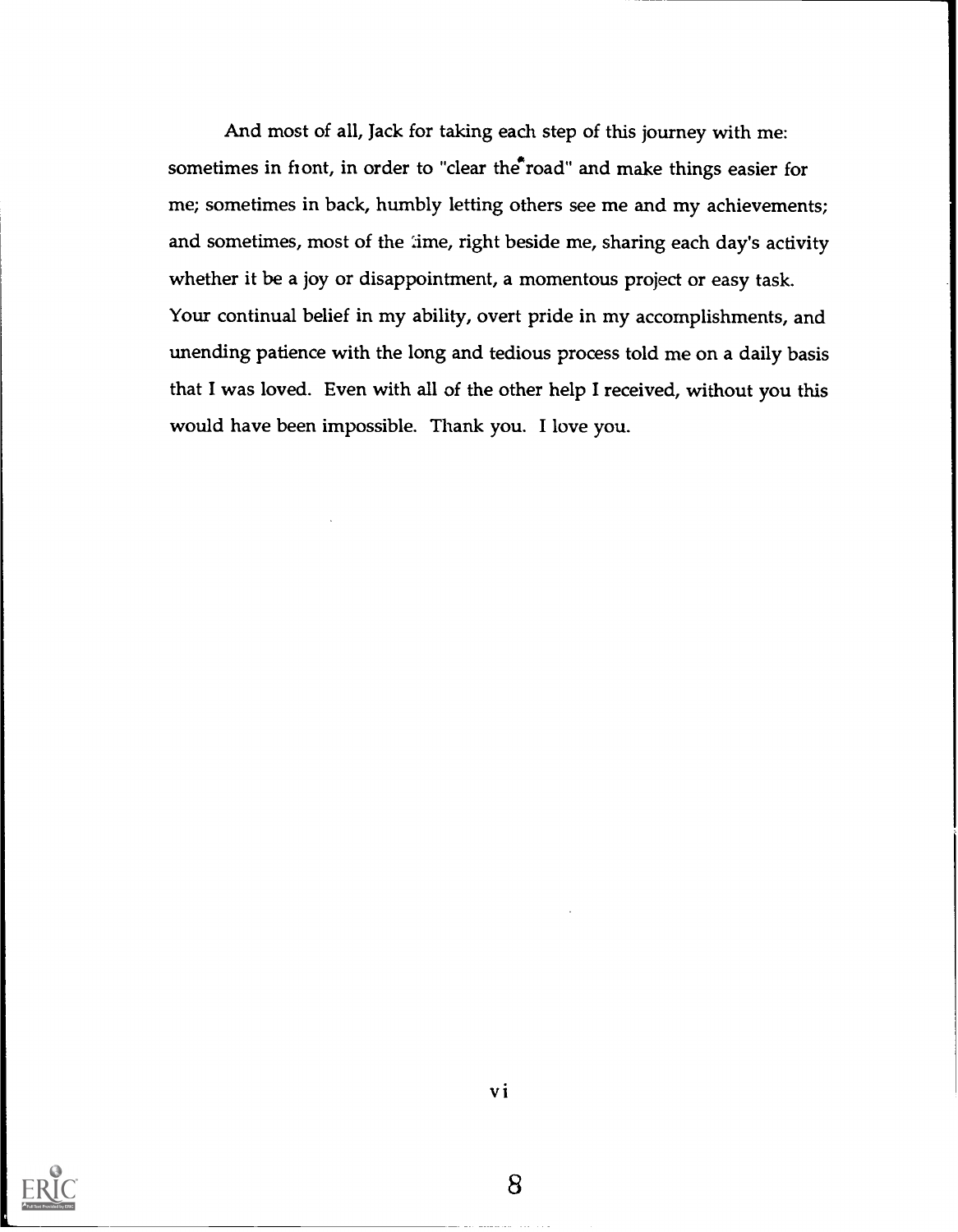## HYPNOSIS AS AN ADJUNCT TREATMENT FOR DISTRESS ASSOCIATED WITH PEDIATRIC CANCER PROCEDURES

#### Introduction

The course of treatment for a pediatric cancer patient is a difficult one. Kuttner, Bowman, and Teasdale (1988) compared it to riding on a roller coaster in the dark. Children and their parents could not disembark. While there would be relatively smooth periods of little or no stress, such as remission, there would also be alternate periods of intense stress, including relapses, pain, and noxious side effects from treatment. It was the pain and anxiety of the recurring diagnostic and treatment-related bone marrow aspirations (BMAs), lumbar punctures (LPs), and chemotherapy, however, that were reported to be the most aversive. Often children with cancer considered BMAs, LPs, and chemotherapy to be worse than the disease itself (Zeltzer, Kellerman, Ellenberg, & Dash, 1980). Pediatric cancer patients experienced significantly more treatment related problems than did peers with other serious diseases (Zeltzer, Kellerman, Ellenberg, & Dash, 1983). While there are many causes of cancer-related distress, current research focuses primarily on distress that is treatment-related.

Most troubling for clinicians is the rapidity with which a number of children of all ages developed conditioned anxiety responses to these procedures and the associated equipment. These reactions included needlephobia and disruptions in eating and sleeping patterns. Additionally, there was convincing evidence that, over time, most children did not habituate to

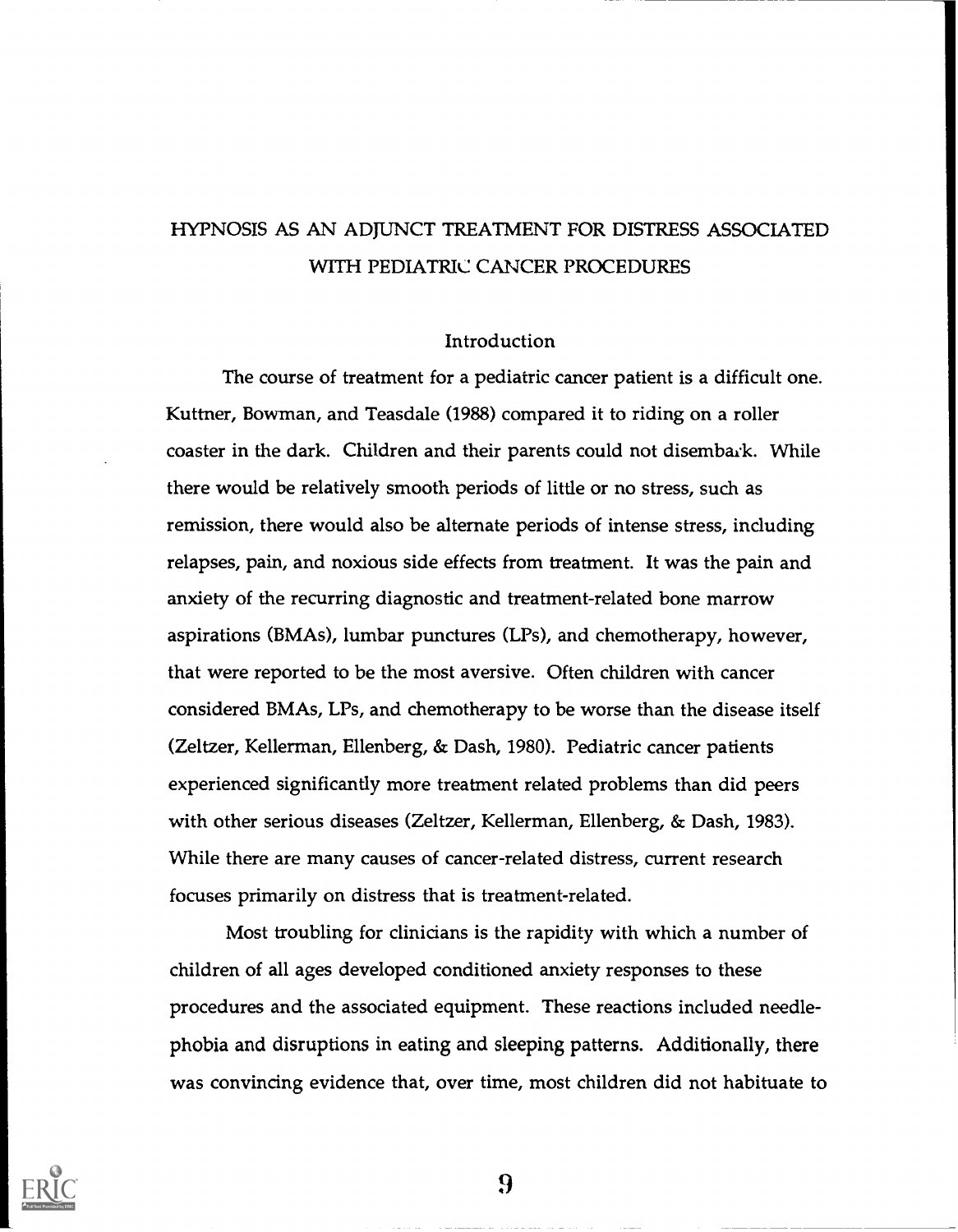these repeated procedures and that anxiety continued. In some cases a classic conditioned (Pavlovian) anticipatory pattern of anxiety was learned (Katz, Kellerman, & Siegel, 1980).

2

Medications such as general anesthesia or sedation have significant drawbacks for children undergoing recurrent medical procedures. Sedation actually may produce paradoxical effects in young children (Kuttner et al., 1988). This emphasizes the need to develop psychological techniques that promote the child's coping skills during these taxing procedures. If coping skills are not available, anxieties can be so strong as to result in serious difficulties for treatment compliance which, in turn, can be life-threatening (Dolgin, Katz, McGinty, & Siegel, 1985).

While the pain and anxiety associated with cancer are significant problems, there are several options available which help the cancer patients deal with this distress. Previous research with children and adolescents, 6 to 17 years old, has indicated that hypnosis and other psychological techniques are effective in reducing the pain and anxiety associated with cancer (Hilgard & LeBaron, 1982; Jay, Ozolins, & Elliott, 1983; Zeltzer & LeBaron, 1986). Definitions and Descriptions

An apparent short-coming of the current literature concerning both the distress associated with pediatric cancer and the use of hypnosis as a treatment is that there are no agreed upon definitions or usage of the descriptive terms. While terms such as pain, distress, fear, stress, discomfort, and anxiety are commonly used throughout the literature, they are not used in a consistent manner. This review divides the above variables into two basic categories: (a) psychological issues (anxiety, fear, stress, and emotional distress) which are referred to as anxiety, and (b) physiological issues (pain, discomfort, and



 $\overline{1}$  0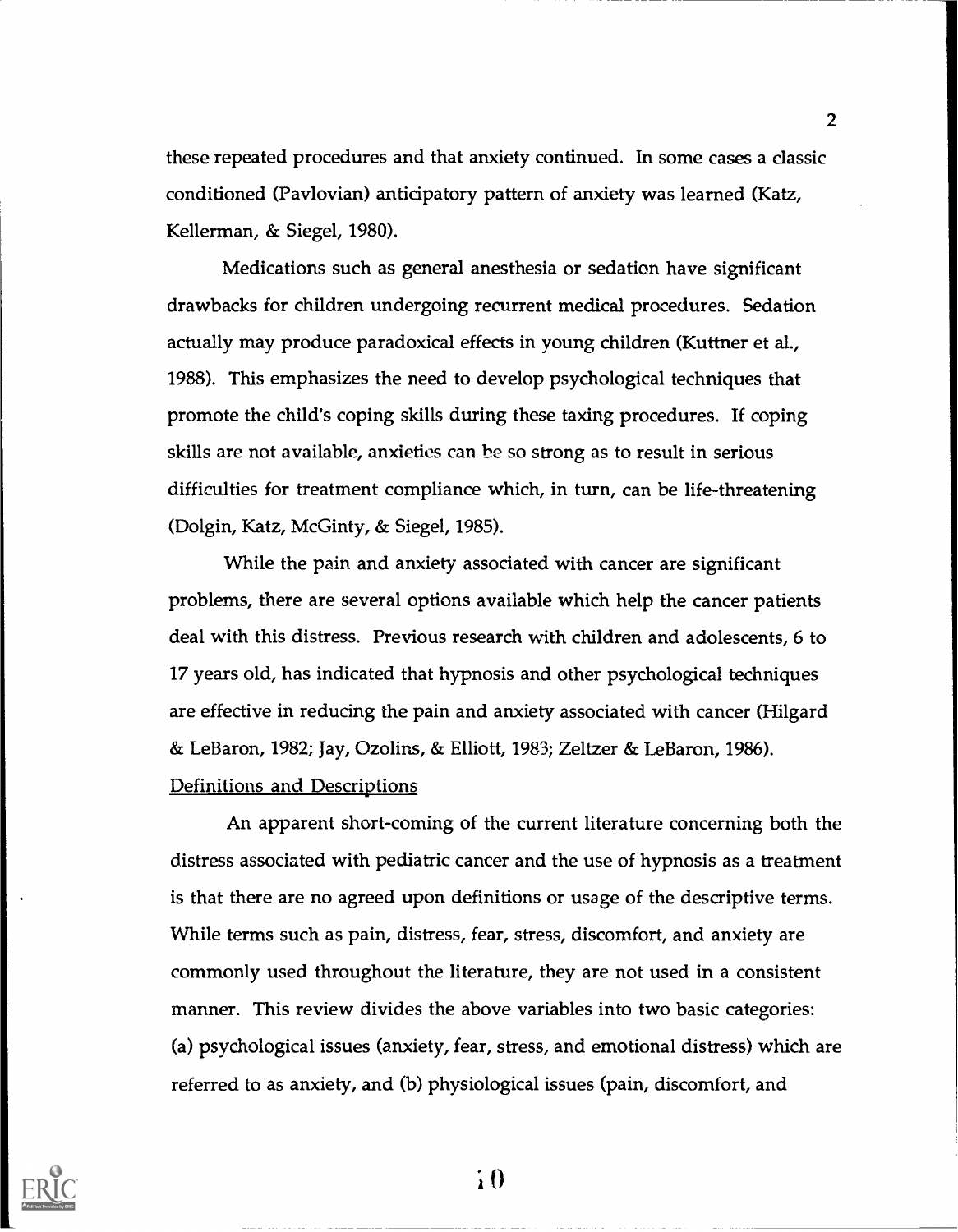physical distress) which are referred to as pain. The following definitions are used: pain—a physical sensation which is unpleasant or distressing caused by bodily injury, disorder, or invasive medical treatment; and  $anxie$ ty-a psychological state of apprehension and uneasiness which is precipitated by impending or anticipated ill. Since anxiety and pain are difficult to distinguish in clinical situations, the term distress is used in this review, as it is throughout the literature, to encompass both constructs.

Further, in the literature there is no agreed upon definition of hypnosis. This review employs a definition suggested by Kuttner (1989):

Hypnosis is an alternative state of awareness, often but not always involving relaxation, in which an individual develops a heightened concentration through which he is able to accept suggestions which allow use of natural mental and physical skills in optimal fashion to solve a problem, improve a performance or maximize some potential. (p. 42)

Hypnosis does not eliminate physiological responses, rather it alters the perceptions and dims awareness of the unwanted pain or anxiety. During a trance, a person changes awareness or perception of the outer world, of the body, and of time. These cognitive perceptions, focused attention, and response to suggestion differentiate hypnosis from basic relaxation (Valente, 1991).

Hypnosis is either guided by a therapist, or, in self-hypnosis, the client guides the trance. Because hypnosis requires the individual's cooperation, some clinicians believe that all hypnosis is self-hypnosis (LaBaw, Holton, Tewell, & Eccles, 1975). Often the term self-hypnosis is used to describe a variety of (a) self-imaging, (b) fantasy thinking, or (c) an actual hypnotic trance induced by one's self. This paper employs this latter meaning of the term self-hypnosis.



1 i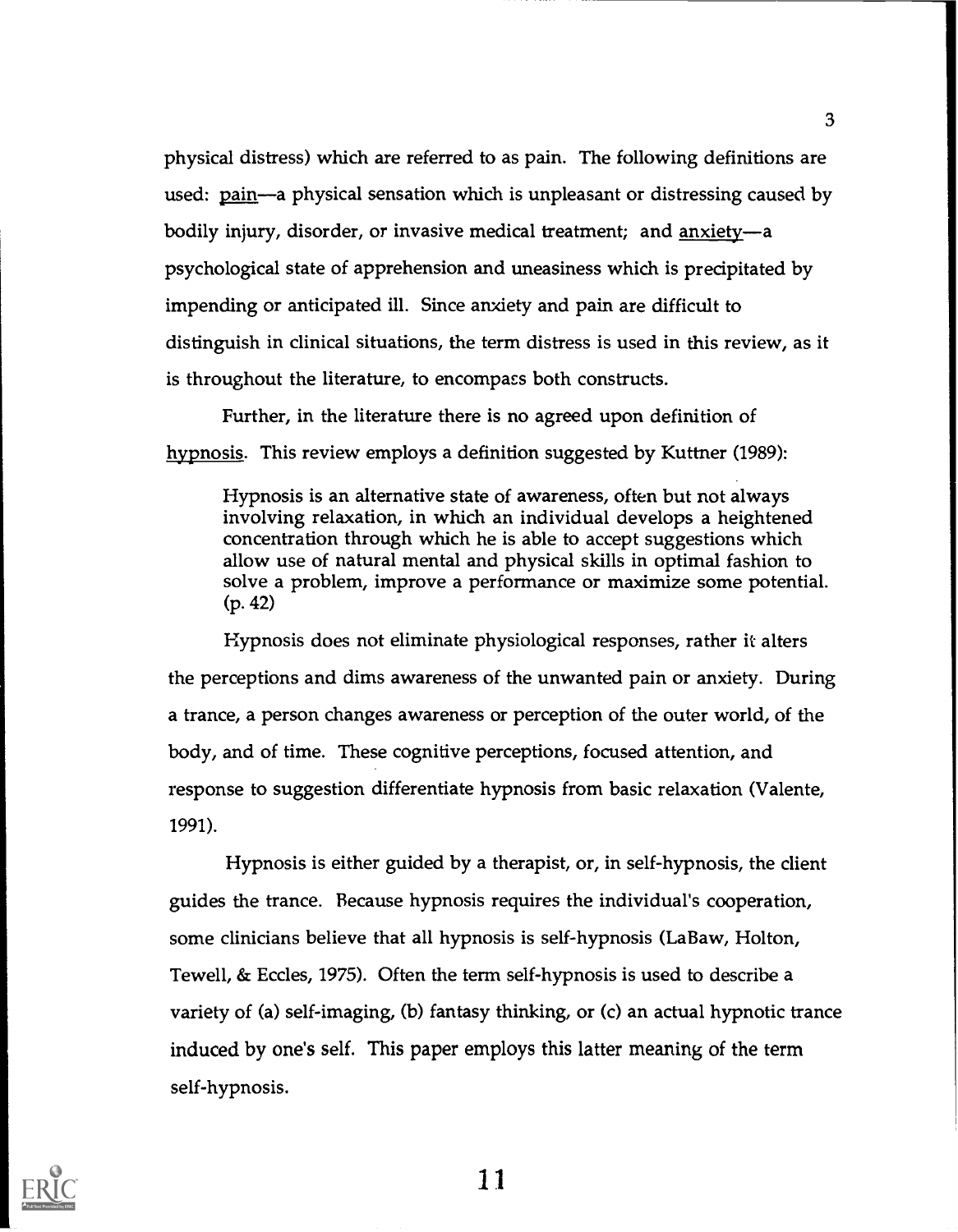#### Purpose of the Paper

Review of the literature leads to a conclusion similar to that of Stutters and Miaskowski (1992): Pain and anxiety in a child with cancer pose significant challenges. However, little research has been done in the area of pediatric cancer distress to guide clinical assessment and interventions. The purpose of this paper is to present a review of the research from 1980 to 1992 on pediatric cancer pain and anxiety and the role of hypnosis as an adjunct treatment. The review is organized around several concepts that indude: (a) contextual issues concerning current research, (b) distinctives of pediatric cancer, and (c) hypnosis as it relates to children and its use as an adjunct treatment. The review concludes with a summary of findings and indications for further study.

#### Contextual Issues

There are a number of ccntextual considerations placed on research concerning pediatric cancer distress and treatment. An understanding of the research context is necessary for a correct interpretation of the reviewed studies. Due to issues which are specific to the pediatric population as well as to the subjective nature of distress, such studies are limited in the following ways: (a) lack of standardized assessment instruments, (b) neglect of developmental issues when assessing pain and anxiety, and (c) poorly understood coping phenomena. In addition, the reviewed research appeared to have a few consistent methodological limitations.

#### Assessment Issues

Studies on the assessment of children with cancer have focused primarily on pain and anxiety as it relates to treatment procedures. These

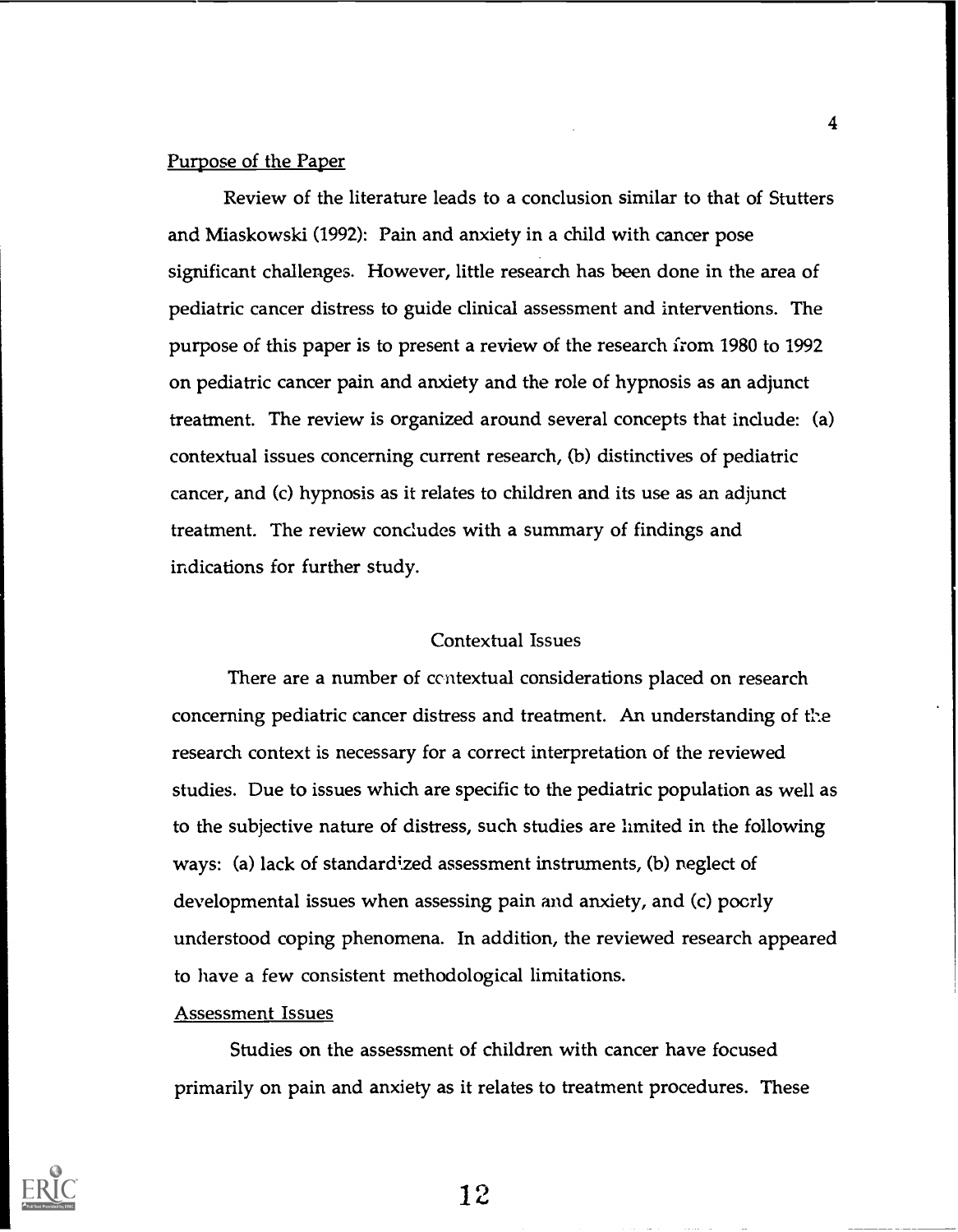studies have relied heavily on observation of changes in the children's behavior. Four such studies were found that focus on the development and testing of different behavioral observation rating scales. The Procedure Behavior Rating Scale was developed by Katz et al. (1980) to measure behavioral distress in 115 children undergoing a BMA. The term behavioral distress was used to encompass both pain and anxiety because of the difficulty in distinguishing between them in clinical situations. During four different phases of treatment, 25 behavioral measures were used. Behavioral distress was exhibited by 98% of the children during the actual BMA which suggested a need for a clinical intervention which could reduce the procedure-related distress in children with cancer.

Jay et al. (1983) modified the Procedure Behavior Rating Scale and developed the Observational Scale of Behavioral Distress, which includes continuous measurement of behaviors and weighting of behavioral categories according to intensity. Like the earlier measure, the Observational Scale of Behavioral Distress measures both pain and anxiety. Total distress scores obtained during BMA correlated significantly with parent and child self-report measures of anxiety ( $p < .04$  for parents,  $p < .02$  for children) and with the children's ratings of their anticipated pain ( $p < .0001$ ) and experienced pain ( $p < .02$ ).

Gauvain-Piquard, Rodary, Rezvani, and Lemerle (1987) designed a new rating observational scale to detect and evaluate cancer pain intensity, anxiety, and depression in children 2 to 6 years of age. This study scored children's behavior at times other than during painful procedures. Results indicated that a positive correlation existed between pain and depression scores. These results suggested that patterns of behavioral distress associated with discrete,



13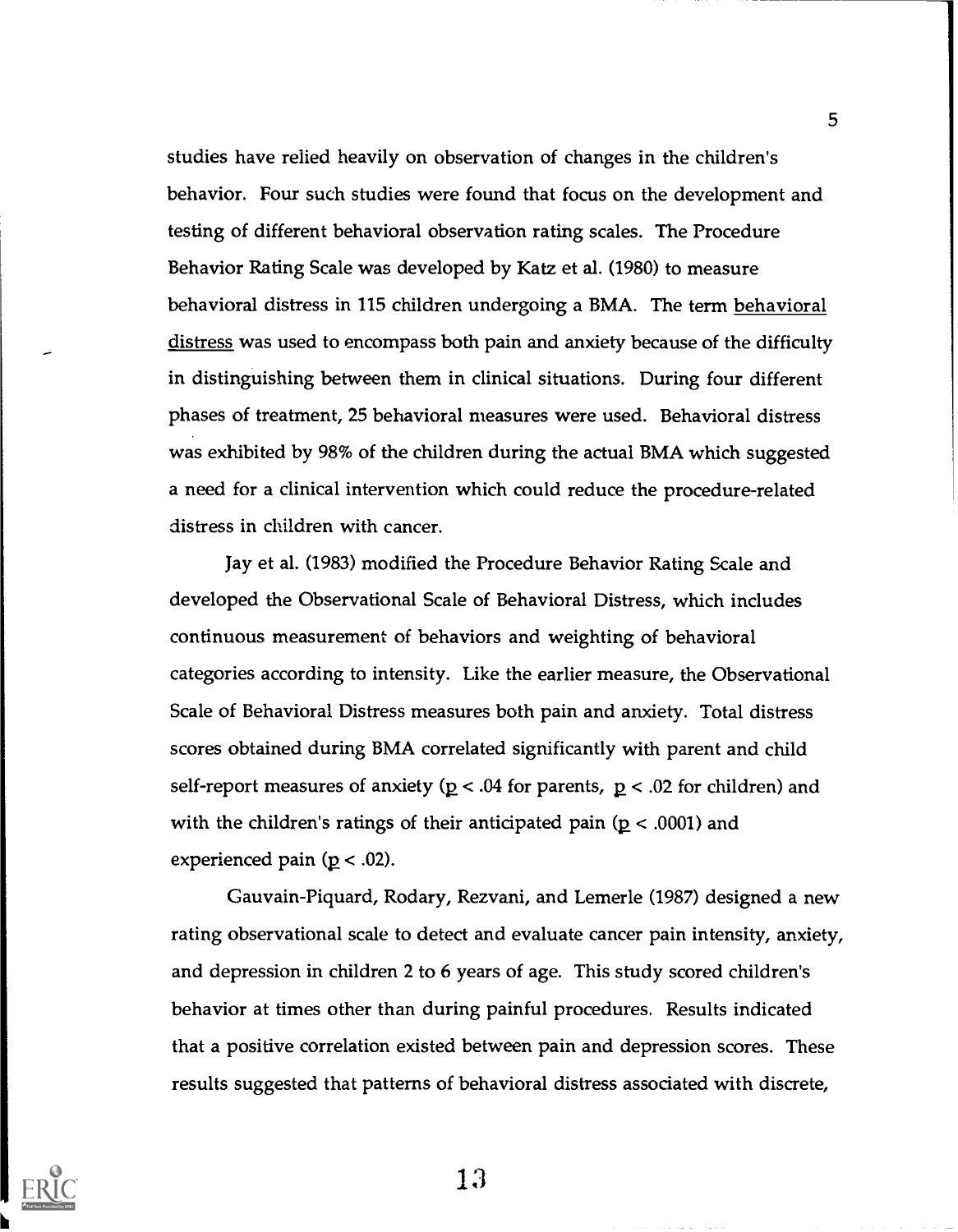time-limited procedures differ from patterns associated with acute pain from malignancy and its treatment, which can last several days.

Lollar, Smits, and Patterson (1982) developed an instrument to measure pediatric pain perception: the Pediatic Pain Inventory. It is a projective instrument using 24 pictures representing potentially painevoking situations (medical, psychosocial, recreational, and activities of daily life). It was administered to 240 children, 4 to 19 years of age. The results suggested that the constructs of <u>intensity</u> and <u>duration</u> of pain are both independent and viable factors in the study of children's pain perception. These findings suggested that there was a tendency that children who ranked their own pain experience as relatively intense, also ranked their mother's pain in the same way. There was a significant difference  $(p < .01)$  between how children perceived their own pain intensity and how adults perceived children's pain intensity. Adults underestimated the intensity of children's reactions.

In addition to knowing that such assessment measures exist, it is imperative that the clinician also be aware of the limitations of each measure. In general, it appears that children younger than 7 years of age demonstrate more intense and overt distress while older children are less overt (Jay et 'al., 1983). Therefore, overt behavior does not always constitute a direct expression of the intensity or validity of the patient's experience. Caution must be used if an inference is made regarding the quality of a child's pain solely on the basis of the observed behavior. It is also possible that the absence of overt pain expression does not necessarily mean a subjective lack of pain.



14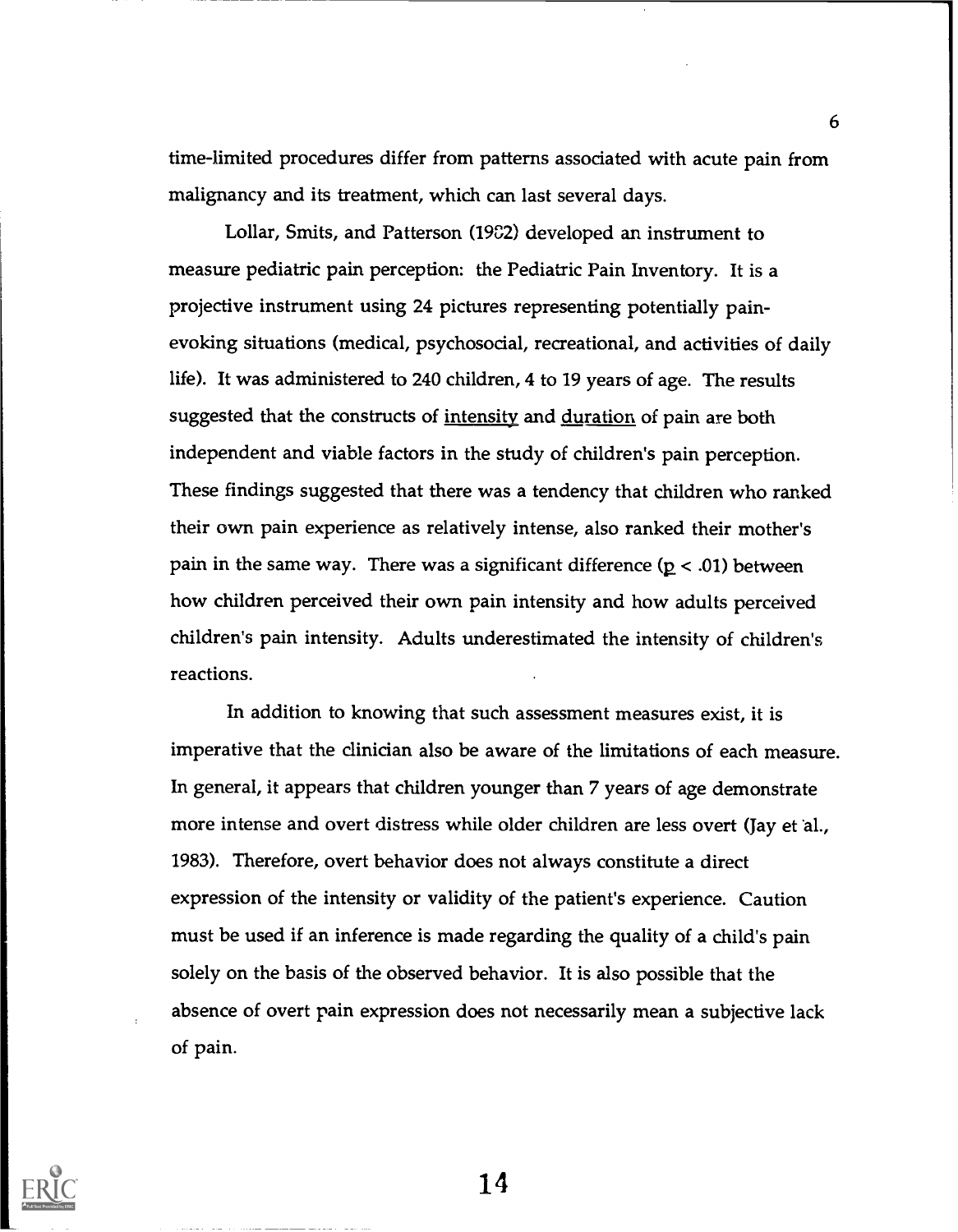#### Developmental Issues

Assessment of the psychological factors underlying pain and anxiety is the first and most critical step that must precede interventions to reduce those symptoms. For example, Spross, McGuird, and Schmitt (1990) suggested that assessing developmental level, vocabulary, and motivation undergirds successful treatment of any kind, including hypnosis. Motivation to try hypnosis is evaluated because it can influence outcome.

Children express pain, differently according to their ages, developmental levels, and personal experiences (Valente, 1991). While a stoic 12-year-old child may use adult words to express pain, a younger child may talk about an "owie." An 8-year-old with concrete thought processes would not understand abstract references to pain. When ill or in pain, most children regress to behaviors typical of earlier development. Whether school-age children signal their pain and anxiety with words or behavior, they may dearly identify specific measures to decrease their distress.

The levels of understanding and coping with treatment procedures change with the age of the child. Treatment procedures create particular problems for young children of preschool age whose verbal skills are still developing. Kuttner (1989) reports that these acute painful medical procedures are often poorly understood and sometimes perceived as punishment as well as a threat to their body.

No studies were found which directly addressed developmental issues associated with pediatric cancer related to pain and anxiety. However, in a study by Gaffney (1987) the relationship between cognitive development and pain was explored using 680 Irish school children, 5 to 14 years of age. The changes of children's definitions, descriptions, and understanding of causality

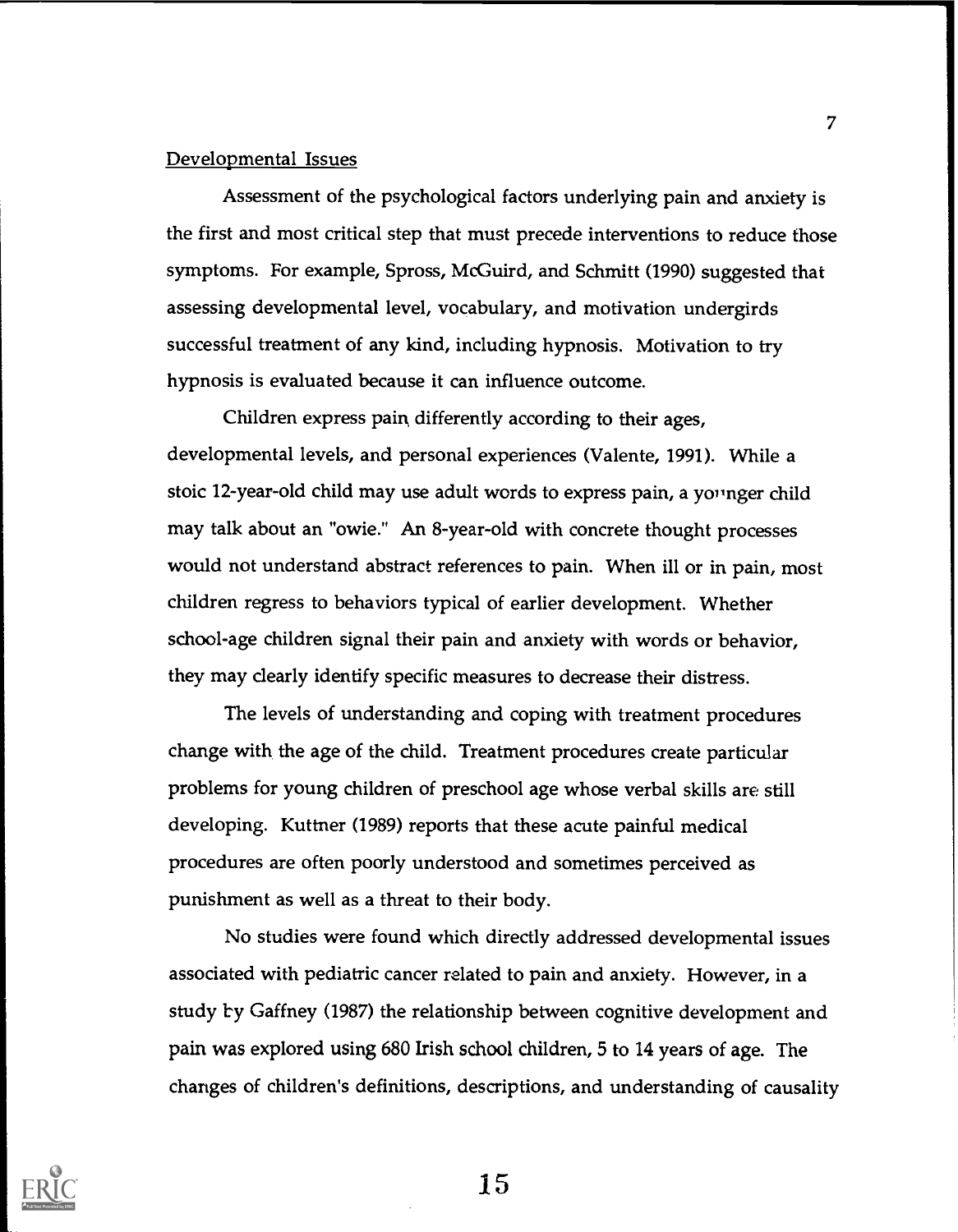of pain were detailed. The findings from this study could be an excellent basis on which to also understand the pediatric cancer patient.

Using the Piagetian theory of cognitive development, Gaffney (1987) reported a strong correlation between cognitive development and children's understanding of pain, specifically, and of health and illness, in general. Children in the preoperational stage (up to 7 years) described pain by focusing on perceptually dominant physical factors. During this prelogical stage, children believed their senses rather than abstracting from experience. Therefore, it was very difficult for them to believe that a needle would make them feel better. They were not likely to make a link between pain and illness nor between pain and cure.

Children in the concrete operational stage (8 to 10 years) began to understand the relationship between pain, other symptoms, and disease, but did not understand the causation of pain. They understood that aversive procedures were necessary. Physical analogies were successfully used to describe pain, which demonstrated a developing awareness of the psychological concomitants of pain (change of mood).

Finally, children in the formal operational stage (11 to 14 years) gave definitions of pain that included both a physical and psychological component and viewed pain more actively, defining it as something that had to be dealt with stoically. While it may not always be accurate, children at this age had a capacity for coherent and sophisticated understanding of the complex interactions of physiological mechanisms in health and disease.

Irrespective of developmental level, McGrath and Craig (1989) reported that children remained relatively poorly informed about the nature of their distress, its significance for them, and what they could do to cope with it.



**16**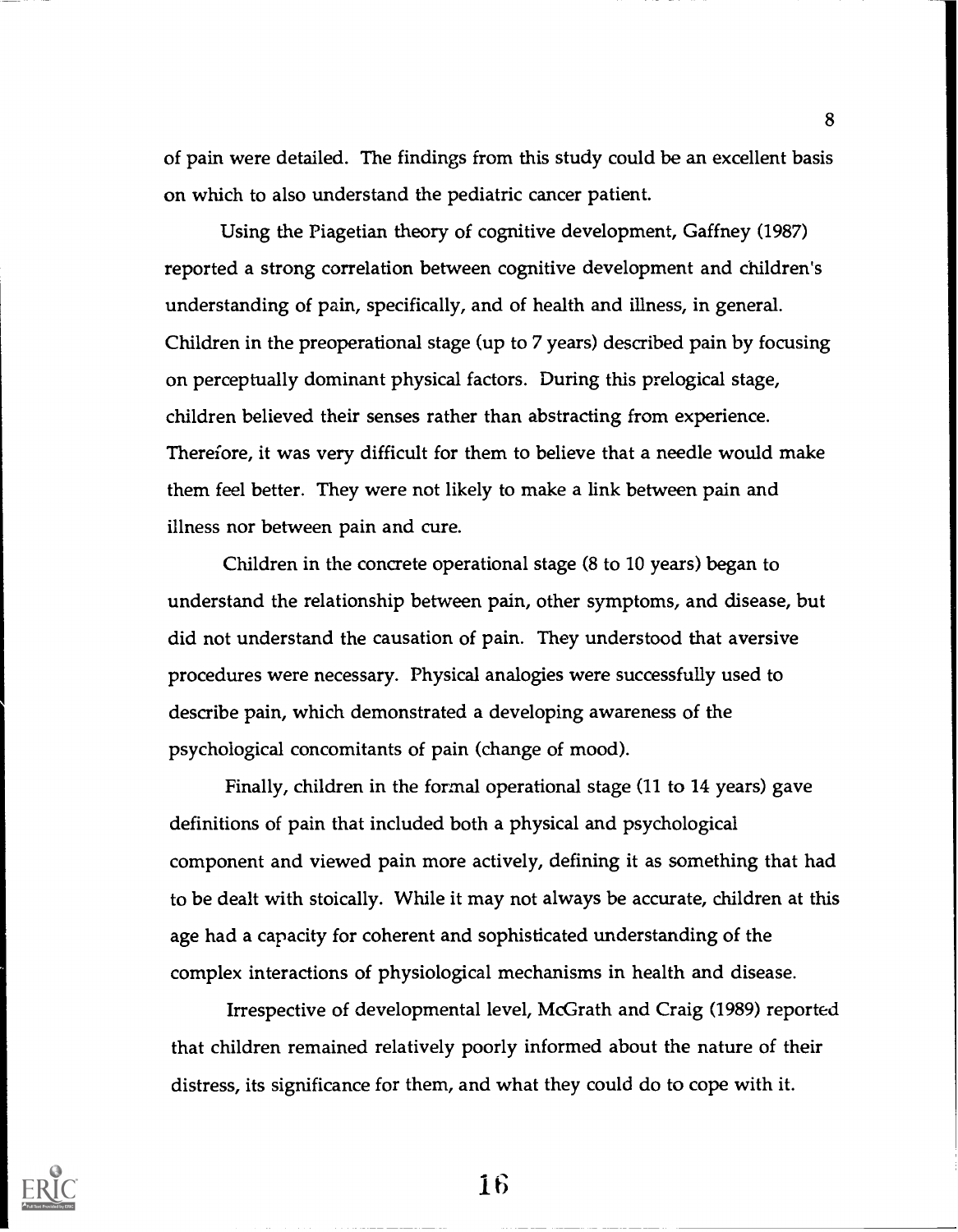Clinicians were often equally poor judges of the children's level of cognitive development. They tended to overestimate the sophistication of young children and underestimate older children.

Anxiety can also be understood within the Piagetian theoretical framework. It is probable that children ages 7 and above have a more logical and realistic understanding of medical procedures, which can help them to function in an anxiety-alleviating manner. This may account for a reported dramatic drop in distress levels of children over the age of 7 (Katz et al., 1980). In addition, Jay et al. (1983) reported that younger children exhibited consistently higher levels of distress than older children. Such findings suggested a cognitive developmental factor operating in relation to children's anxiety.

Children's hypnotic abilities seem also to progress in the same developmental sequence as other cognitive abilities. Krueger (1987) reported that hypnotic abilities developed from concrete, magical mental processing of external referents to more abstract and logical processing that included internal referents. In order to understand how a child is experiencing pain and anxiety, it is important to understand how these developmental issues and stages affect the pain perception.

#### Coping Issues

 $\mathcal{L}$ 

Only two studies were located which dealt with coping styles of children with cancer. Zeltzer and LeBaron (1986) reported two general coping styles which are used by children. The first is referred to as a sensory information approach in which a child actively attempted to increase sensitized awareness, vigilant focus, or information seeking. The second is referred to as a distraction technique approach in which a child actively



17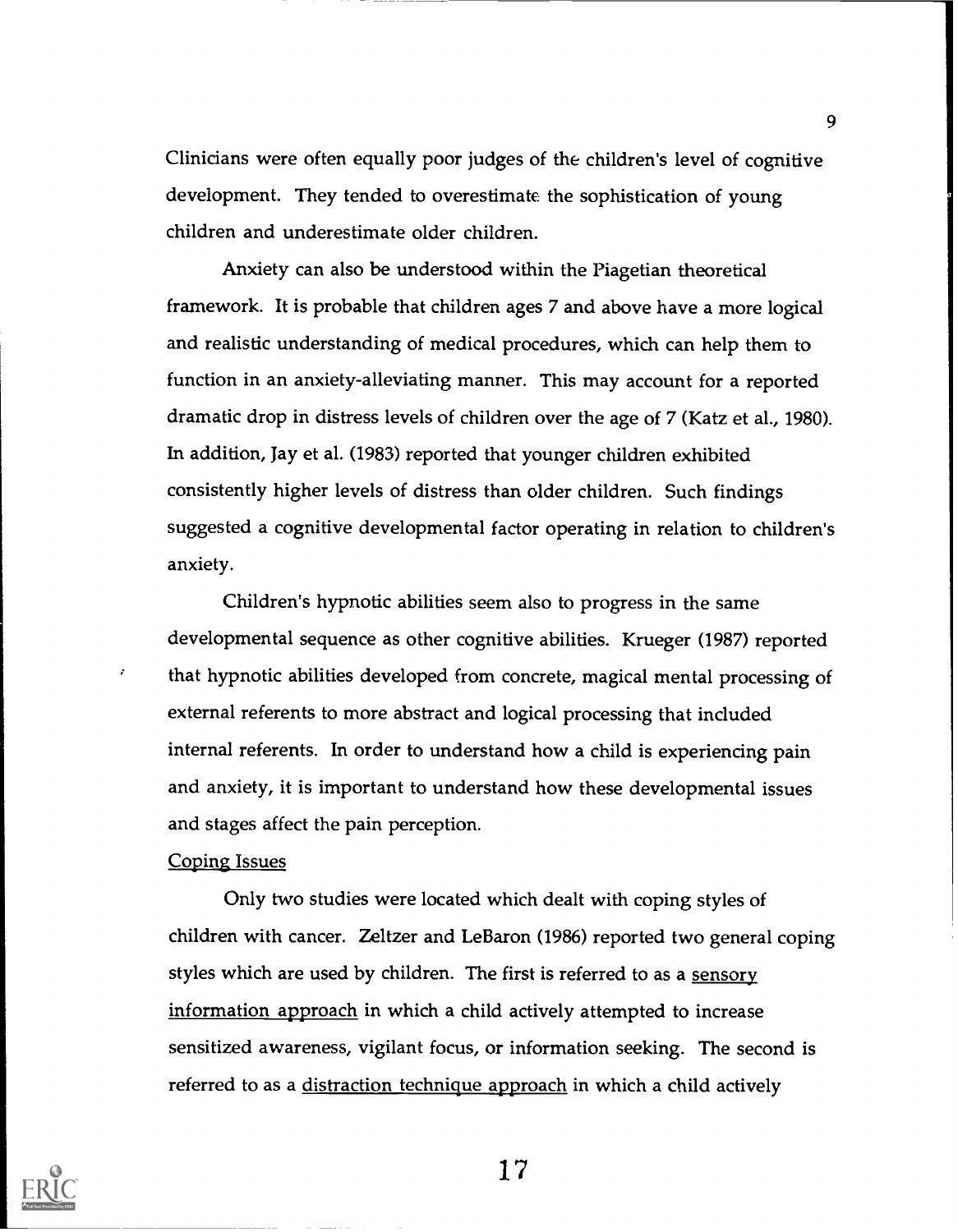attempted to repress, minimize, or avoid information. Both approaches have been reported to be successful in reducing anxiety and pain in children during medical procedures.

Smith, Ackerson, and Blotcky (1989) assessed the coping style of 42 cancer patients, 6 to 18 years of age, who had experienced at least four BMAs or LPs. Behavioral distress, coping style, fear, pain, and anxiety were assessed by five subjective and objective measures. Their findings suggested that different types of pain management strategies may be needed for children at different stages in the diagnosis of cancer and that the degree of past experience with invasive medical procedures may be a more important factor than preferred coping style.

Patterson and Ware (1988) presented eight current approaches used by health care professionals to help children cope with medical procedures. The approaches in the following areas are taught to the child: (a) Procedural information—providing specific information about the treatment,  $(b)$ Sensory information—providing specific information about the physical sensations that are likely to be experienced, (c) Relaxation training-teaching how to relax specific muscle groups of the body, (d) Breathing exercises teaching how to take slow deep breaths during procedure, (e) Distraction teaching how to shift point of focus to things other than procedure, (f) Positive self-talk-teaching statements to say during procedure,  $(g)$  Emotive imagery—teaching to visualize positive and distracting images, and (h) Hypnosis—combining deep relaxation, deep breathing and shift of focus, along with possible procedural and sensory information, positive selftalk, and emotive imagery. These techniques may be presented through play



Is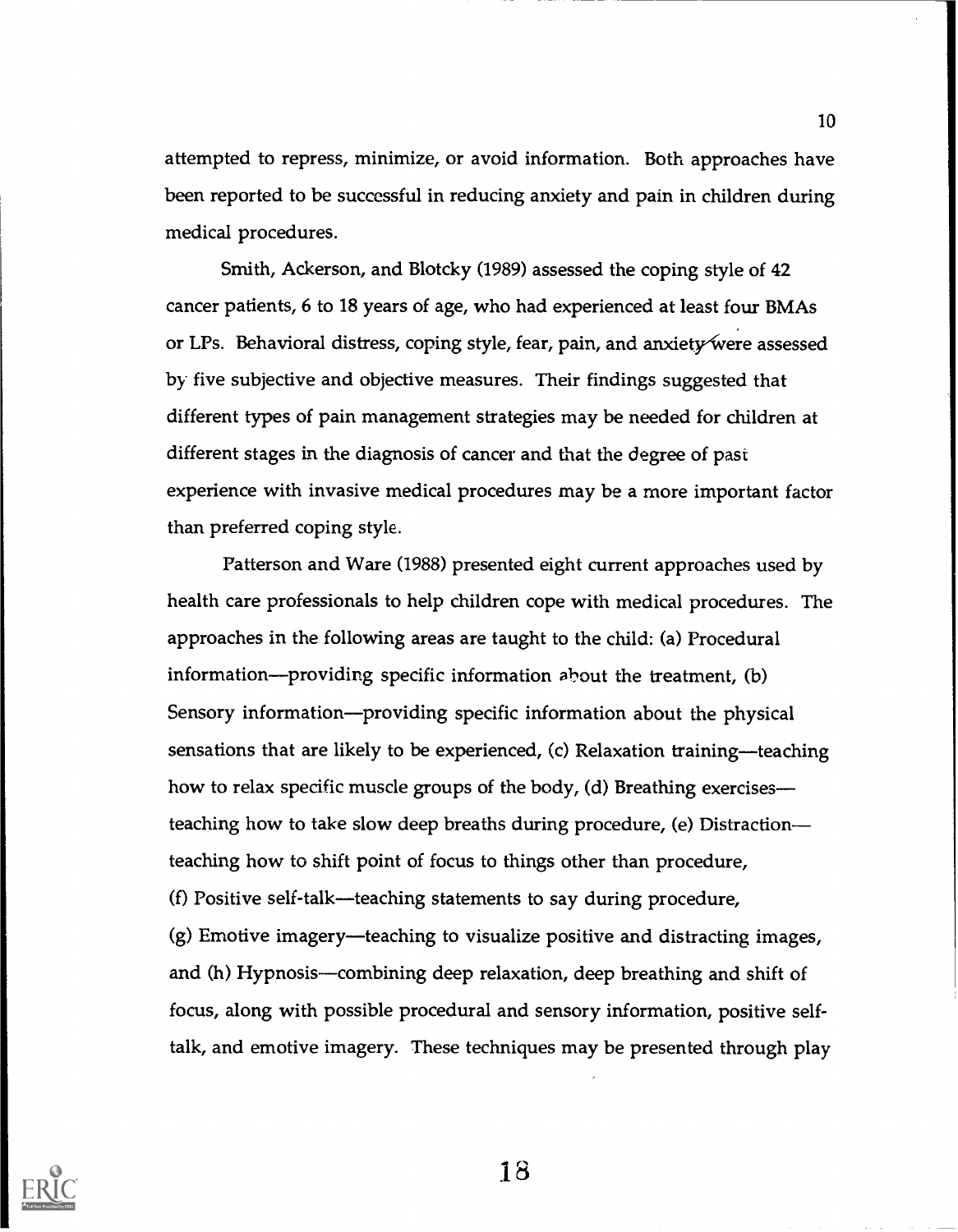therapy, modeling, rehearsal, contingency management, and parent preparation.

While hypnosis has been reported to reduce children's pain and anxiety (Hilgard & LeBaron, 1982; Jay et al., 1983; Zeltzer & LeBaron, 1986), and is a combination of many known coping skills, many clinical settings are not utilizing this coping approach due to lack of trained personnel and time constraints (Patterson & Ware, 1988). Relatively little is known about coping skills in children with cancer. It is evident, though, that an efficient utilization of such skills could be of significant value for the child.

Children are at a distinct disadvantage in understanding their diagnosis of cancer or of the process through which the disease takes them. Clinicians must take this into consideration when a procedure or treatment is planned for the patient. Similarly, researchers must also take a child's limited understanding into consideration when an experiment is designed. Current research appears to reflect the assessment, development, and coping skills limitations which were discussed. In addition, other general trends and issues were found throughout the reviewed literature.

Meeting the specific needs of the pediatric cancer population is a challenging task. The above contextual issues must be addressed in order to (a) diagnosis, treat, and intervene in an efficient manner, and (b) understand the literature. Therefore, in addition to the above contextual considerations, there are several methodological limitations specific to the current literature. Methodological Limitations

Critique of the research on pediatric distress and on hypnosis raises a number of concerns, both of conceptual and methodological natures. It is possible that these problems may be attributable to difficulties that are



I 9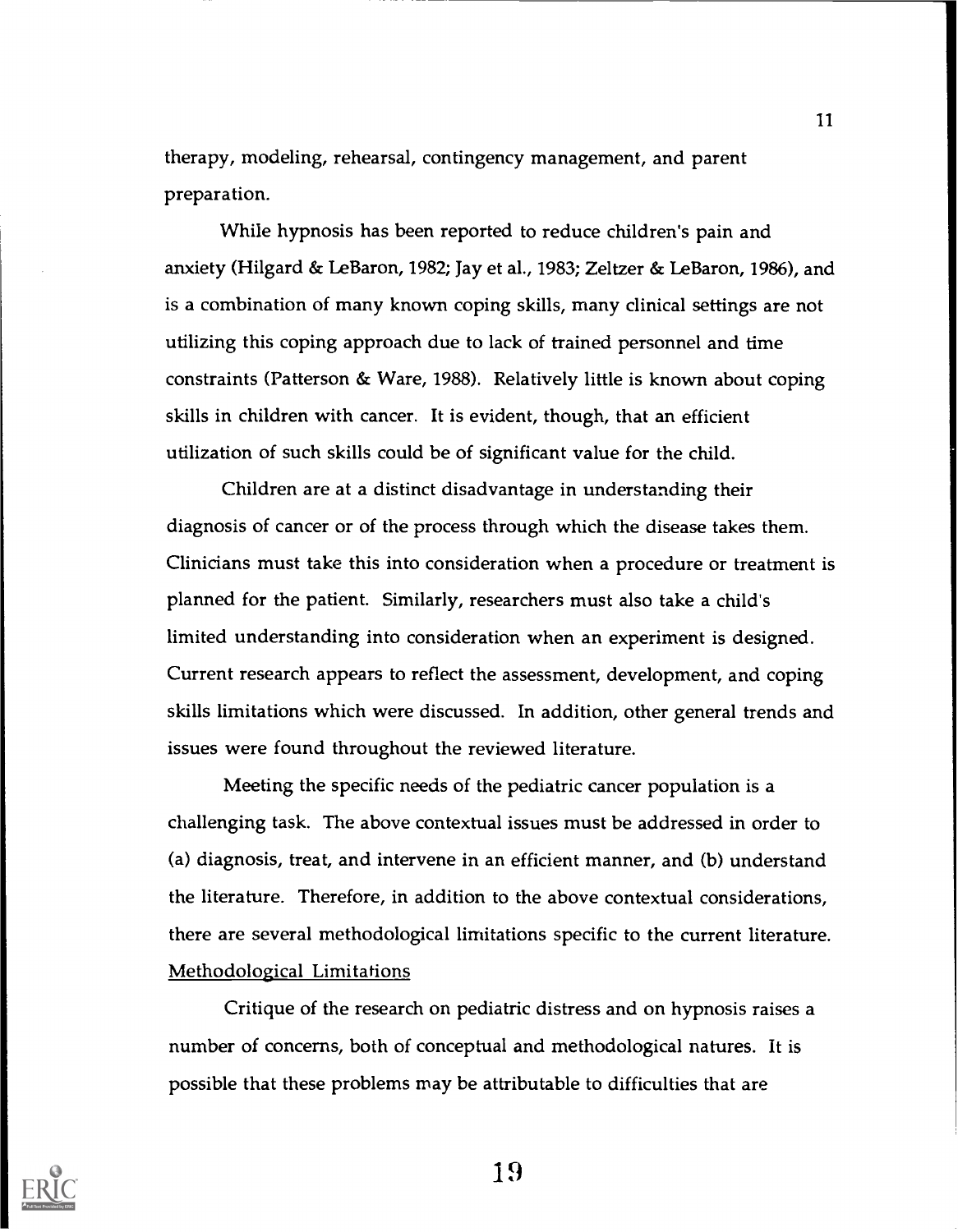inherent in studying two relatively subjective and intangible constructs. In addition, there are built-in limitations for research inherent with this topic; not the least of these are the complex ethical issues surrounding experimentation with children and the possible withholding of effective treatment. There are also methodological issues that need clarification.

The samples in the reviewed studies initially appeared to be inadequate as there was seldom randomized selection from the general population. However, within the ethical constraints governing these studies and with the necessity of using subjects who were not selected, but became involved due to their illness, these samples actually were quite adequate. The findings of these studies did not necessitate an ability to generalize the findings to the general population, rather they successfully appeared to be generalizable to their target population: pediatric cancer patients. Random assigmnent to treatment conditions was commonly used.

Most of these studies incorporated a control group in the experimental design (e.g., Cotanch, Hockenberry, & Herman, 1985; Hockenberry-Eaton & Cotanch, 1989; Katz, Kellerman, & Ellenberg, 1987; Kuttner, 1989; Spross et al., 1990; Wall & Womack, 1989; Zeltzer & LeBaron, 1986; Zeltzer, Dolgin, LeBaron, & LeBaron, 1991). Again, ethical issues arose as to the advisability of having a waiting list control group. However, a common weakness in the studies was that most designs compared groups receiving hypnosis to groups who did not (e.g., Cotanch et al., 1985; Hockenberry-Eaton & Cotanch, 1989; Kuttner, 1989; Spross et al., 1990; Zeltzer & LeBaron, 1986; Zeltzer et al., 1991); but not to groups who received other noninvasive variables such as support, encouragement, relaxation, and cognitive restructuring. It is possible that a number of unaccounted for confounding variables affected the outcomes ot



20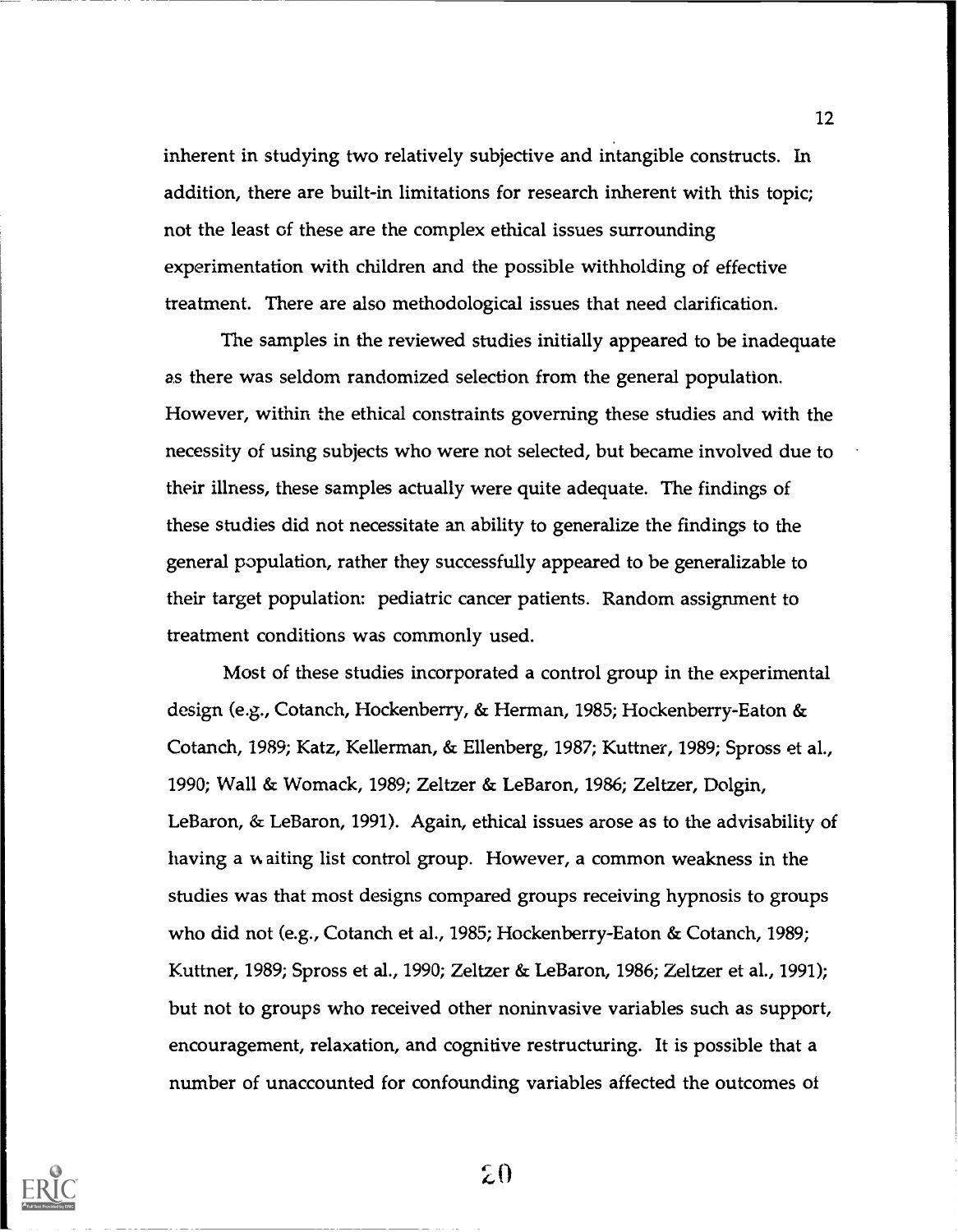these studies. Two studies had treatment groups which used other behavioral interventions (Katz et al., 1987; Wall & Womack, 1989). However, neither study included a true control group, making it impossible to eliminate the possibility that other confounding variables might have been responsible for the apparent improvement in both hypnosis and nonhypnosis groups.

An apparent problem with this group of studies is the measures which were used in the experiments. The majority of these studies relied upon selfreport measures for assessing both pain and anxiety (e.g., Kaufman, Tarnowski, & Olson, 1989; Kuttner, 1989; Spross et al., 1990; Wall & Womack, 1989; Zeltzer & LeBaron, 1986; Zeltzer et al., 1983). Traditionally, self-report measures have been considered to have low validity. It is interesting to note, however, that in these specific pediatric cases, where children may be limited in using other measures and is often acutely aware of their experienced distress, self-report measures may be the most appropriate ones to use.

As previously mentioned, neither pain, anxiety, nor hypnosis has an agreed upon definition. This leads to a correlated problem of locating an instrument which measures the desired constructs: pain and anxiety. There also was no consistency of use of the same measures throughout the different studies. This raises the question of whether or not the same constructs are being manipulated and studied. For example, measures designed to assess anxiety, self-esteem, physical well-being, locus of control, and behavioral distress were all utilized with the same intent for measuring pain and anxiety (e.g., Cotanch et al., 1985; Ellenberg, Kellerman, Dash, Higgins, & Zeltzer, 1980; Hilgard & LeBaron, 1982; Hockenberry-Eaton & Cotanch, 1989; Katz et al., 1987; Kaufman et al., 1989; Kellerman et al., 1983; Kuttner, 1989; Spross et al.,

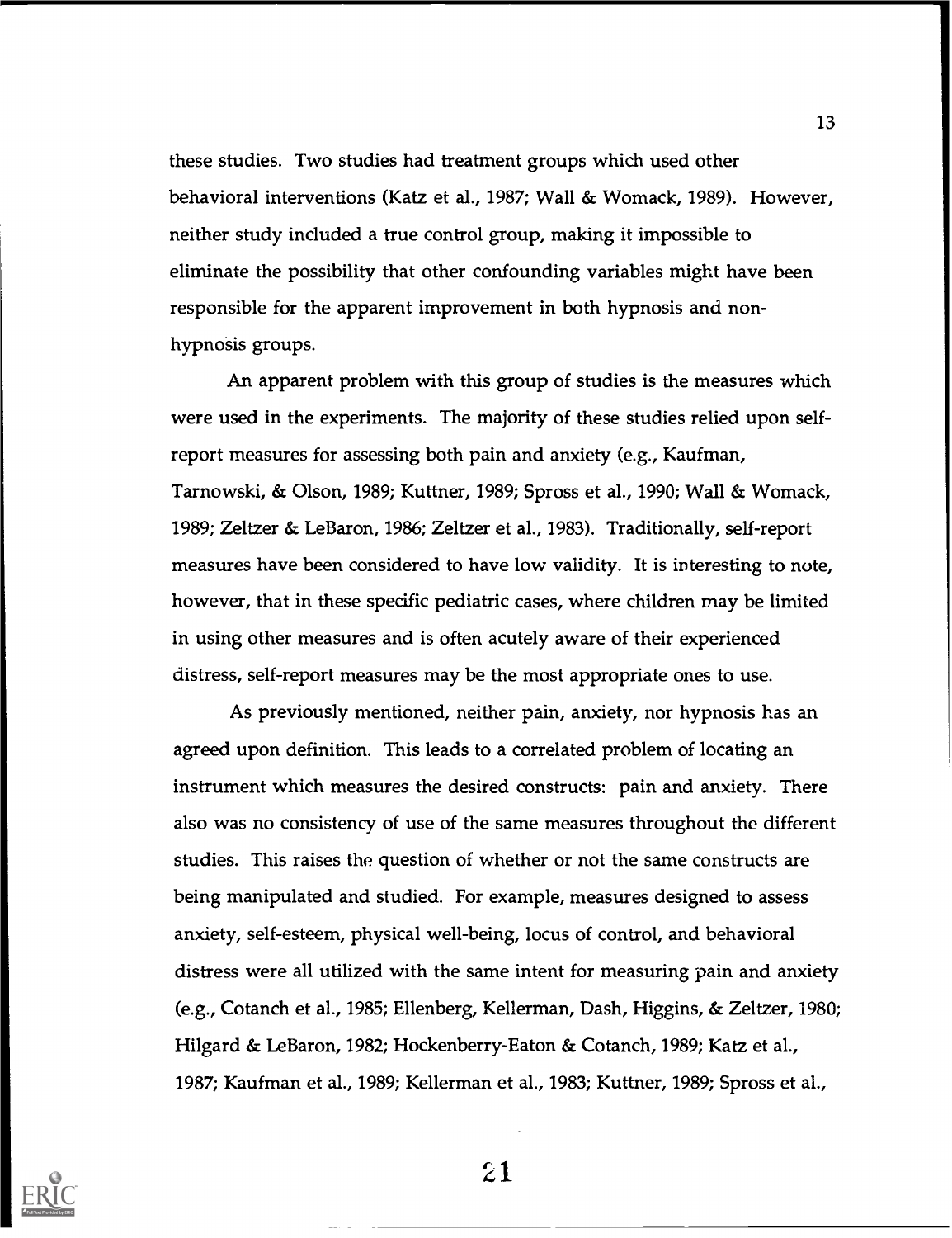1990; Wall & Womack, 1989; Zeltzer & LeBaron, 1986; Zeltzer et al., 1983). It is likely that a number of different, albeit related, constructs besides distress were tested. Despite the use of different measures and the fact that self-report measures were relied upon, the results from the studies appear to have a high degree of consistency. This may imply surprisingly robust results confirming the efficacy of hypnosis.

The procedures which were used throughout the studies appear tc be appropriate. In general, an A-B design was utilized with data taken before and after the hypnotic intervention (e.g., Ellenberg et al., 1980; Kaufman et al.., 1989; Kellerman, Zeltzer, Ellenberg, & Dash, 1983; Zeltzer & LeBaron, 1986; Zeltzer et al., 1991). In a few studies, due to ethical constraints against delaying treatment, data were taken only after the intervention had occurred (e.g.. Hockenberry-Eaton & Cotanch, 1989; Katz et al., 1987; Spross et al., 1990). While this is not traditionally acceptable experimentation, it was necessary in these instances. Again, the positive results of hypnosis were replicated throughout the studies, implying that hypnosis can be an effective intervention.

On the whole, inferential statistics were used in the analysis of data. While some of the studies limited use of statistics to percentages and means (e.g., Dolgin et al., 1985; Ellenberg et al., 1980; Hilgard & LeBaron, 1982), the balance of the studies reported comparisons using analysis of variance and ttests (e.g., Cotanch et al., 1985; Hockenberry-Eaton & Cotanch, 1989; Katz et al., 1987; Kellerman et al., 1983; Kuttner, 1989; Spross et al., 1990; Wall & Womack, 1989; Zeltzer & LeBaron, 1986; Zeltzer et al., 1991; Zeltzer et al., 1983). The use of inferential statistics and subsequent comparisons between

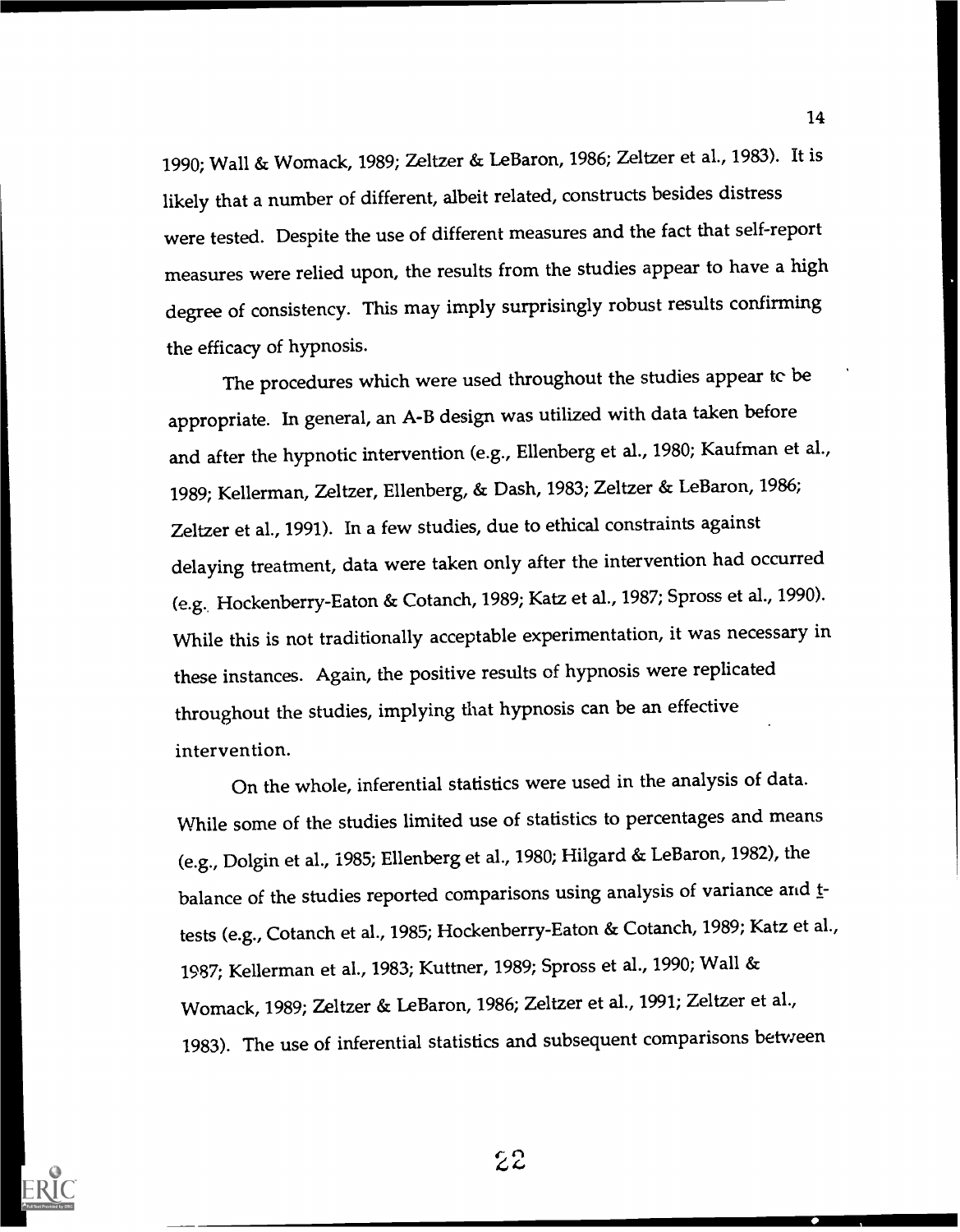studies will help increase the robustness of generalizations to the population of pediatric cancer patients.

The validity of the findings of the current literature appears to be quite solid. The potential threats to the validity of these findings, when seen within the unique case of pediatric cancer, do not create a significant problem. It appears that valid data and conclusions can be obtained when the population to which the findings will be generalized, that of the pediatric cancer population, are taken into consideration. In order to understand the scope of the pediatric cancer condition, additional information on the specific distinctives of pediatric cancer and on its incidence and etiology will be given.

#### Pediatric Cancer-Related Pain and Anxiety

An enormous amount of effort and money has been dedicated to cancer research. Over the past decades the amount of new information gained from research has improved both the diagnosis and treatment of cancer, which in turn, has led to increased survival rates (Hammond, 1985). These improvements have been noticed in the general cancer population, adult and children alike. However, a vast amount of that research has been specific to adults and does not apply to pediatric conditions. The bank of knowledge regarding cancer cannot, in whole, be applied to the pediatric patient because children with cancer not only have different kinds of cancer, they react differently to treatment, and need different modes of support. Distinctives of Pediatric Cancer

According to Hammond (1985), the currently acceptable mode of caring for children with cancer is with a multidisciplinary team of specialists including pediatric surgeons, radiation therapists, pathologists, nurses,



23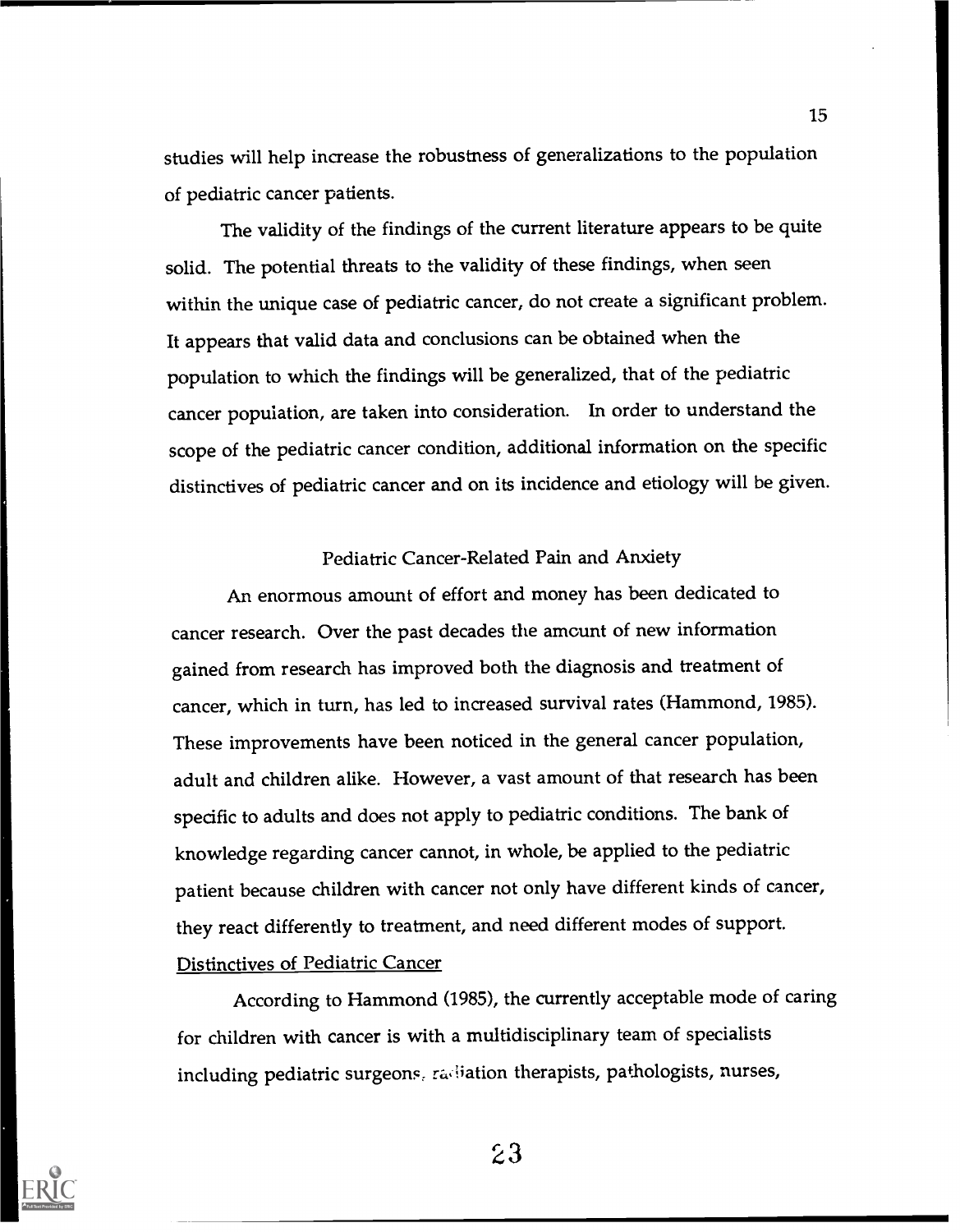pharmacists, oncologists, and mental-health workers. The management of pediatric cancer patients, including diagnosis, treatment, and supportive care, is accomplished by the coordination of the many involved disciplines. Hammond noted that success rates are continuing to improve as survival increases. This is shown by comparing survival rates during the 1940s when under 25% of pediatric cancer patients survived 2 years, to statistics generated in 1985 which shows 60% of all children with cancer (who were involved in studies since 1972) were surviving after 5 to 10 years.

Hammond (1985) listed a number of important distinctions concerning the cancers of children. Childhood tumors are generally deep-seated, not superficial nor generally visible. Additionally, there is no practical way to screen large populations of children. Therefore, detection of cancer in a child, particularly in the early stages, is accidental. Despite the fact that most pediatric cancers are diagnosed at a relatively advanced stage, at least 50% of the cancers of children are potentially curable.

Miser and Miser (1989) have reported that the treatment of cancer pain in children requires in-depth knowledge of both the management of children and the manifestations of pediatric cancer. It is necessary to understand normal child development and behavior, age-appropriate verbal and behavioral manifestations of pain, and a knowledge of the tools currently available for quantitatively assessing pediatric pain. As noted previously, commonly recognized patterns of pain in children with cancer differ markedly from those seen in adult cancer patients. This is due to the fact that the kinds of malignancies commonly seen in children are entirely different from those seen in adults. In all, pediatric cancer has many distinctives



 $24$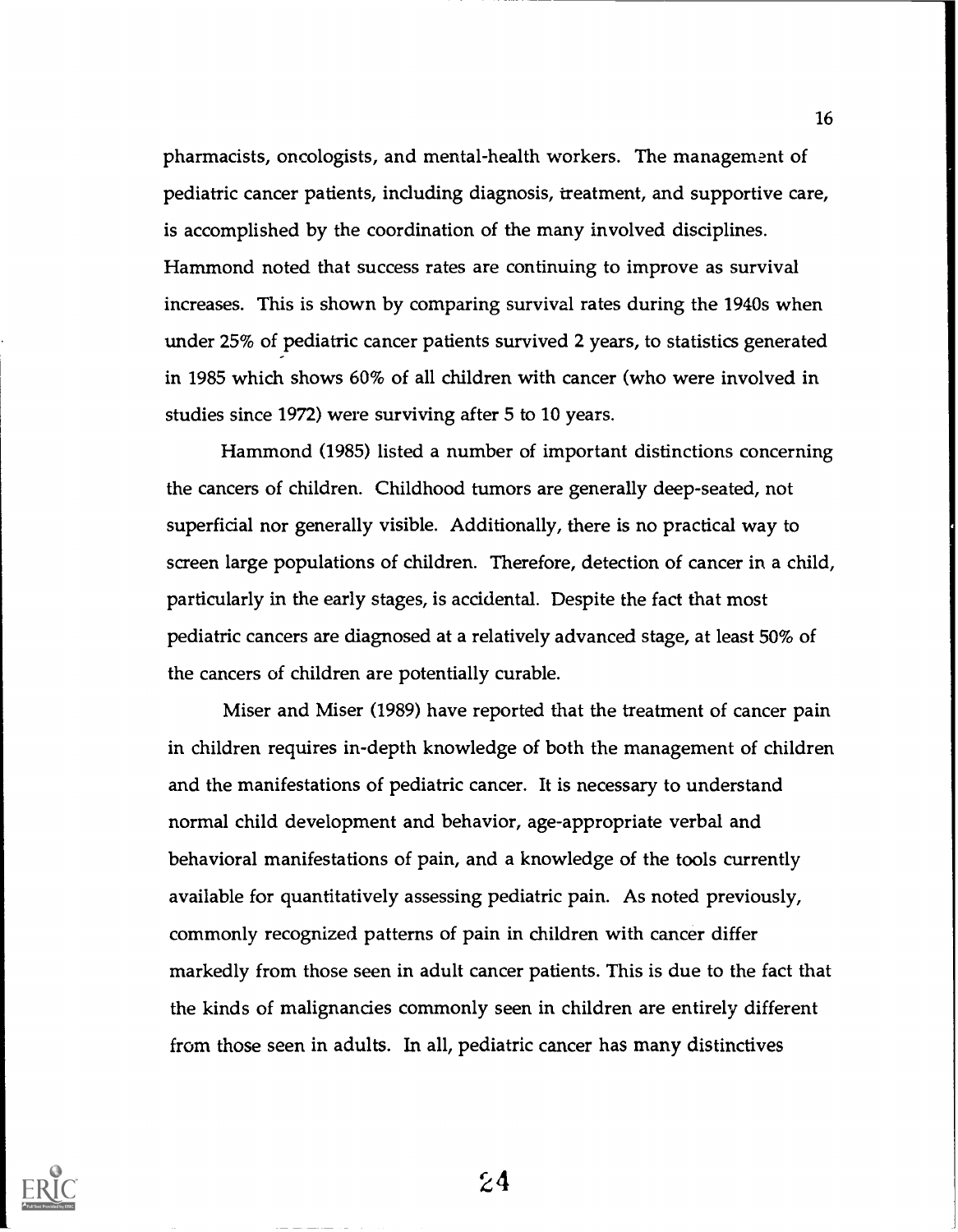which set it apart from the general cancer population. It is necessary to use this information as a basis for assessment and treatment planning. Incidence and Etiology of Pain and Anxiety

Miser, Dothage, Wesley, and Miser (1987) reported that a child with cancer may experience pain from several etiologies. Pain may be caused directly by the malignancy itself (bone, bone marrow, and/or soft tissue invasion), procedural pain (infection, post-operative state), incidental pain (trauma), and treatment-related pain (BMA, LP, chemotherapy). The latter, treatment-related pain, accounts for 66% of the pain reported by hospitalized patients and 80% of the pain reported by outpatients.

Only three studies were found that addressed the prevalence and nature of pain in pediatric patients with cancer. Cornaglia, Massimo, and Haupt (1984) conducted a retrospective chart review of 910 children with cancer who had been treated over a 10 year period. Findings from this study revealed that 57% of the children reported having pain of moderate to severe intensity as documented in their medical records.

In a study by Miser, McCalla, Dothage, Wesley, and Miser (1987) the incidence and nature of pain was assessed in 92 children presenting with newly diagnosed malignancies. Pain was measured by composite score using a 100 mm visual analogue scale. The study found that pain had persisted for a median of 74 days. Results suggested that pain is an important symptom of cancer in children and may be present fcr an extended period of time before the cancer is diagnosed. Nearly 33% of these patients reported their pain intensity as moderate to severe. However, this study indicated that pain, as a presenting symptom in children, usually responds rapidly to medical therapy and persists only briefly after the initiation of treatment, and these results

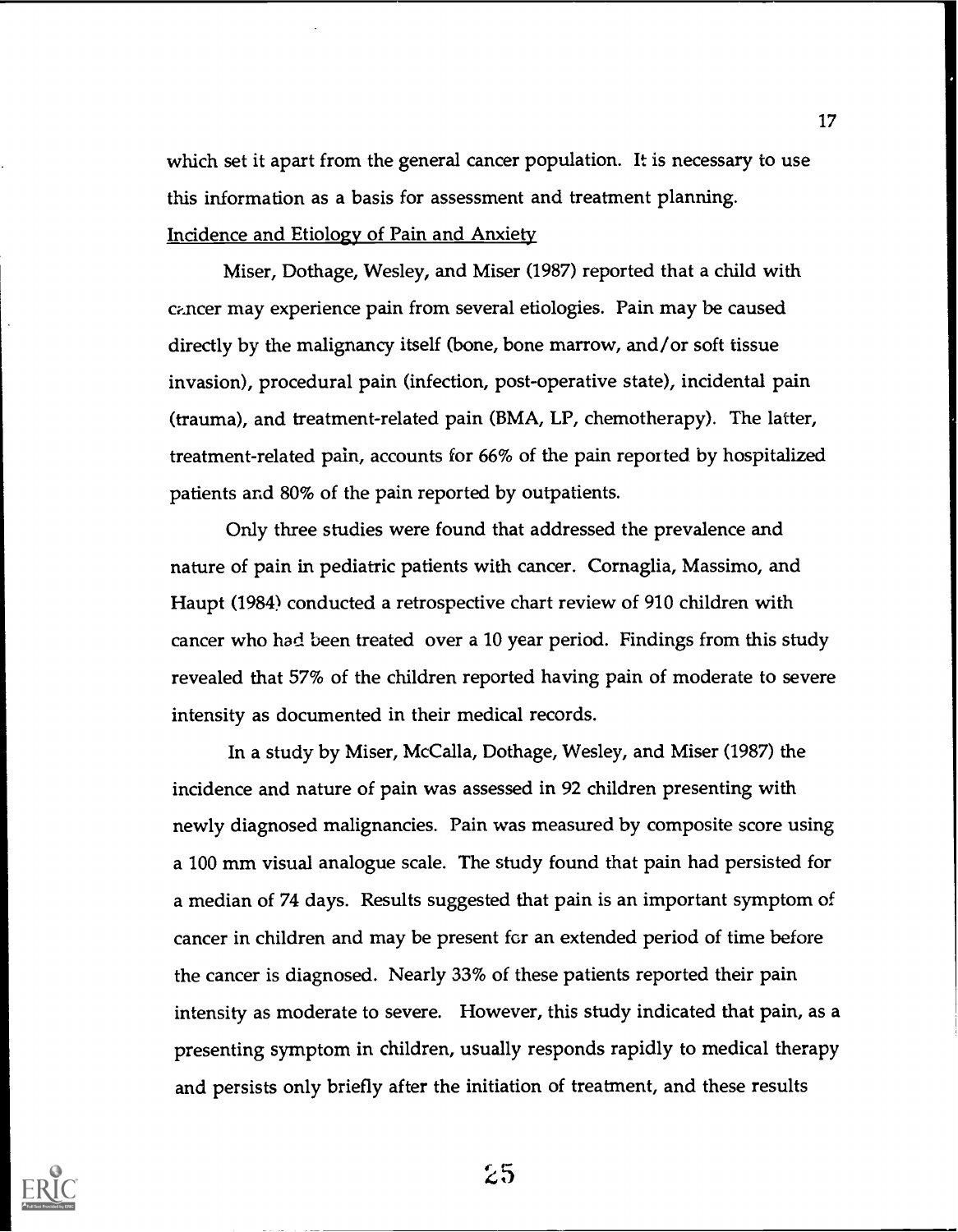may not necessarily be representative of a general pediatric cancer population because subjects were selected whose malignancy carried a poor prognosis.

Miser et al. (1987) conducted another study that examined the incidence and etiology of cancer pain in children. Of the 139 pediatric cancer patients in the study, approximately 50% of the hospitalized patients and 25% of the outpatients were experiencing pain at time of assessment. Again, the visual analogue scale was used to measure pain. Therapy-related pain predominated in both in-patient and out- $p^a$ : en. groups. Tumor-related pain accounted for only 33% of the pain reported by in-patients and less than 20% of the pain reported by out-patients.

These investigations indicate that pain is a part of the pediatric cancer experience. While there are a number of causes of pain, the vast majority of cancer patients experienced intractable pain mainly from the treatment they received.

Painful medical procedures are administered during the course of both diagnosis and treatment of the pediatric cancer patient. This in turn exacerbates the emotional and physical distress inherent in the disease itself. Pediatric cancer patients encounter painful medical procedures on a routine basis. Therefore, it is common that extreme anticipatory anxiety is exhibited by these children prior to and during the procedures.

The anxiety which is produced by anticipation of these procedures can be so severe that patients may report symptoms such as nausea, vomiting, skin rashes, and insomnia days before the actual procedures occur (Jay et al., 1983). During invasive procedures such as bone marrow aspirations, children in anticipation of the procedure often exhibit negative behavioral reactions (kicking, screaming, and other resistances) which make the procedures very



26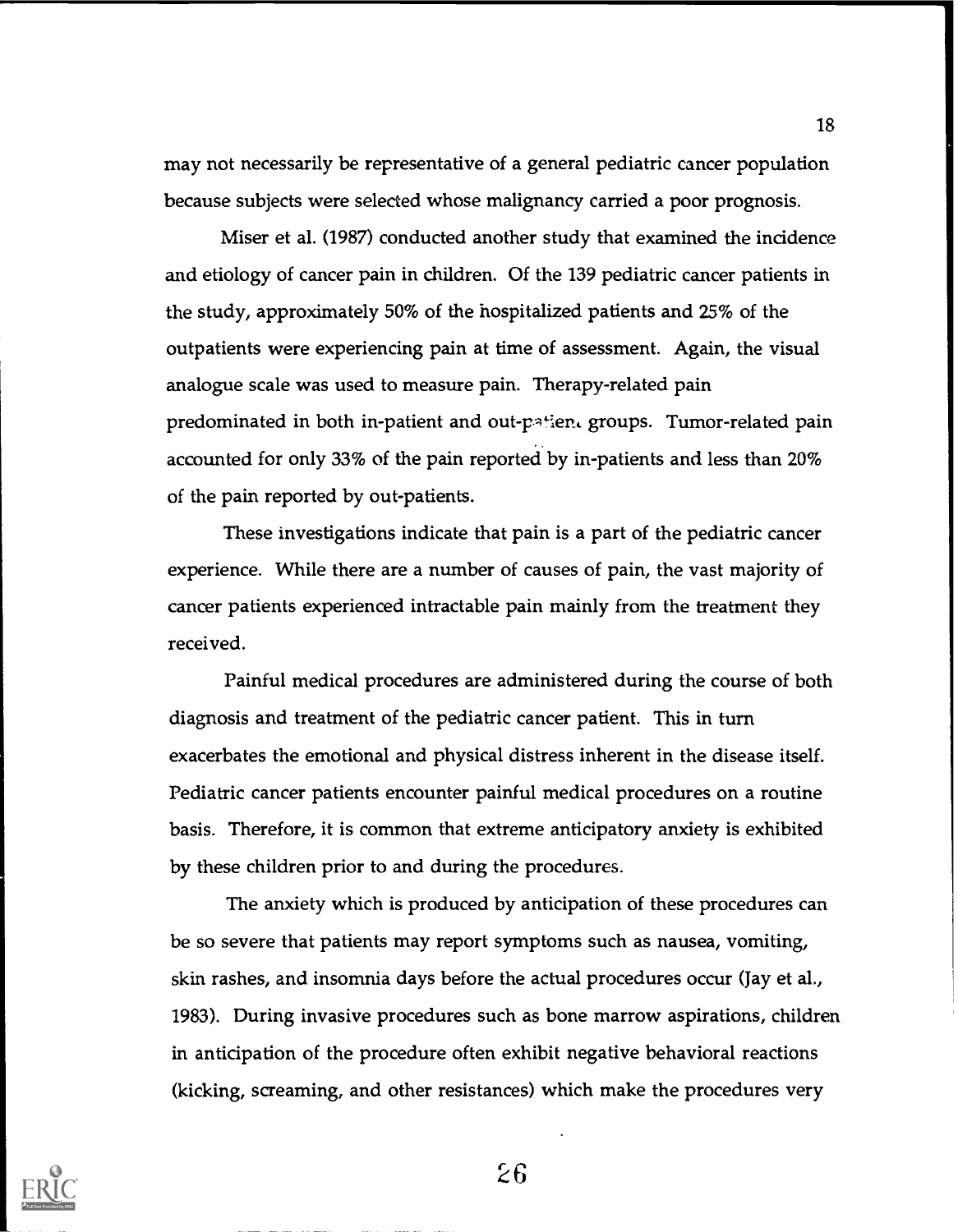difficult to perform. Such reactions even may result in the child being taken from the treatment room.

Only one study was found that addressed the prevalence of anxiety in pediatric cancer patients. Katz et al. (1980) studied 115 children with cancer, 6 to 18 years of age, who were randomly selected from oncology patients undergoing BMAs. A behavior rating scale was used to measure anxiety. The results indicated that anxiety was widely prevalent in the sample, and no pattern of habituation was detected. The results suggested that younger children emitted a greater variety of anxious behaviors over a longer period of time than older children ( $p < .001$ ). Girls displayed higher levels of anxiety than did boys across all ages ( $p < .02$ ), and expressed it with comfort-seeking, as opposed to uncooperative behaviors. Clinically, this study indicated that it is not uncommon for children to become nauseated, agitated, or otherwise upset before a medical procedure. For example, some patients became anxious and vomited as they approached the clinic building on the day of an anticipated BMA.

Anxiety is a psychological reaction to the anticipation of pain. In this case, patients often experience anxiety knowing they will receive a medical procedure. It is necessary to acknowledge and work with the anxiety, as well as the pain, of patients, as treatment may be complicated if either is not controlled.

Efficient and successful care for the child with cancer must take into account the unique distinctives which set pediatrics apart from other cancer populations. With these distinctives in mind, it is then appropriate to seek out treatments which are need specific. Hypnosis appears to be such a treatment.



27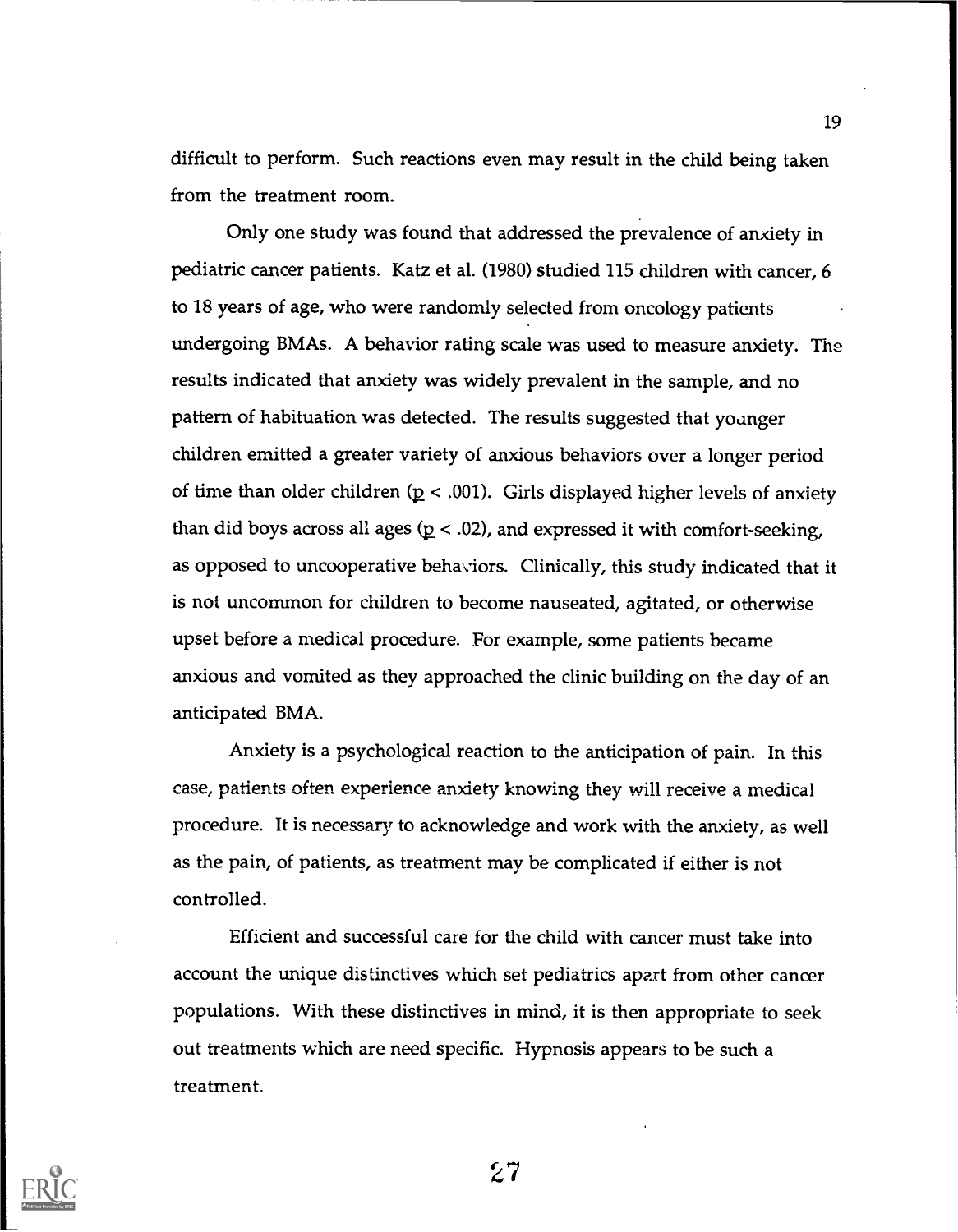#### Hypnosis as an Adjunct Cancer Treatment

Health care providers have continued to explore how best to aid pediatric cancer patients who are experiencing pain and anxiety associated with cancer treatment procedures. Diagnostic and therapeutic procedures, specifically BMAs, LPs and chemotherapy, comprise a large part of the cancer regimen and often, as previously noted, are perceived by the patient as worse than the disease (Zeltzer et al., 1983). Such treatment frequently causes regression in the child, creates developmental delays, and allows the child no control over the situation. Standard methods have been used, with variable success, in an attempt to decrease the pain and anxiety of treatment procedures. Such methods have included parental and care-giver support and administration of sedatives and/or anesthesia during procedures (Hockenberry & Bologna-Vaughan, 1985).

Noninvasive methods are additional or alternative coping strategies for pediatric cancer patients. These methods allow the child to gain control of the situation and actually participate actively in the treatment. Hypnosis is a technique which does not necessitate physical invasion of the body but instead originates externally, is ideally suited for children, and carries minimal risk (McCaffery, 1984).

#### Hypnosis and Children

Valente (1991) contended that hypnosis is an especially valuable tool in treatment of children. Imagination, eagerness to learn new skills, and lack of cognitive inhibitions allow children to learn hypnosis faster than adults. Children enter fantasy readily with little or no induction. Although children, especially those under the age of 6, may dislike closing their eyes or sleeping, they can quickly imagine their favorite activity or place. Children may move



 $28$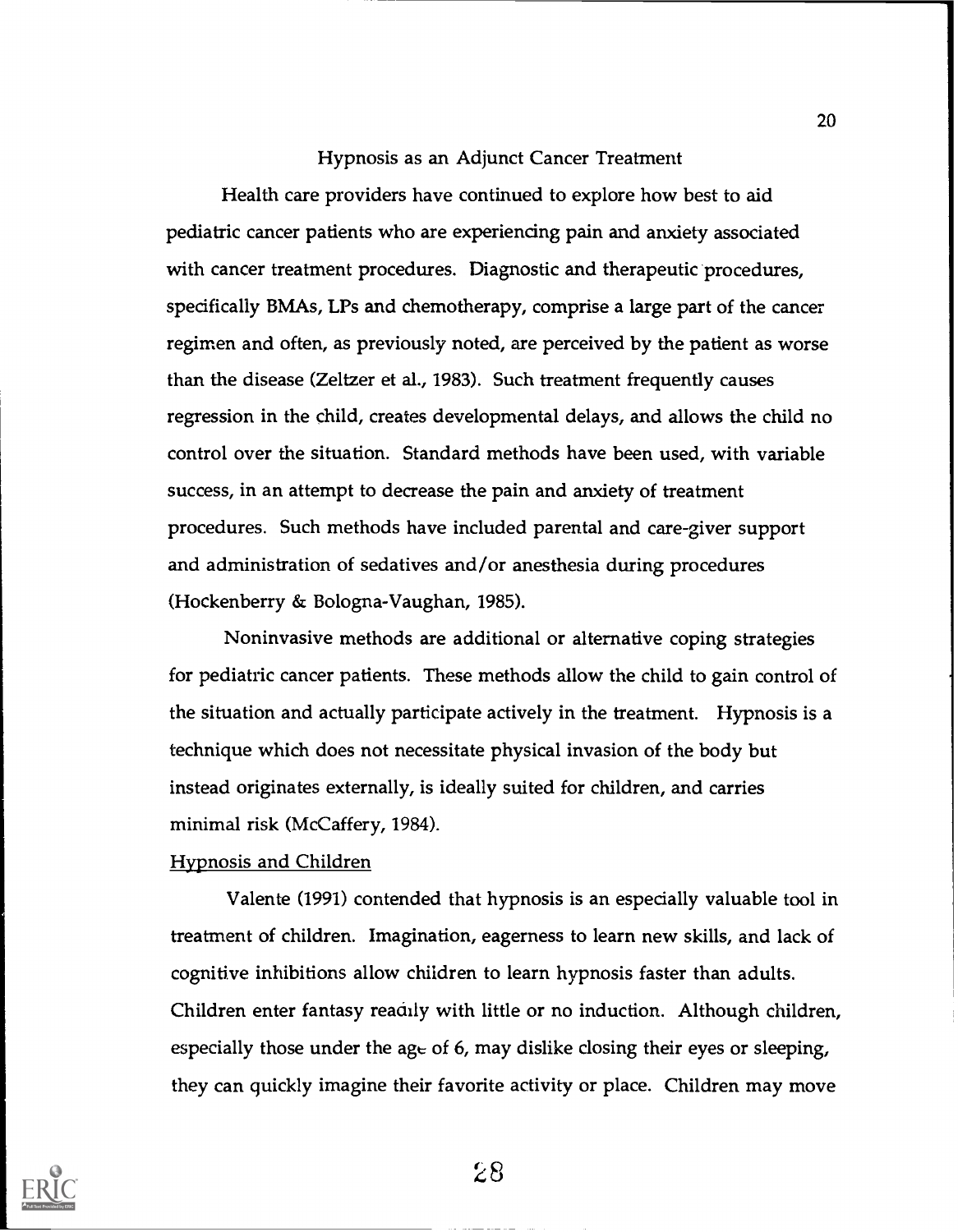around, may not wish to relax and can easily enter, leave, and reenter the trance state. Valente noted that unlike behavioral techniques that rely on external rewards, hypnosis emphasizes a child's sense of inner control as a reward for reduced pain and anxiety.

Children become highly suggestible during acute pain and anxiety. The goal of hypnosis is to allow the child to become increasingly involved with an interesting and absorbing imaginative or pleasant internal experience resulting in a partial dissociation from the situation, thereby making the distress more bearable. An informal and adaptive hypnotic style on the part of the therapist allows for incorporating explanations and information regarding the pain context and allows the child to shift flexibly from one cognitive state to another in order to maximize coping during the distressful episodes. The studies of Hilgard and LeBaron (1982), Zeltzer and LeBaron (1986), Kuttner et al. (1988), and Jay et al. (1983), which are reviewed further on, showed hypnosis to be the treatment of choice for reducing pain and anxiety in children.

Morgan and Hilgard (1983) used The Stanford Hypnotic Susceptibility Scale, Form A, and compared 1,232 subjects, ranging in age from 5 to 78 years of age, in order to determine age differences in susceptibility to hypnosis. Their findings confirmed earlier studies (London & Cooper, 1969; Lyles, 1982) and suggested a significant peak of hypnotizability in the age interval of 9-12 years and that children between the ages of 5 and 14 make the best hypnotic subjects. While not as hypnotizable, infants, pre-school children, and older adolescents also had success with hypnotic procedures .

A more recent study (Plotnick, Payne, & O'Grady, 1991) of 42 children, ages 7 to 14, examined correlates of hypnotizability in children. Absorption,



29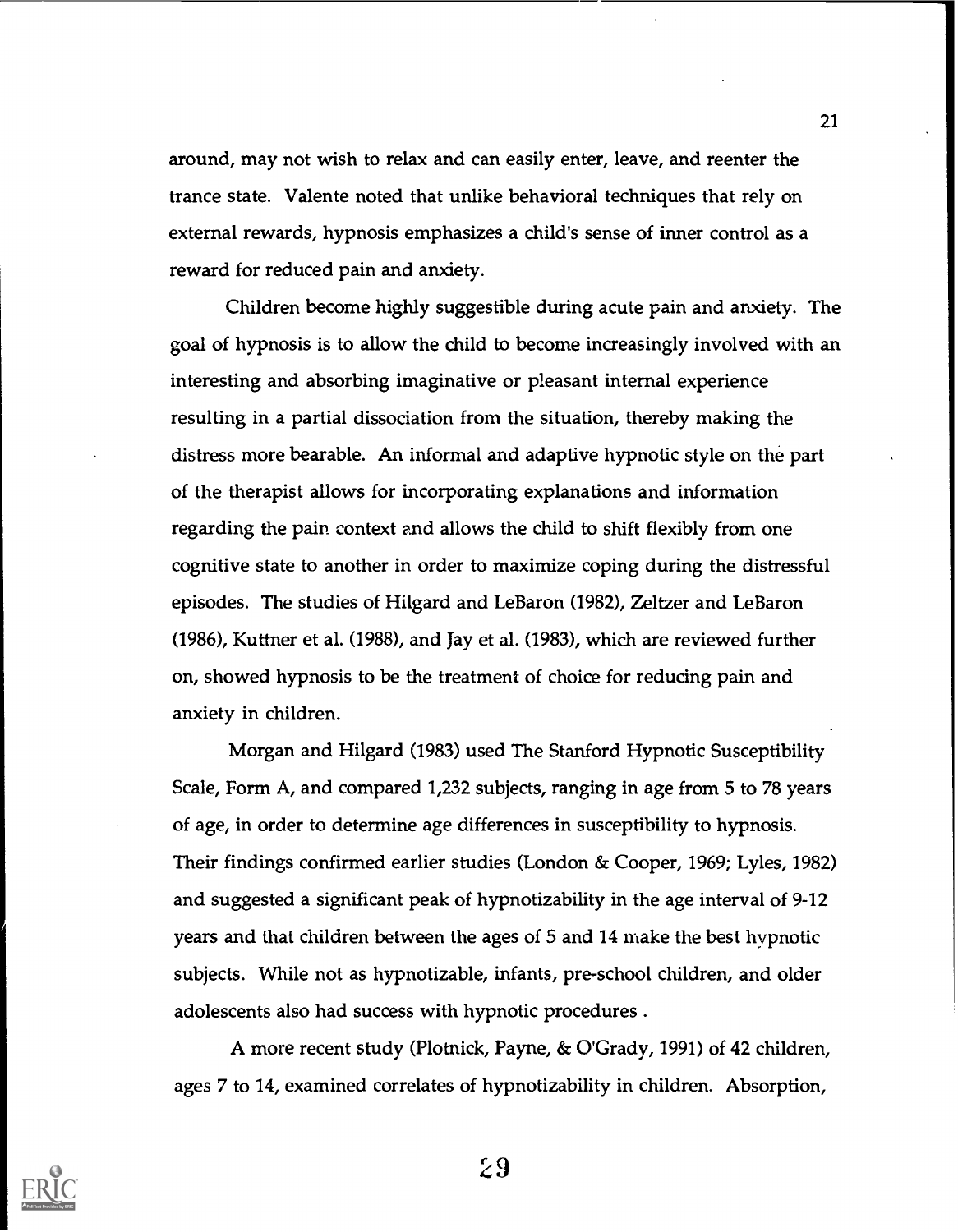vividness of imagination, fantasy play, and social desirability were assessed with three psychometric measures. Due to the fact that the four concepts in question have considerable overlap, dear distinctions between sub-concepts and their relative contributions to hypnotizability were difficult to ascertain. However, taken together, these concepts were found to account for a significant portion of the variance in the hypnotizability scores ( $p < .01$ ). In general, results indicated that children's attitudes toward hypnosis may have influenced their hypnotic responsiveness.

To date, hypnosis has been used for pediatric pain and distress in many circumstances: (a) injections, (b) headaches, (c) acute injuries, (d) burns and associated therapy, and (e) cancer and associated treatments. The children who utilize hypnosis effectively appear to continue to experience the pain, but do not consider it as bothersome (Krueger, 1987). The literature appears to indicate that children, especially those between the ages of 5 to 14 are highly hypnotizable. Considered in conjunction with the risks of medications, it seems viable to further explore the use of hypnosis for children as a means to alleviate their distress.

#### Invasive Procedures

Hockenberry and Bologna-Vaughan (1985) conducted a survey of 29 pediatric oncology medical groups to determine what kinds of interventions were used to prepare pediatric cancer patients for invasive procedures, namely BMAs and LPs. Results indicated that of the institutions studied, 70% never had used hypnosis during a BMA or LP, and only 30% had at sometime used hypnosis. Of these same institutions, 83% reported using some kind of noninvasive te chnique (such as distraction, cognitive restructuring, or relaxation) during treatment. While it appeared that it was common for



30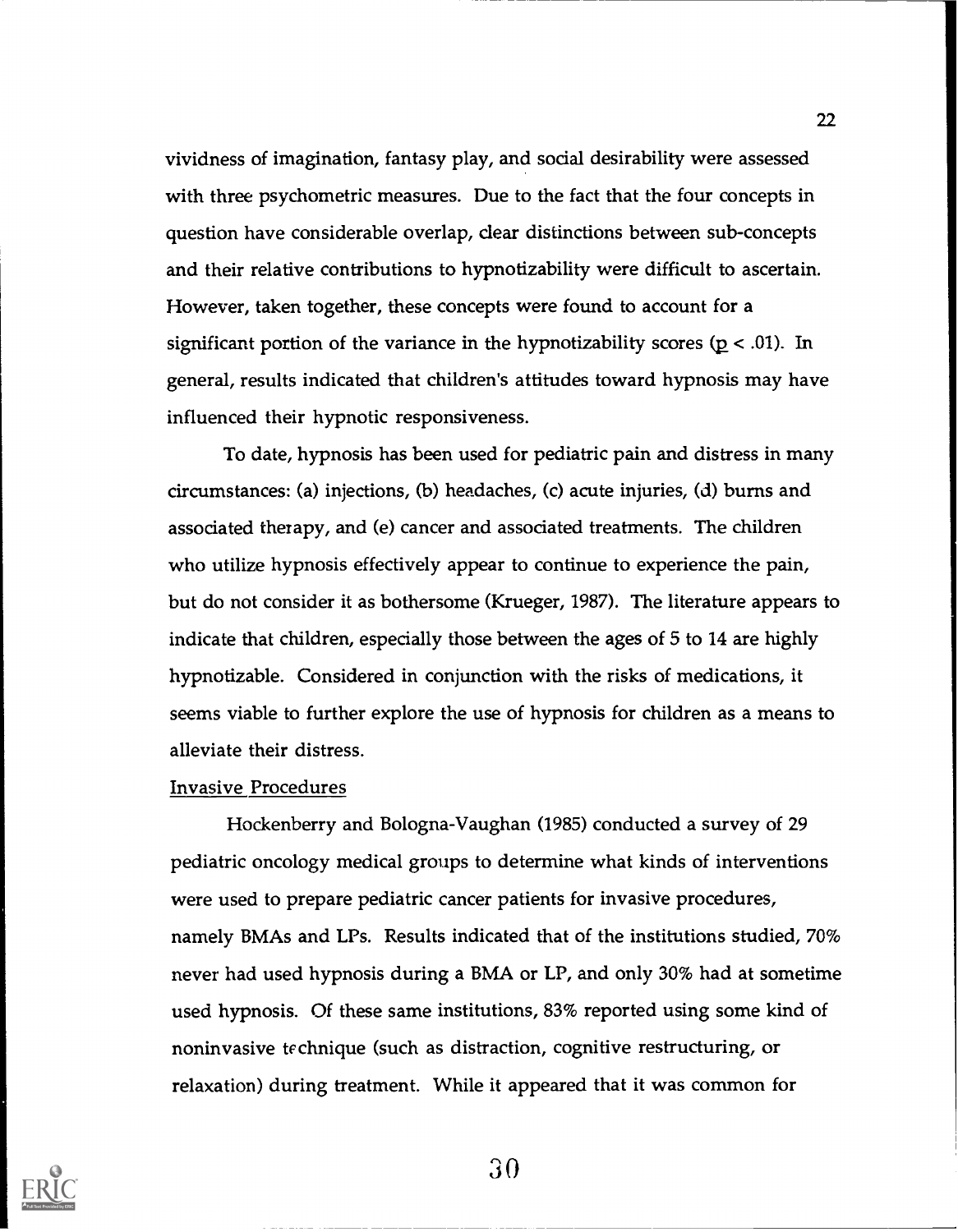behavioral techniques to be used during a BMA or LP treatment, hypnosis was not commonly the treatment of choice.

A number of studies have supported the use of hypnosis for relief of pain and anxiety in pediatric cancer patients during invasive procedures. Four studies, are reviewed which combined both pain and anxiety as variables.

Zeltzer and LeBaron (1986) studied 45 cancer patients, age 6 to 17 years: 27 received BMAs and 22 received LPs. A non-hypnotic control group which used visual distraction, deep breathing, and practice sessions to control fear was compared to a hypnotic group. Pain was measured on a scale of 1-5 both before and after the procedure by the patient and observers. During BMA, pain was reduced to a large extent by hypnosis ( $p < .001$ ), to a smaller, but still significant, extent by nonhypnotic techniques ( $p < .01$ ), and anxiety was reduced only by hypnosis ( $p < .001$ ). During LP, only hypnosis significantly reduced pain ( $p < .001$ ), while anxiety was reduced to a large extent by hypnosis ( $p < .001$ ) and to a smaller extent by nonhypnotic techniques  $(p < .05)$ . BMA pain was rated significantly higher than LP pain. Results of this investigation indicated that hypnosis was consistently more effective in reducing pain and anxiety than was supportive counseling, although nonhypnotic techniques were helpful for some patients. It should be noted, however, that the same therapists treated both groups. Therefore, the possibility exists that subtle demand characteristics may have affected the results.

Kellerman et al. (1983) reported that after hypnosis training 16 adolescents with cancer achieved significant reductions ( $p < .02$  to  $p < .002$ ; two-tailed t-test) of pain and anxiety associated with BMAs and LPs before,

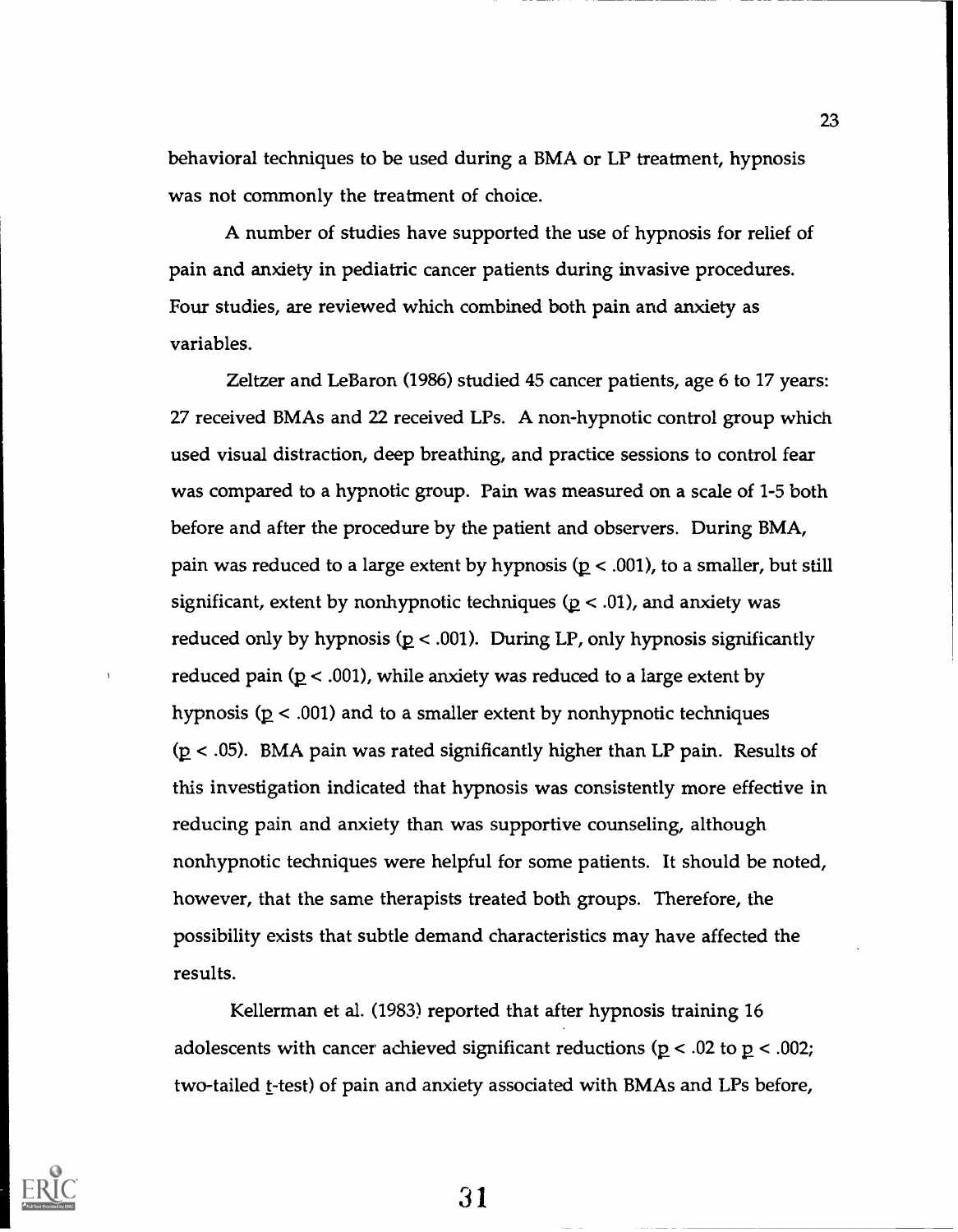during, and immediately after the procedure. The psychological dimensions of anxiety, self-esteem, locus of control, and physical well-being were assessed by four self-report measures. This study demonstrated that pain and discomfort did not spontaneously diminish with repeated procedures. In fact, anticipatory anxiety may have developed and increased over time. Although the results offered encouraging support for the use of hypnosis, the data did not provide answers as to which specific aspects of the intervention were most efficacious. Unfortunately, objective behavioral observations were not included in the study.

Kuttner et al. (1988) treated pain and anxiety simultaneously since anxiety often accompanies pain. Two age groups of children with leukemia, 3 to 6 years of age and 7 to 10 years of age, were randomly assigned to three treatment groups (control, distraction, hypnosis). Distress, pain, and anxiety were assessed by three observational measures; pain and anxiety also were assessed by two self-report measures. The results indicated that the distress of younger children, 3-6 years of age, was best alleviated by hypnotic treatment. The distress of older children was reduced by both distraction and hypnotic the chniques. Kuttner et al. reported that the staff for the control group ended up utilizing a distraction technique with the control subjects, thereby turning the control group into a third treatment group. Thus the data from the control group could not validly be used for comparison.

Ellenberg et al. (1980) presented a case history of a 12-year-old girl with chronic leukemia which supported the efficacy of hypnosis. Comparison of the baseline with post-hypnotic reports suggested less acute pain and anxiety during BMA, diminished nausea and vomiting during chemotherapy, and decreased headaches, backaches, and spiking fevers.<br>  $\begin{picture}(16,17) \put(0,0){\vector(1,0){18}} \put(0,0){\vector(1,0){18}} \put(0,0){\vector(1,0){18}} \put(0,0){\vector(1,0){18}} \put(0,0){\vector(1,0){18}} \put(0,0){\vector(1,0){18}} \put(0,0){\vector(1,0){18}} \put(0,0){\vector(1,0){18}} \put(0,0){\vector(1,0){18}} \put($ 



32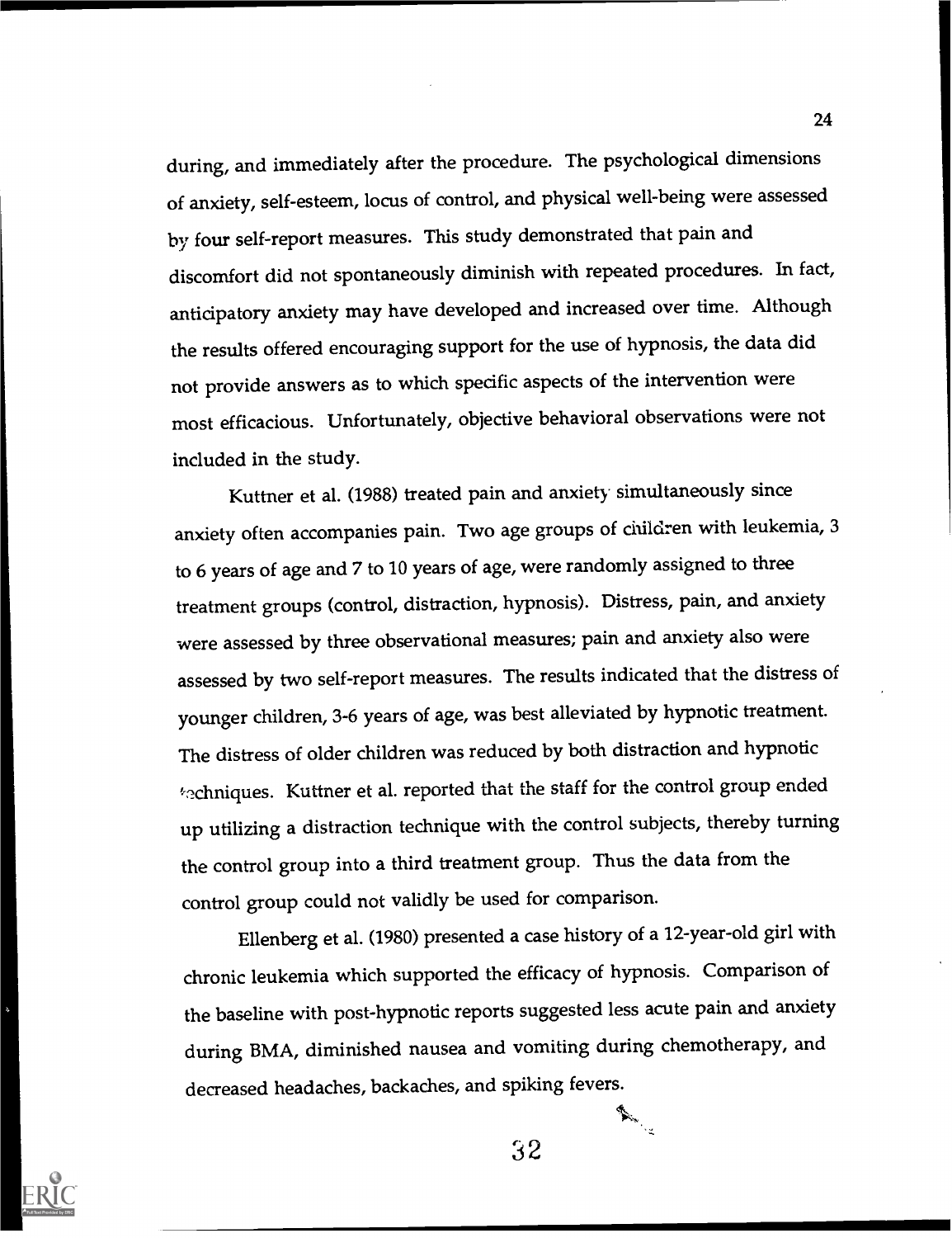Two studies focused solely on how hypnosis affected pain during invasive procedures. Hilgard and LeBaron (1982) obtained data from 24 cancer patients aged 6 to 19 years of age. Pain was measured by the patient and two observers on a scale of 1-10 during a BMA. Using the same patients, quantitative data obtained from a baseline BMA without hypnosis was compared to data from a second BMA with hypnosis. After intervention with hypnosis, 10 of 19 highly hypnotizable patients demonstrated significant reduction in pain after just one hypnotic treatment. Five additional patients achieved relief after a second hypnosis session. Analysis revealed that for children who are 10 years of age and older, observers rated their pain less severe than did the children. Further, these children displayed fewer outward signs of pain than did younger children. This study did not include a control group. Consequently, it is not known if there were confounding variables.

Spross et aL (1990) reported clinical case studies of 24 children, 6-17 years of age, who reported that a BMA was "highly painful." There was a significant reduction ( $p < .01$ ) in self-rated pain when their pain from a baseline BMA was compared with a BMA after one hypnotic preparation session. The children reported that hypnosis reduced the pain of the actual BMA. Spross et al. suggested that both the children and the hypnotist had positive expectations that hypnosis would reduce pain, and this may have influenced a positive outcome.

Both of these studies used only subjective self-report measures. While the results may not be as robust as from other methodology, these results confirm the previous results, continuing to indicate that hypnosis has a positive outcome in decreasing pain in children with cancer.

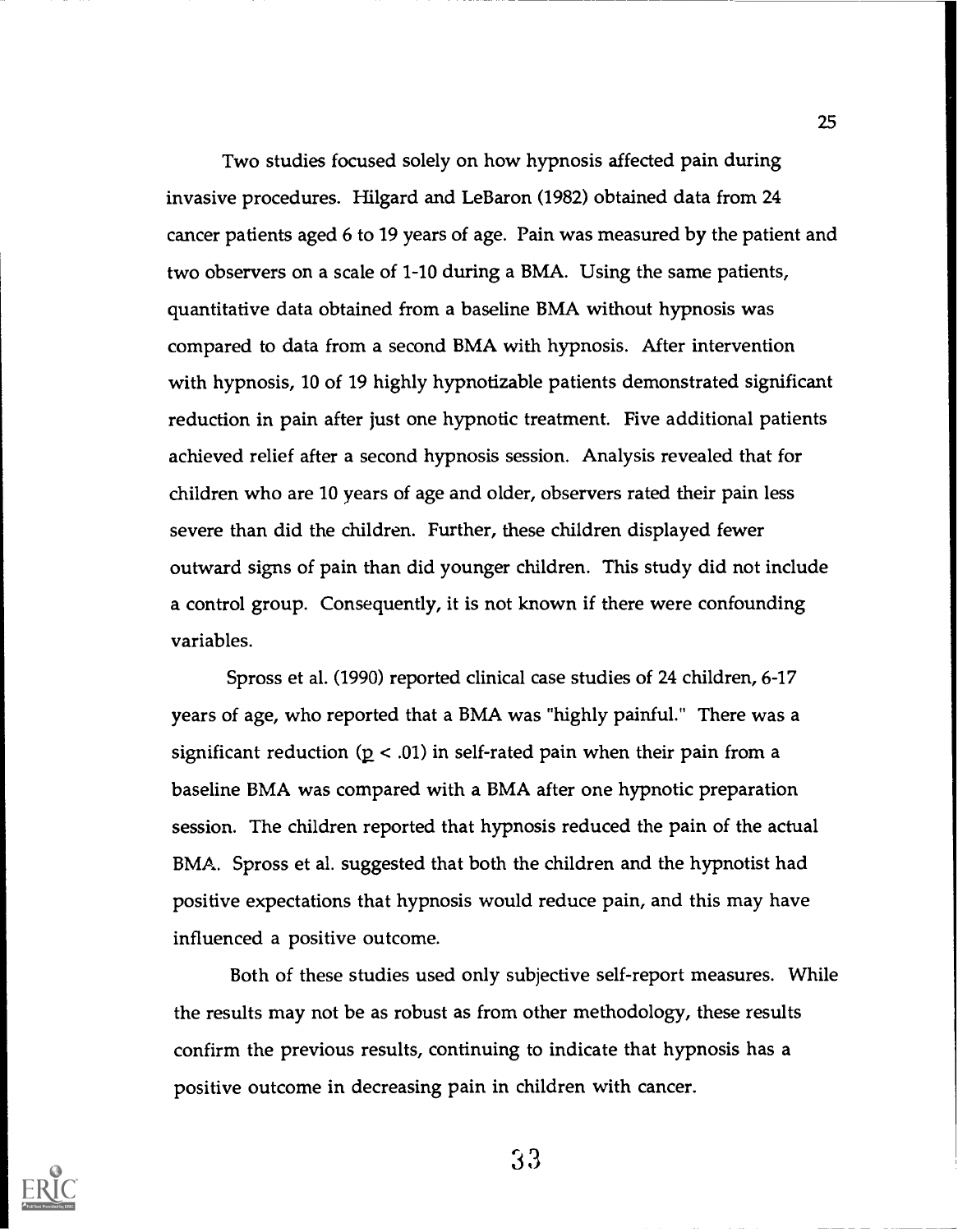A large number of articles which discussed the benefits of hypnosis for pain reduction and decreasing symptoms of anticipatory anxiety consistently suggested that hypnosis obtains superior results to those of other psychological interventions. However, not all of the literature is in agreement in this regard. Two studies had findings which were, at least in part, contradictory to the positive outcomes previously reported. Katz et al. (1987) studied 36 children, 6 to 12 years of age, with acute leukemia who were undergoing repeated BMAs. Subjects were randomized to either a hypnosis or play comparison group and received interventions prior to their next three BMA procedures. Anxiety, fear, behavioral distress, subjective pain, rapport between subject and therapist, and response to hypnotism were assessed using six observational and self-report measures.

The results suggested that hypnosis and play, while having had no significant impact on observable behavior, are equally effective in reducing subjective pain and anxiety relating to BMAs. For methodological reasons, the intervention of hypnosis was not performed during an actual BMA. Therefore, this study also suggested that children may not be able to transfer coping behaviors that they were taught during hypnosis sessions to the critical situation in the treatment room and that a transfer could be facilitated by performance of hypnosis techniques during the procedure.

In comparing hypnosis and cognitive strategies, Wall and Womack (1989) found similar non-confirmatory results. Two treatment conditions (hypnotic or cognitive strategies) were formed from 20 pediatric cancer patients, 5 to 18 years of age. Such patients were screened for hypnotizability, grouped by age and randomly assigned. Pre-intervention data were collected by three psychometric measures and one self-report interview regarding pain



 $34$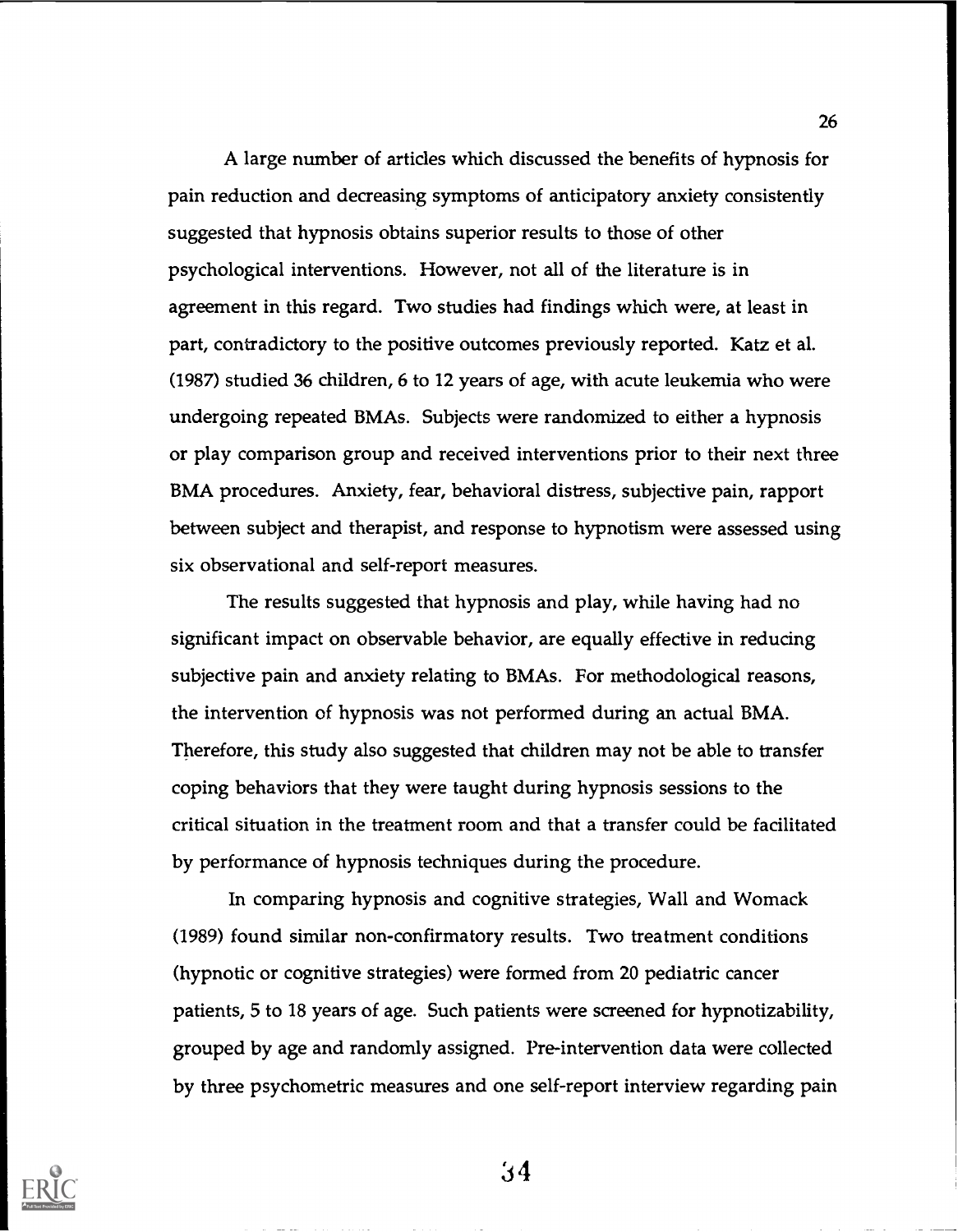and anxiety during a BMA or LP. Following strategy training, data were collected on a second BMA or LP using the same measures. Results indicated that both hypnosis and cognitive strategies were effective in providing pain reduction, but neither technique provided significant anxiety reduction.

These studies present some questions that need to be addressed concerning the efficacy of hypnosis. While their results did not disprove the benefits of hypnosis, they suggest that other behavioral methods may prove to be as effective and that how and where hypnosis is performed may be significant. Further study needs to be done in order to draw any firm conclusions.

#### **Chemotherapy**

In addition to invasive BMAs and LPs, cancer patients often receive chemotherapy as a treatment. Chemotherapy-induced nausea and vomiting are among the most distressing side effects that patients with cancer encounter in battling their disease. Drug noncompliance due to severe nausea and vomiting is reported as high as 33% in children and 59% in adolescents. Chemotherapy-related nausea and vomiting is a distressing experience for children and may occur as a direct result of the treatment or may occur as a conditioned response in anticipation of the treatment. In either case, effective and safe use of antiemetics in children has not been established.

While currently there is little published research on the effect of hypnosis as it relates to pediatric chemotherapy, it appears from the studies available that hypnosis may be a promising intervention (Hockenberry & Cotanch, 1985). To date, advances in hypno-therapeutic techniques as antiemetics have been mainly derived from growing clinical experience,



 $35$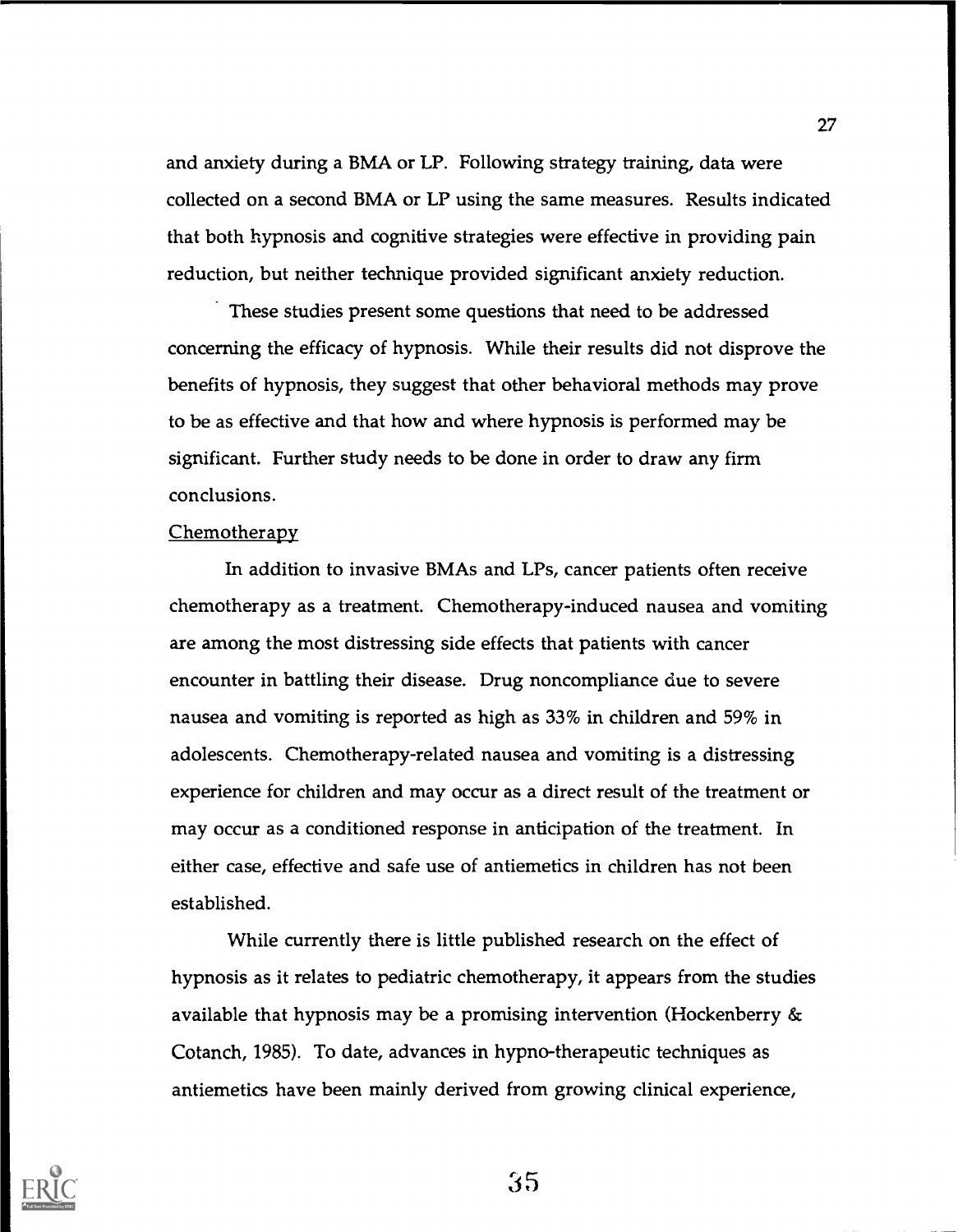rather than empirical data (Noeker & Petermann, 1990). Only four empirical studies were found. However, all four studies support hypnosis as a means to decrease distress associated with chemotherapy.

Cotanch et al. (1985) randomly assigned 20 pediatric cancer patients, 10- 20 years of age, with nausea and vomiting, to either a control group receiving standard preparation or to an experimental group receiving relaxation and self-hypnosis. Children were followed through two consecutive chemotherapy courses with constant dosage. Amount, severity, frequency, and intensity of nausea and vomiting as well as oral fluid intake were measured. Data were obtained from three measures: one to measure actual amounts of vomiting, one psychophysical scale, and one perception of nausea instrument. Results showed that 75% of the children using hypnosis did not vomit at all after chemotherapy while 100% of the control subjects vomited at least once ( $p = .05$ ) after chemotherapy. Results suggested that hypnosis effectively reduced post-chemotherapy nausea and vomiting and that oral intake improved with the use of self-hypnosis intervention.

Zeltzer et al. (1983) evaluated the effectiveness associated with chemotherapy in 12 adolescents with a variety of malignancies who were experiencing problems with nausea and vomiting. Trait anxiety, self-esteem, perception of control over one's health, and illness impact were measured by four psychological instruments. Results indicated that eight patients demonstrated significant reductions in the frequency ( $p < .01$ ) and intensity  $(p < .05)$  of vomiting and that six of the eight patients also demonstrated a shortened duration of vomiting. Trait anxiety scores were significantly lower at a six month retest following hypnosis intervention ( $p < .05$ ). Significant impact on other measures was not found. These results suggested hypnosis

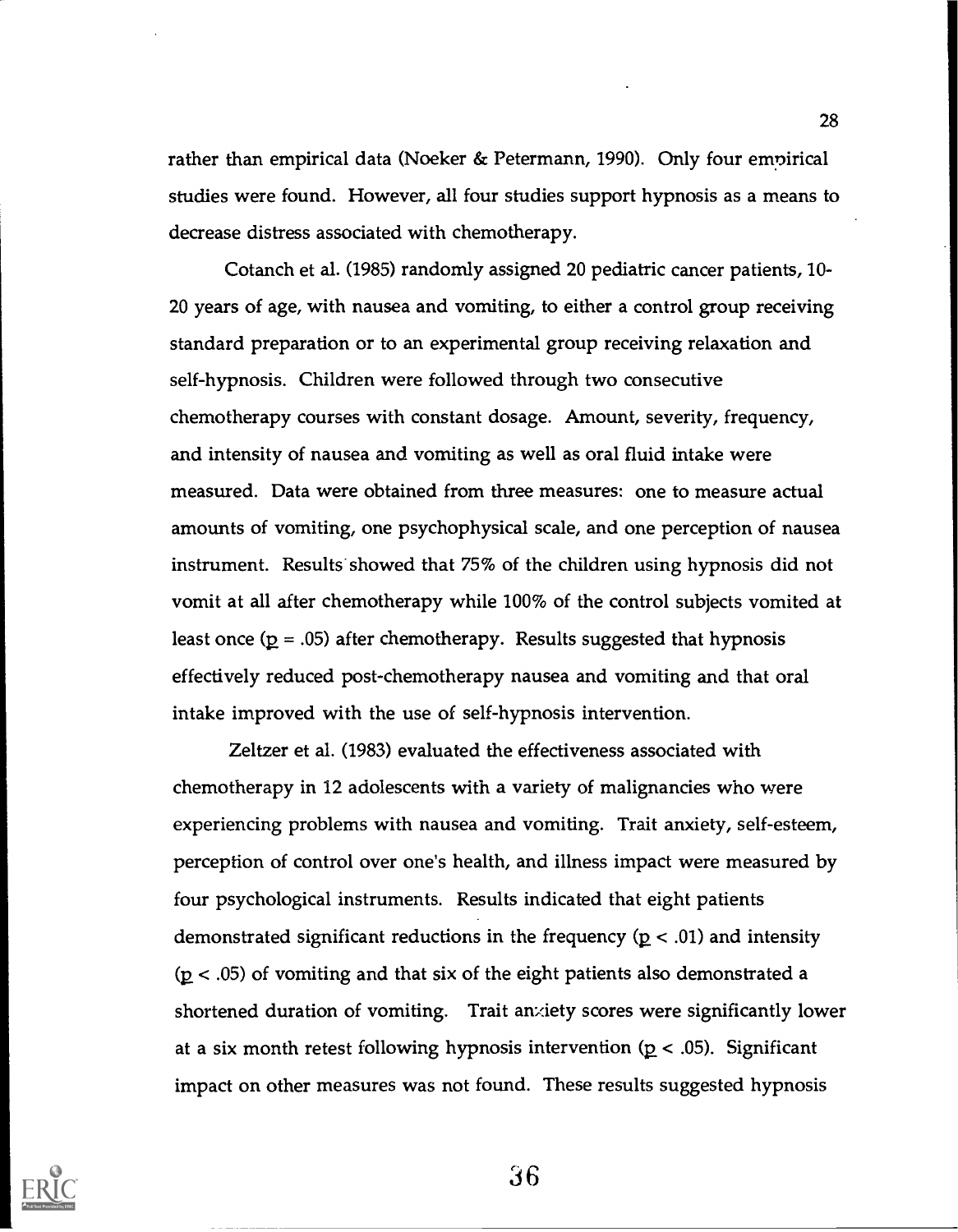was efficacious in redudng vomiting when used within the context of a comprehensive clinical approach to the pediatric cancer patient.

While the physiological cause of vomiting during and after chemotherapy is generally understood, there is no such physiological explanation for the occurrence of anticipatory nausea and vomiting. Such anticipatory reactions are likely the result of classical conditioning (Katz, 1982).

Dolgin et al. (1985) interviewed 40 pediatric cancer patients, with a wide range of diagnoses, and their parents concerning nausea and vomiting both before and after chemotherapy. Anticipatory nausea was reported by 28.8% of the sample. Anticipatory vomiting was reported by 20% of the sample. An additional 9% were not currently experiencing anticipatory nausea or vomiting but had in the past. At least 40% of the patients reported experiencing anticipatory nausea and/or vomiting which suggested that this problem affects and contributes to treatment related distress in a large number of pediatric cancer patients.

The results of a study by Zeltzer et al. (1991) suggested that hypnosis was an efficacious intervention in children with cancer to reduce the nausea and vomiting related to chemotherapy. Both anticipatory and concurrent symptoms were measured. Data were obtained from <sup>54</sup> children and adolescents, with cancer, who reported significant chemotherapy-related nausea and/or vomiting during baseline assessment. These subjects were administered two interview instruments: one to obtain data on anticipatory symptoms and the other for post-chemotherapy symptoms.

Results indicated that hypnosis was the single best predictor of change from baseline to intervention. Children in the hypnosis group reported the



37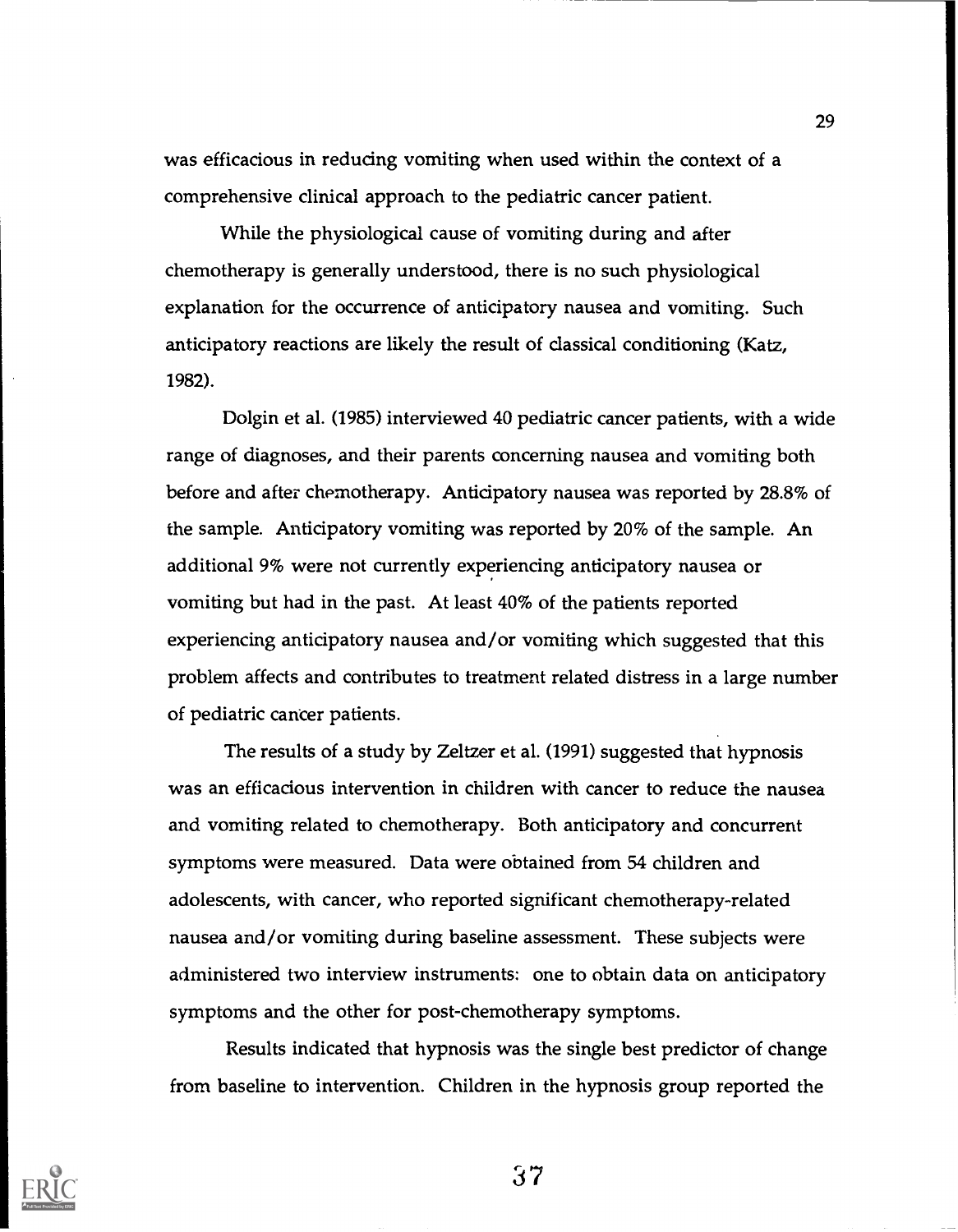greatest reduction of both anticipatory and post-chemotherapy symptoms. The cognitive distraction/relaxation intervention appeared to have a maintenance effect in which symptoms did not get much worse or better. The control group consistently became worse over time. The addition of a controlled design may have increased the significance of these findings.

There is a limited amount of research on the effectiveness of hypnosis in reducing the distress associated with chemotherapy. It appears that both nausea and vomiting, anticipatory as well as concurrent, associated with chemotherapy can be dramatically improved with such an intervention. Replication of these encouraging findings is necessary in order to draw firm conclusions.

Research strongly indicates that hypnosis can be effective in reducing distress from both invasive procedures and chemotherapy. However, inherent in the hypnotic process is a serious limitation in that the child must rely upon a trained hypnotist. The use of self-hypnosis creates the possibility of retaining the positive contribution of hypnosis while eliminating its limitations.

#### Self-Hypnosis

The use of self-hypnosis might serve a dual role with pediatric cancer patients. In addition to its apparent ability to help reduce the pain and anxiety associated with treatment and diagnosis, it may also be a vehicle toward empowering the child and thereby establish autonomy, increase self-esteem, and maintain an internal locus of control.

From a developmental perspective, childhoo $\lambda$  is a crucial stage in the life cycle for building self-esteem, establishing autonomy, and orienting oneself to the future (Erikson, 1968). The diagnosi and treatment of cancer



38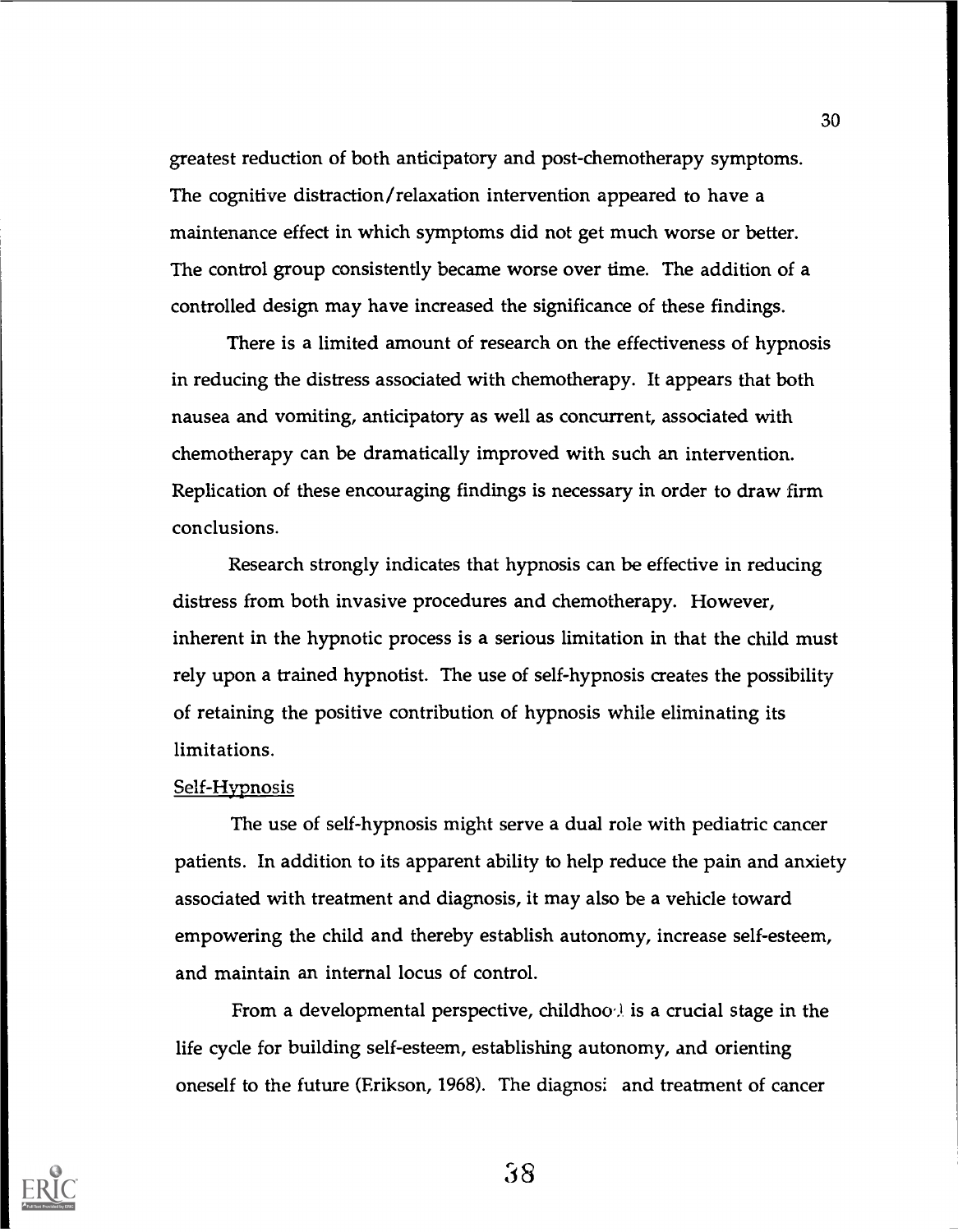may cause major disruptions in the life cycle, and the development of the child may be altered. Therefore, efforts to maximize the child's potential for physical and psychosocial independence must be made. Limited research has been done which encompasses both pediatric cancer and self-hypnosis.

Cotanch et al. (1985) included self-hypnosis as one of the variables in their study. Results indicated that self-hypnosis effectively reduced postchemotherapy nausea and vomiting (75% of the children using self-hypnosis did not vomit after chemotherapy, while 100% of the control subjects continued to vomit after chemotherapy).

In an A-B design, Kaufman et al. (1989) evaluated the effectiveness of a multicomponent intervention (self-hypnosis, relaxation, and guided imagery) for reducing chemotherapy associated nausea and vomiting in an 11 year old cancer patient. Measures included (a) self-reported nausea intensity, and (b) parental report of duration of patient's sleep and vomiting frequency. The investigators reported a significant reduction in self-reported nausea intensity and in parent observed vomiting, as well as increase in sleep duration.

Olness (1981) reported her clinical experience with 21 pediatric cancer patients who were diagnosed with a variety of cancers. These patients had been referred by oncologists for self-hypnosis training as they were experiencing unusual difficulties in tolerating procedures and side effects. Olness reported that children between the ages of 5 and 11 years were able to demonstrate substantial skills in pain and nausea control after an average of only two practice sessions. While older patients usually also reported a reduction of anxiety and nausea after two sessions, they required an average of four sessions to acquire useful skills in pain control.

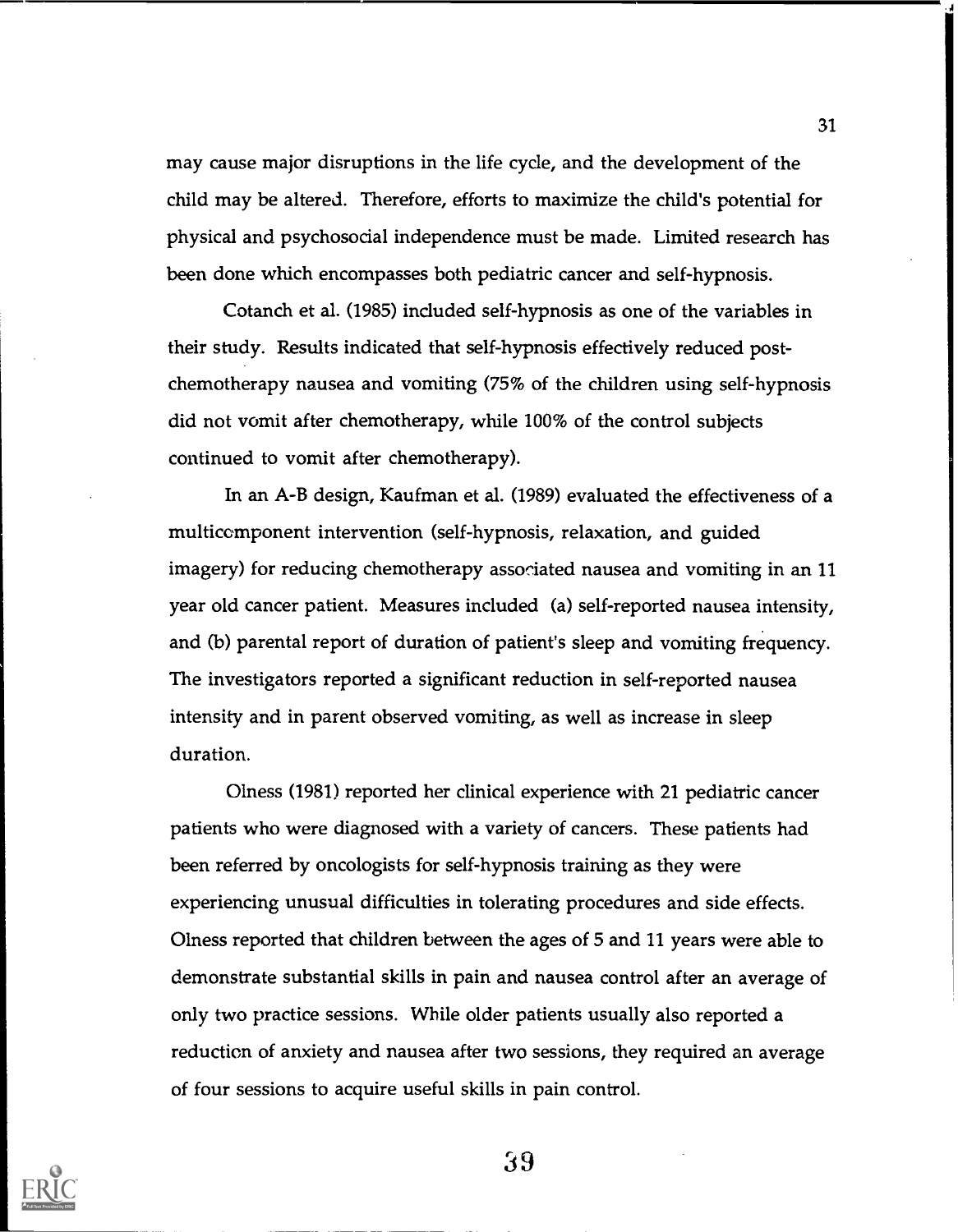Hockenberry-Eaton and Cotanch (1989) evaluated the effect of selfhypnosis on the perceived self-competence of children who were undergoing treatment for cancer. The study randomly assigned 22 children, 8 to 18 years of age, into an experimental group taught self-hypnosis and a control group given standard care. A measure comprised of six different domains of selfcompetence was used for data gathered both pre- and post-intervention of self-hypnosis training. In five of six domains of self-competence, scores increased slightly in the hypnosis group and declined for all domains in the control group. However, these findings were not found to be statistically significant. According to the authors, this finding suggested that a learned coping method, such as self-hypnosis, may give the child additional support throughout treatment and promote continued development of selfcompetence. The lack of statistical significance made this a tentative conclusion.

The early results of studies on self-hypnosis tentatively indicate that it may be an effective treatment. Combined with the fact that survival rates continue to increase, the use of self-hypnosis becomes an even more important element in the treatment program. Self-hypnosis may hold an important key in decreasing children's distress, as well as keeping them responsible for, and in control of, their treatment.

In general, hypnosis appears to be an adjunct treatment that holds great promise. A pediatric cancer patient may be able to decrease the treatment related pain and anxiety without further medication or procedures.



 $40$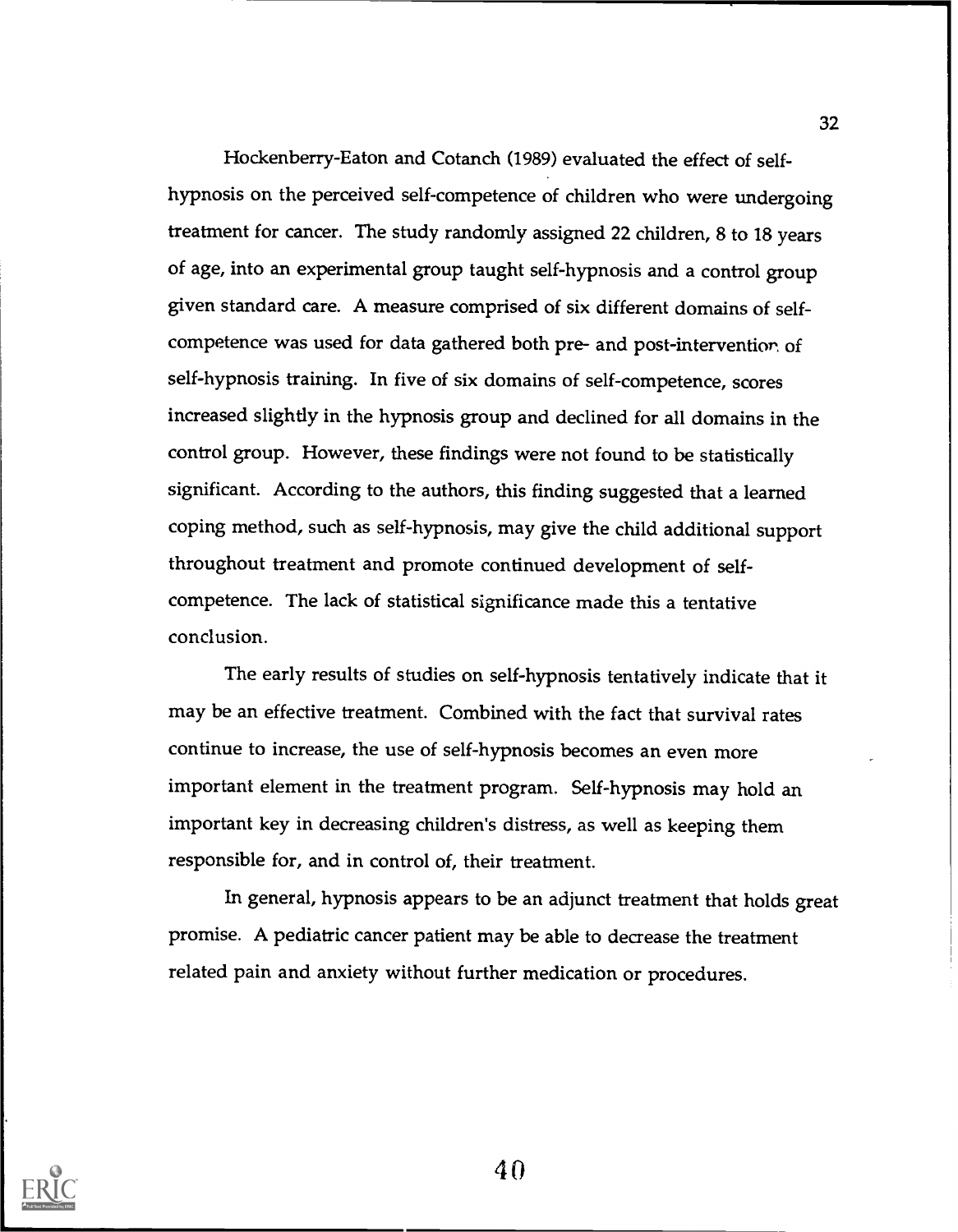#### Summary and Conclusions

This review has attempted to assess the pain and anxiety which is associated with pediatric cancer and to assess the use of hypnosis as an adjunct treatment to reduce the distress during cancer treatments. The general results of relevant literature suggest that pain and anxiety are significant aspects of unique pediatric cancer conditions, and that hypnosis can be effective in helping to alleviate the distress associated with cancer treatment.

The current understanding of pediatric cancer pain and anxiety is incomplete. It is understood, though, that the incidence of distress is high and is a major source of concern for many patients, their families, and their multidisciplinary treatment teams. In addition, the cancer of the pediatric patient varies significantly from the general cancer population. The bank of information regarding adult cancer is not widely applicable to the pediatric population.

Assessment of cancer-related pediatric distress is difficult, with only a small number of instruments available. To be effective, the assessment process must take into consideration the developmental stage and coping styles of the child. Despite the magnitude and intensity of the problem, relatively little attention has been directed to its study. What research that has been done has focused primarily on the distress associated with such medical procedures as BMA, LP, and chemotherapy.

Hypnosis is a behavioral technique that appears to be effective when used in a comprehensive plan to manage cancer pain and anxiety from BMA, LP, and the associated nausea and vomiting from chemotherapy. Hypnosis does not eliminate physiological responses to pain, but it can help a child to distort, displace, or transform the perception of pain. Many factors influence



41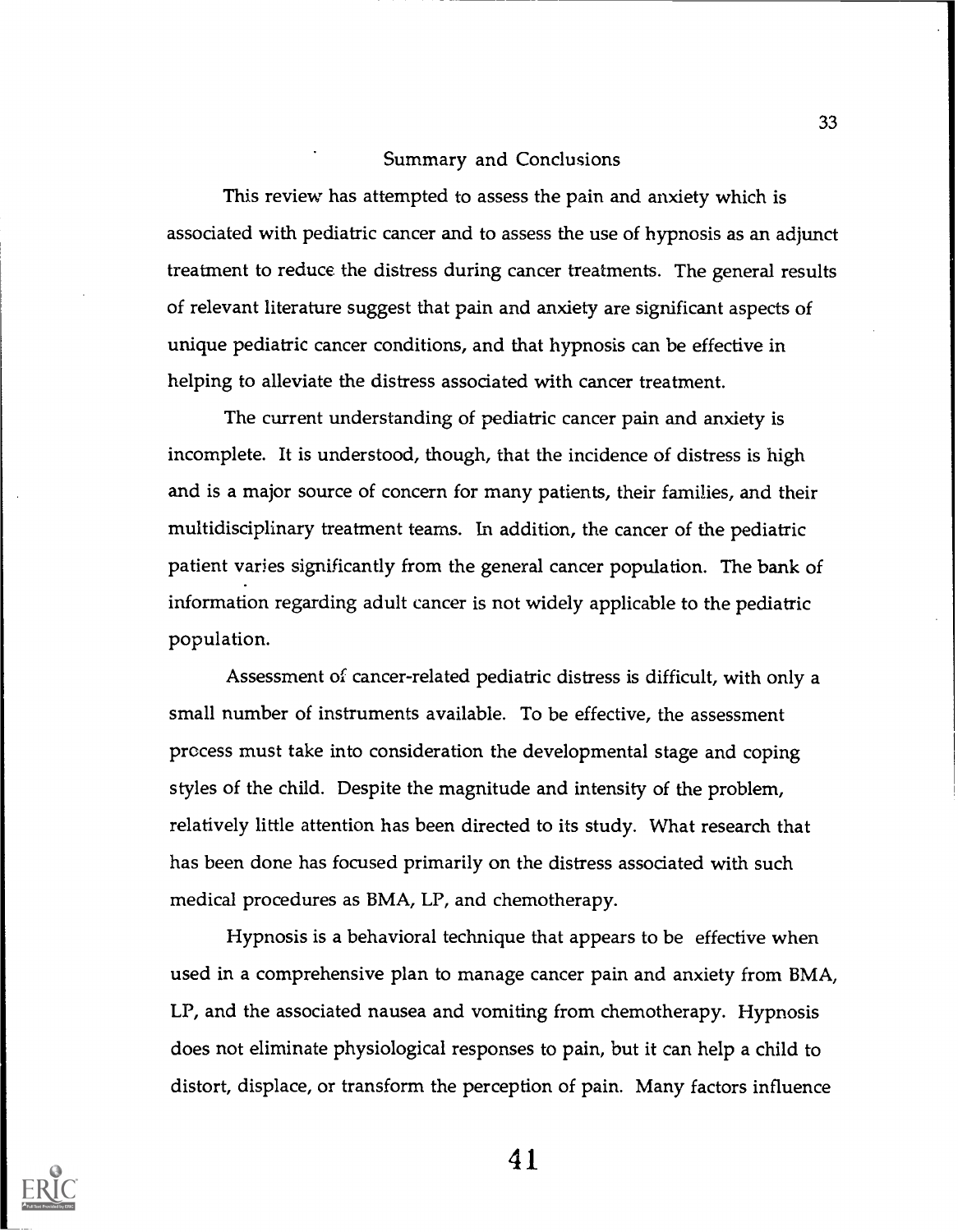a child's unique response to cancer pain, anxiety, diagnostic procedures, and to hypnosis itself.

Hypnosis requires a careful assessment of the child's pain, developmental state, and coping styles. It can be used as a solo, nonpharmacological treatment or be used with other noninvasive treatments. Hypnosis can also be a supplement to, and at times replace, the pharmacological pain treatment. When hypnosis supplements pain management, children may require fewer pain relieving medications. In addition, the use of self-hypnosis may also include an empowering of the child which has both medical and non-medical benefits.

Considering the gravity of the issues and the lack of study, the field is wide open for future investigation. Suggested areas of further study on pain include (a) assessment tools which need further development and refinement because currently they are limited, and evidence of the instruments' validity and reliability would increase the confidence in using them accurately and efficiently; (b) relationships between developmental issues and pain and anxiety; and (c) relationship between coping styles of children and pain and distress.

Suggested areas of further research on hypnosis include additional studies to test (a) the efficacy of hypnosis for children under 7 or 8 years of age, who unfortunately have been overlooked and are most in need of intervention; (b) induced versus self-hypnosis methods in order to determine which are most helpful for symptom relief for children at various stages of development, stages of the disease, and various treatments; and (c) specific patient, therapist, and environmental variables in order to determine the therapeutic agent of change. Increased sample size, increased statistical



42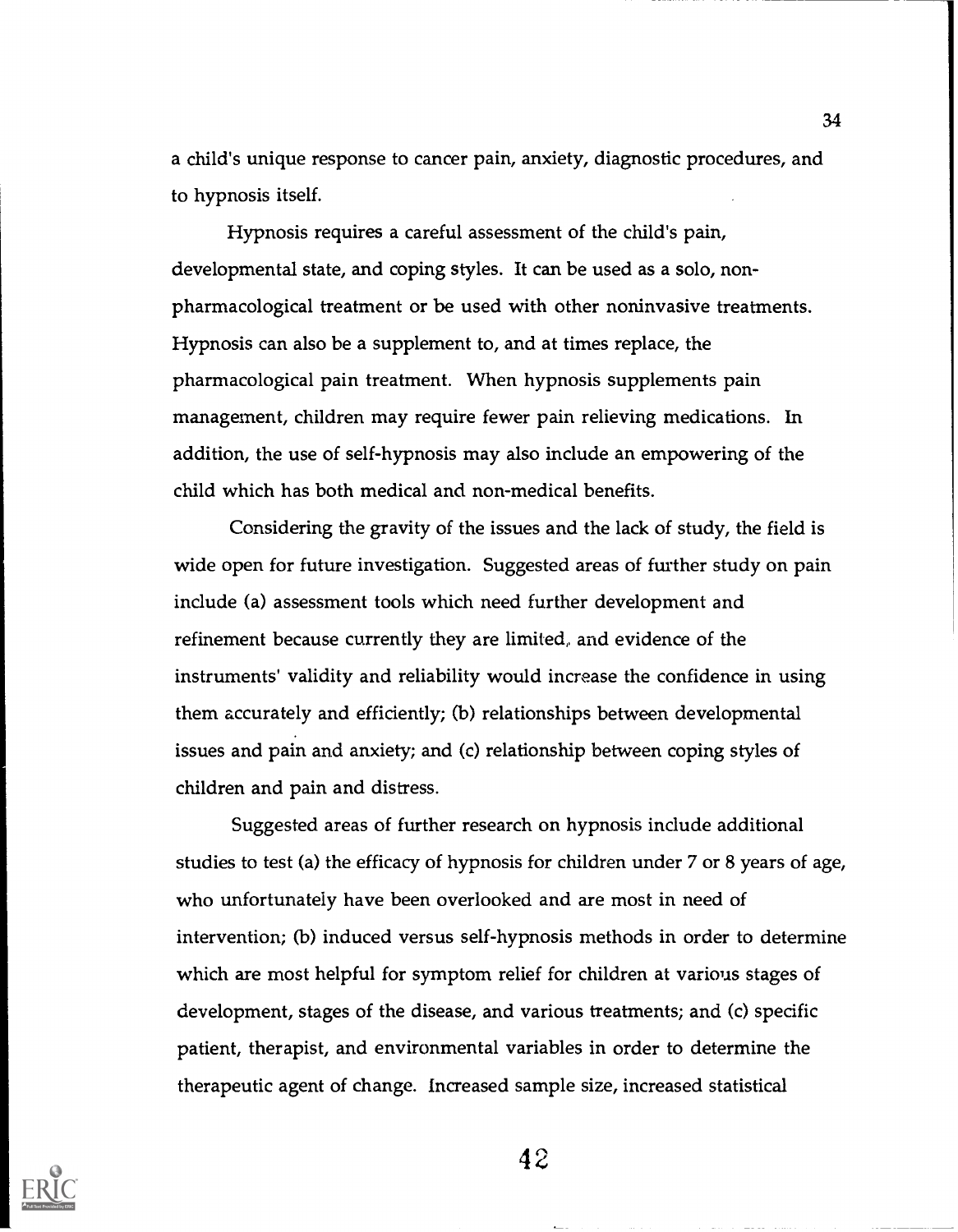power, delineation of secondary variables, and long term follow-up would facilitate these studies.

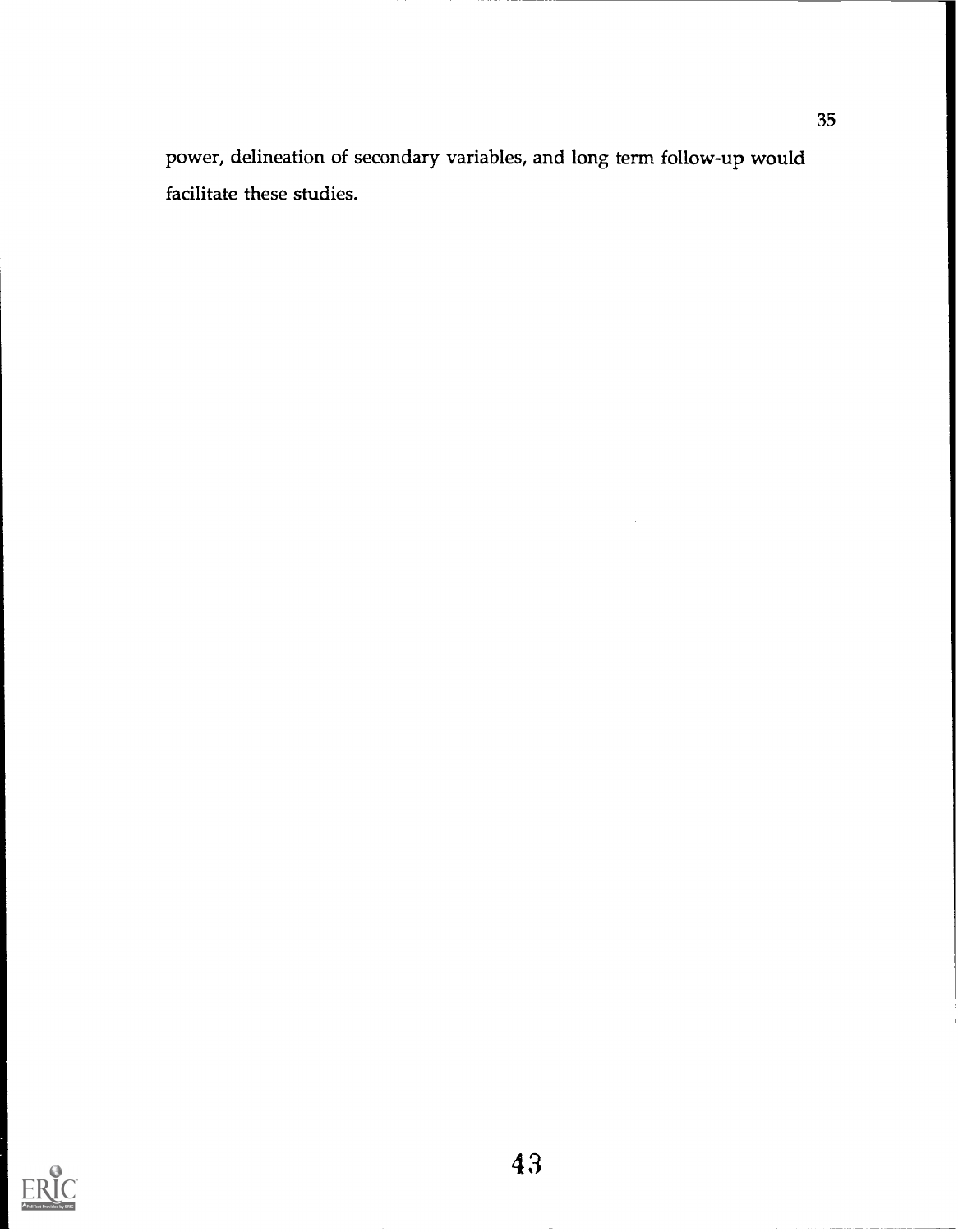#### REFERENCES

- Cornaglia, C., Massimo, L., & Haupt, R. (1984). Incidence of pain in children with neoplastic diseases. Pain, 2, 28.
- Cotanch, P., Hockenbeny, M., & Herman, S. (1985). Self-hypnosis as antiemetic therapy in children receiving chemotherapy. Oncology Nursing Forum, 12(4), 41-46.
- Dolgin, M. J., Katz, E. R, McGinty, K., & Siegel, S. E. (1985). Anticipatory nausea and vomiting in pediatric cancer patients. Pediatrics, 75, 547-552.
- Ellenberg, L., Kellerman, J., Dash, J., Higgins, G., & Zeltzer, L. (1980). Use of hypnosis for multiple symptoms in an adolescent girl with leukemia. Journal of Adolescent Health Care, 1, 132-136.
- Erikson, E. H. (1968). Identity, youth and crisis. New York: Norton.
- Gaffney, A. D. (1987). Children's understanding of the causality of pain. Pain, 29, 91-104.
- Gauvain-Piquard, A., Rodary, C., Rezvani, A., & Lemerle, J. (1987). Pain in children ages 2-6 years: A new observational rating scale elaborated in a pediatric oncology unit--a preliminary report. Pain, 31, 177-188.
- Hammond, G. D. (1985). Multidisciplinary clinical investigation of the cancers of children. Cancer, 55, 1215-1225.
- Hilgard, J. R., & LeBaron, S. (1982). Relief of anxiety and pain in children and adolescents with cancer: Quantitative measures and clinical observations. International journal of Clinical and Experimental Hypnosis, 4 417-442.
- Hockenberry, M. J., & Bologna-Vaughan, S. (1985). Preparation for intrusive procedures using noninvasive techniques in children with cancer: State of the art vs. new trends. Cancer Nursing, 8(2), 97-102.
- Hockenberry, M. J., & Cotanch, P. H. (1985). Hypnosis as adjunct antiemetic therapy in childhood cancer. Nursing Clinics of North America, 20, 105-107.
- Hockenberry-Eaton, M. J., & Cotanch, P. H. (1989). Evaluation of a child's perceived self-competence during treatment for cancer. Journal of Pediatric Oncology Nurses, 6(3), 55-62.

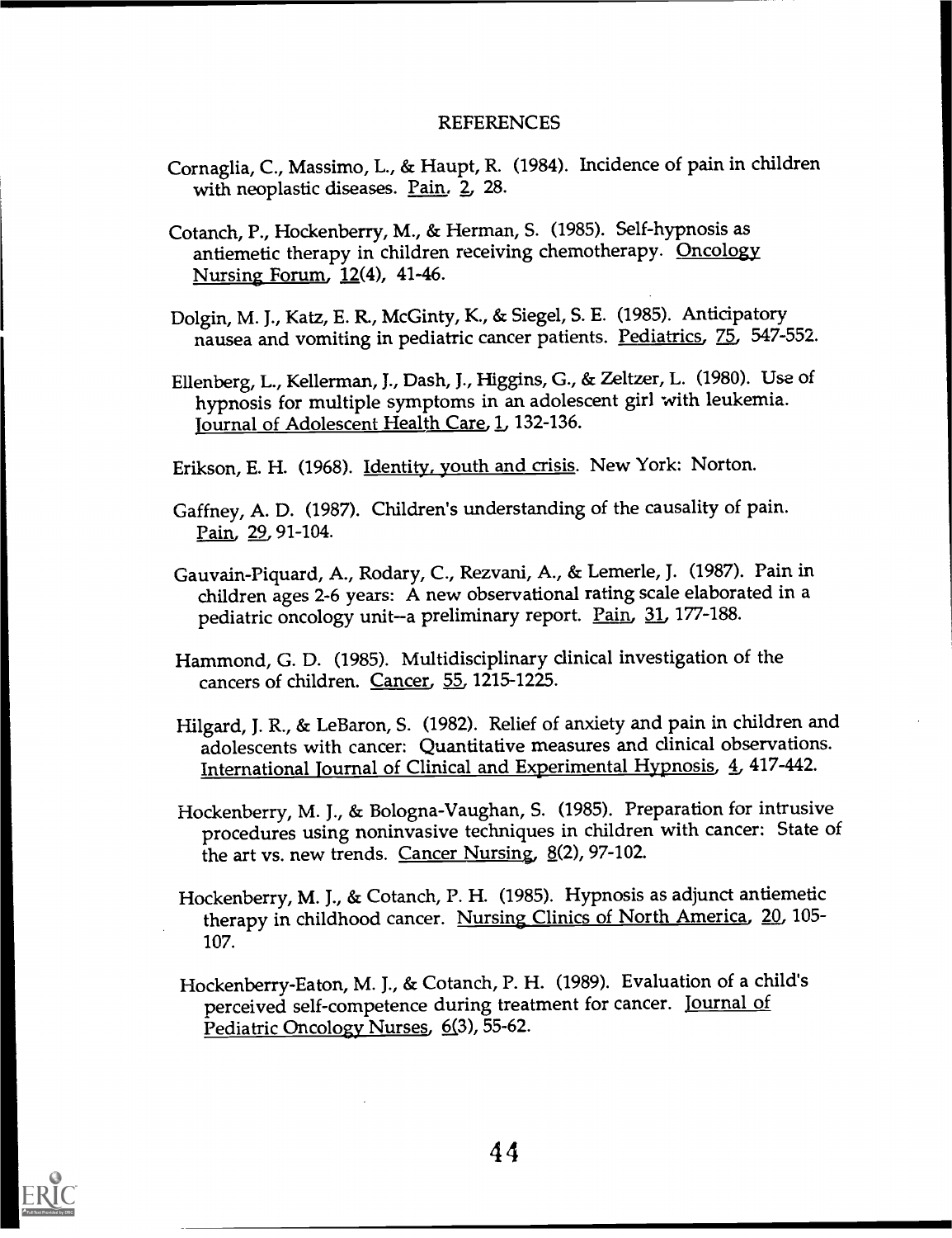- Jay, S. M., Ozolins, M., & Elliott, C. H. (1983). Assessment of children's distress during painful medical procedures. Health Psychology, 2, 133-147.
- Katz, E. R, (1982). Conditioned aversion to chemotherapy. Psychosomatics, 23 650-651.
- Katz, E. R, Kellerman, J., & Ellenberg, L. (1987). Hypnosis in the reduction of acute pain and distress in children with cancer. Journal of Pediatric Psychology, 112, 379-394.
- Katz, E. R., Kellerman, J., & Siegel, S. E. (1980). Behavioral distress in children with cancer undergoing medical procedures: Developmental considerations. Journal of Consulting and Clinical Psychology,18, 356-365.
- Kaufman, K. L., Tarnowski, K. J., & Olson, R (1989). Self-regulation treatment to reduce the aversiveness of cancer chemotherapy. Journal of Adolescent Health Care, 20 323- 327.
- Kellerman, J., Zeltzer, L., Ellenberg, L., & Dash, J. (1983). Adolescents with cancer: Hypnosis for the reduction of the acute pain and anxiety associated with medical procedures. Journal of Adolescent Health Care, 4, 85-90.
- Krueger, L. C. (1987). Pediatric pain and imagery. Journal of Child and Adolescent Psychotherapy, 4, 32-41.
- Kuttner, L. (1989). Management of young children's acute pain and anxiety during invasive medical procedures. Pediatrician, 16, 39-44.
- Kuttner, L., Bowman, M., & Teasdale, M. (1988). Psychological treatment of distress, pain, and anxiety for young children with cancer. Journal of Developmental and Behavioral Pediatrics, 9, 374-381.
- LaBaw, W., Holton, C., Tewell, K., & Eccles, D. (1975). The use of selfhypnosis by children with cancer. The American Journal of Clinical Hypnosis, 17\_, 233-238.
- Lollar, J.L., Smits, S. J., & Patterson, D. L. (1982). Assessment of pediatric pain: An empirical perspective. Journal of Pediatric Psychology, 7, 267-277.
- London, P., & Cooper, L. (1969). Norms of hypnotic susceptibility in children. Developmental Psychology, 1, 113-124.

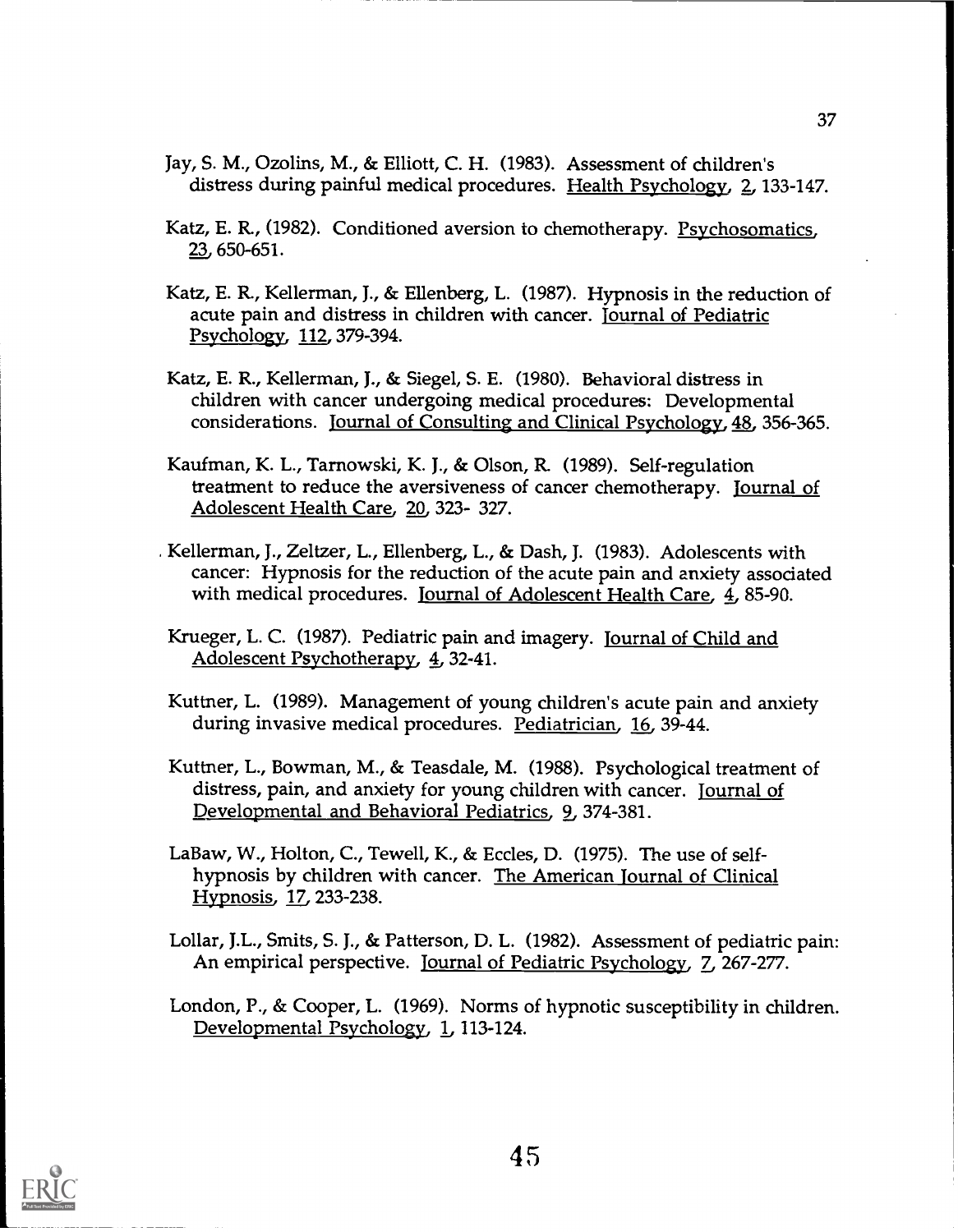- Lyles, J. (1982). Efficacy of relaxation training and guided imagery in reducing the aversiveness of cancer chemotherapy. Journal of Consulting and Clinical Psychology, 50, 509-524.
- McCaffery, M. (1984). Pain assessment and relief in children with cancer. Journal of Associated Pediatric Oncology Nurses, I, 9.
- McGrath, P. j., & Craig, K. D. (1989). Developmental and psychological factors in children's pain. Pediatric Clinics of North America, 36 823-836.
- Miser, A. W., Dothage, J. A., Wesley, M., & Miser, J. S. (1987). The prevalence of pain in a pediatric and young adult cancer population. Pain, 29, 73-83.
- Miser, A. W., McCalla, J., Dothage, J. A., Wesley, M., & Miser, J. S. (1987). Pain as a presenting symptom in children and young adults with newly diagnosed malignancy. Pain, 29, 85-90.
- Miser, A. W., & Miser, J. S. (1989). The treatment of cancer pain in children. Pediatric Clinics of North America, 36, 979-999.
- Morgan, A. H., & Hilgard, E. R. (1983). Age differences in susceptibility to hypnosis. The International Journal of Clinical and Experimental  $Hypnosi.$  21, 78-85.
- Noeker, M., & Petermann, F. (1990). Treatment related anxieties in children and adolescents with cancer. Anxiety Research, 3, 101-111.
- Olness, K. (1981). Imagery (self-hypnosis) as adjunct therapy in childhood cancer. The American Journal of Pediatric Hematology/Oncology, 3, 313-321.
- Patterson, K. L., & Ware, L. L. (1988). Coping skills for children undergoing painful medical procedures. Issues in Comprehensive Pediatric Nursing, 11 113-143.
- Plotnick, A. B., Payne, P. A., & O'Grady, J. (1991). The Stanford Hypnotic Clinical Scale for Children--Revised: An evaluation. Contemporary Hypnosis, 8, 33-40.

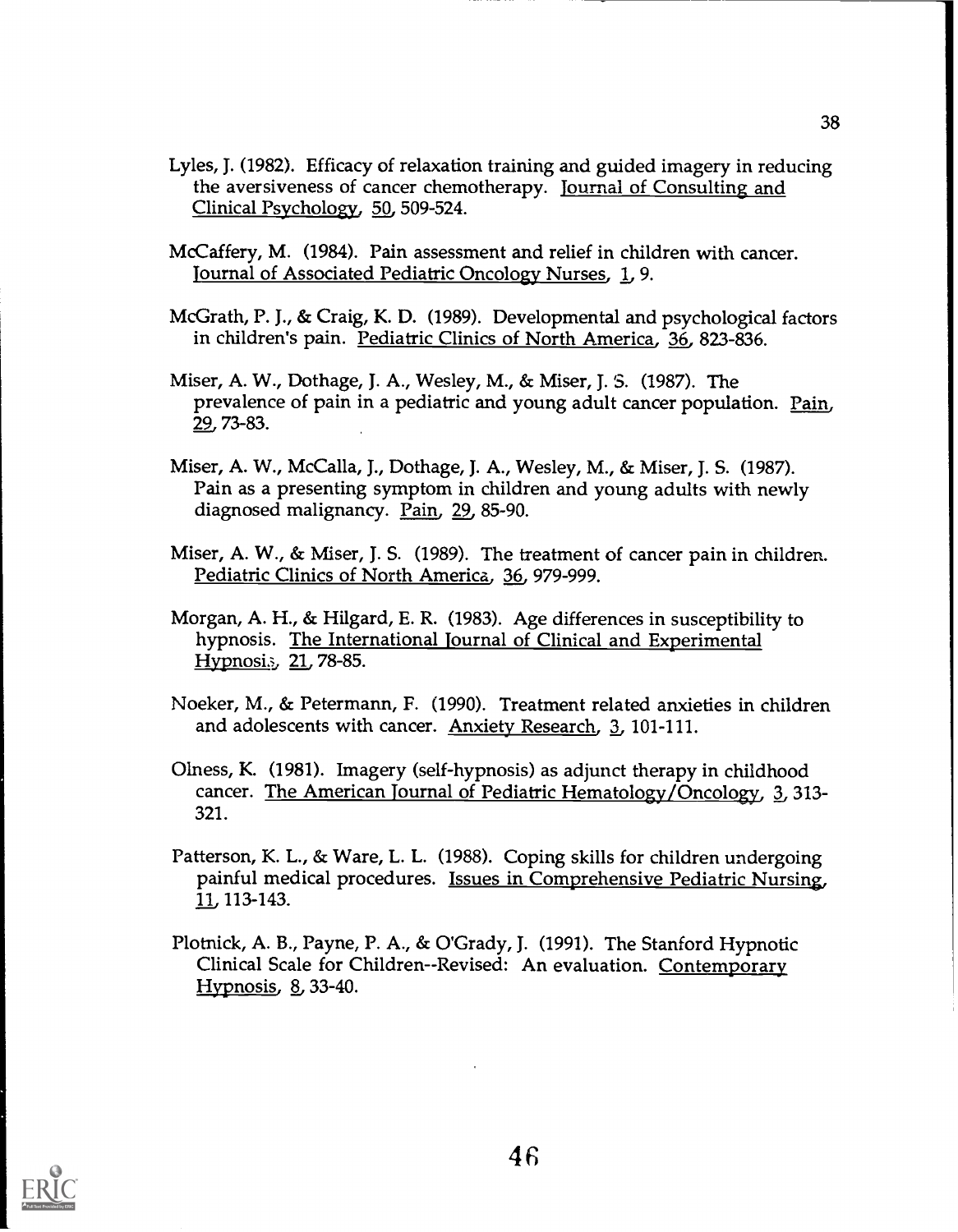- Smith, K. E., Ackerson, J. D., & Blotcky, A. D. (1989). Reducing distress during invasive medical procedures: Relating behavioral interventions to preferred coping style in pediatric cancer patients. journal of Pediatric Psychology, 14, 405-419.
- Spross, J. A., McGuird, D. B., & Schmitt, R M. (1990). Oncology Nursing Society position paper on cancer pain. Oncology Nursing Forum, 17, 751- 560.
- Stutters, K. A., & Miaskowski, C. (1992). The problem of pain in children with cancer: A research review. Oncology Nursing Forum, 19, 465-471.
- Valente, S. M. (1991). Using hypnosis with children for pain management. Oncology Nursing Forum, 18, 699-704.
- Wall, V. J., & Womack, W. (1989). Hypnotic versus active cognitive strategies for alleviation of procedural distress in pediatric oncology patients. American Journal of Clinical Hypnosis, 21, 181-191.
- Zeltzer, L. K., Dolgin, M. J., LeBaron, S., & LeBaron, C. (1991). A randomized, controlled study of behavioral intervention for chemotherapy distress in children with cancer. Pediatrics, 88, 34-42.
- Zeltzer, L., Kellerman, J., Ellenberg, L., & Dash, J. (1980). Psychological effects of illness in adolescence: Impact of illness in adolescents-crucial issues and coping styles. Journal of Pediatriacs, 97, 132-138.
- Zeltzer, L., Kellerman, J., Ellenberg, L., & Dash, J. (1983). Hypnosis for reduction of vomiting associated with chemotherapy and disease in adolescents with cancer. Journal of Adolescent Health Care, 4, 77-84.
- Zeltzer, L., & LeBaron, S. (1986). The hypnotic treatment of children in pain. Advances in Developmental and Behavioral Pediatrics, 7, 197-234.